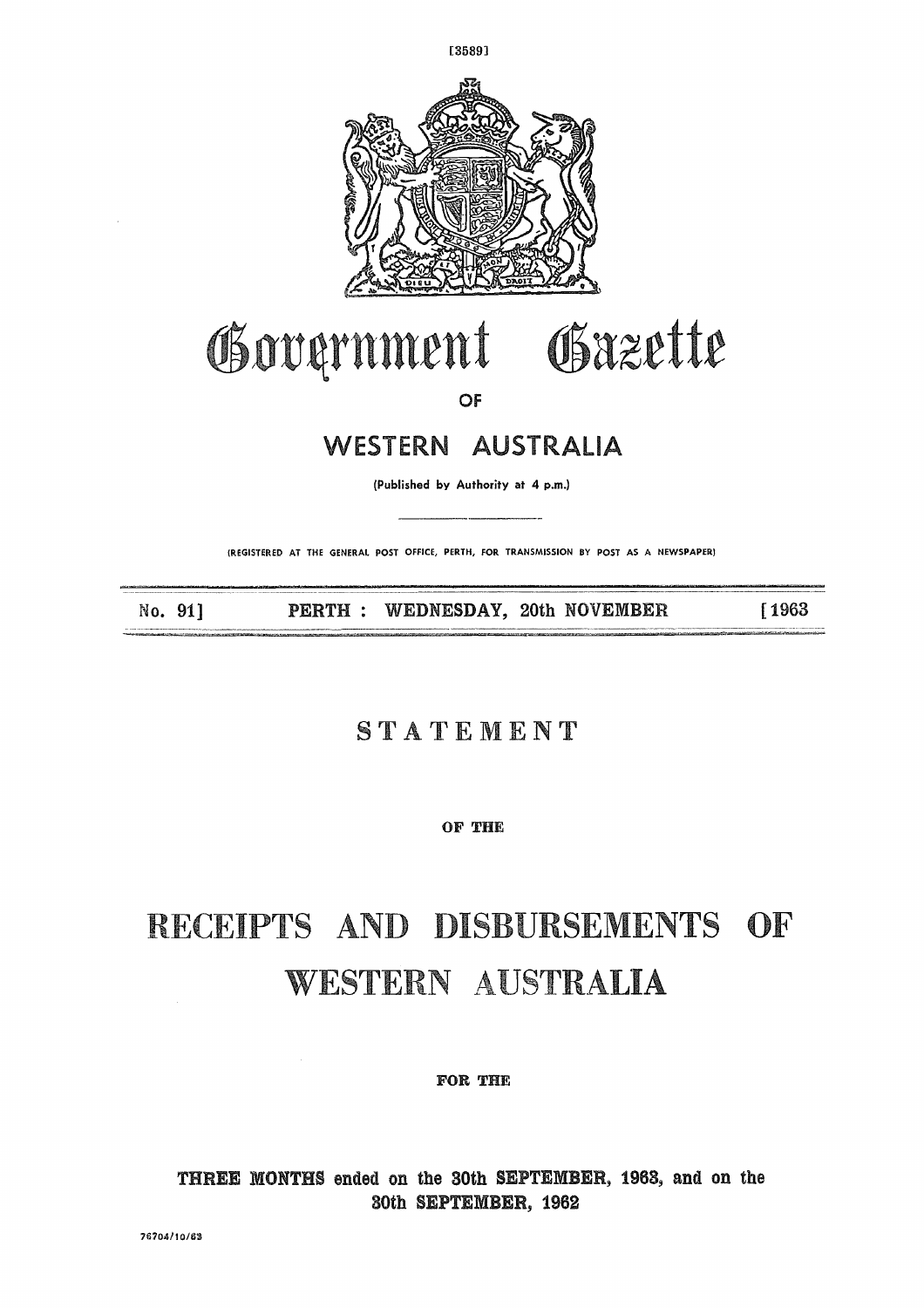## 3590<br>
GOVERNMENT GAZETTE, W.A. [20 November, 1963.<br>
COMPARATIVE STATEMENT of the REVENUE of the GOVERNMENT of **COMPARATIVE STATEMENT of the REVENUE of the GOVERNMENT of WESTERN AUSTRALIA for the THREE MONTHS ended respectively on the 30th SEPTEMBER, 1963, and the 30th SEPTEMBER, 1962.**

|                                                                                                                  |                            |                          |                                                                                                                                                                                                                                                                                                                                                                                                                                                             |                                                       |                                      |                                                                                                    |                          |                           |                  |                           |                                  |                    |                                     |                      |                           | Three Months ended:                      |                                       |
|------------------------------------------------------------------------------------------------------------------|----------------------------|--------------------------|-------------------------------------------------------------------------------------------------------------------------------------------------------------------------------------------------------------------------------------------------------------------------------------------------------------------------------------------------------------------------------------------------------------------------------------------------------------|-------------------------------------------------------|--------------------------------------|----------------------------------------------------------------------------------------------------|--------------------------|---------------------------|------------------|---------------------------|----------------------------------|--------------------|-------------------------------------|----------------------|---------------------------|------------------------------------------|---------------------------------------|
|                                                                                                                  |                            |                          |                                                                                                                                                                                                                                                                                                                                                                                                                                                             |                                                       |                                      | Head of Revenue                                                                                    |                          |                           |                  |                           |                                  |                    | 30th Sept., 1963                    |                      |                           | 30th Sept., 1962                         |                                       |
|                                                                                                                  |                            |                          |                                                                                                                                                                                                                                                                                                                                                                                                                                                             |                                                       |                                      | GOVERNMENTAL                                                                                       |                          |                           |                  |                           |                                  |                    | £                                   |                      | s. d.                     | £                                        | s. d.                                 |
|                                                                                                                  |                            |                          |                                                                                                                                                                                                                                                                                                                                                                                                                                                             |                                                       |                                      | Taxation                                                                                           |                          |                           |                  |                           |                                  |                    |                                     |                      |                           |                                          |                                       |
| Land Tax<br>Stamp Duty                                                                                           | $\mathcal{L}_{\text{max}}$ | $\cdots$<br>$\cdots$     | $\cdots$<br>$\cdots$                                                                                                                                                                                                                                                                                                                                                                                                                                        | <br>$\cdots$                                          | <br>$\cdots$                         | <br>.                                                                                              | .<br>$\cdots$            | $\cdots$<br>$\cdots$      | <br>.            | <br>.                     | <br>$\ldots$                     | <br>               | 126,471<br>828,500 12               | $\mathbf{I}$         | 5<br>5                    | 106,775<br>595,902 10                    | 9 <sub>10</sub><br>- 0                |
| Probate Duty<br>Licenses-Liquor and Other<br>Betting Taxes—                                                      |                            | <b>Contract Contract</b> | $\ldots$                                                                                                                                                                                                                                                                                                                                                                                                                                                    | $\ldots$<br>$\cdots$                                  | $\ldots$<br>$\ldots$                 | <br>                                                                                               | $\ldots$<br>$\ldots$     | <br>$\cdots$              | <br>$\cdots$     | <br>$\cdots$              | <br>                             | .<br>$\cdots$      | 499,203<br>336,492                  | 3                    | $0\,10$<br>$\overline{4}$ | 275,214 12<br>189,380 12                 | -9<br>$\bf{0}$                        |
| Totalisator Duty and Licenses<br>Turnover Tax and Licenses<br>Investment Tax                                     |                            |                          | $\mathcal{L}(\mathcal{L}(\mathcal{L}(\mathcal{L}(\mathcal{L}(\mathcal{L}(\mathcal{L}(\mathcal{L}(\mathcal{L}(\mathcal{L}(\mathcal{L}(\mathcal{L}(\mathcal{L}(\mathcal{L}(\mathcal{L}(\mathcal{L}(\mathcal{L}(\mathcal{L}(\mathcal{L}(\mathcal{L}(\mathcal{L}(\mathcal{L}(\mathcal{L}(\mathcal{L}(\mathcal{L}(\mathcal{L}(\mathcal{L}(\mathcal{L}(\mathcal{L}(\mathcal{L}(\mathcal{L}(\mathcal{L}(\mathcal{L}(\mathcal{L}(\mathcal{L}(\mathcal{L}(\mathcal{$ |                                                       | $\cdots$<br>$\cdots$<br>$\mathbf{r}$ | <br><br>                                                                                           | <br>$\ldots$<br>$\cdots$ | .<br>$\ldots$<br>$\cdots$ | <br><br>$\ldots$ | $\cdots$<br>.<br>$\cdots$ | $\ldots$<br>$\cdots$<br>$\cdots$ | <br><br>$\cdots$   | 24,649 10<br>23,932<br>45,540 18 11 |                      | 3<br>2 10                 | 22,352 10<br>34,018<br>43,795 19         | 5<br>- 3<br>$\overline{4}$<br>3       |
| Stamp Duty<br>Third Party Insurance Surcharge                                                                    |                            |                          | المنتفر المنتفر المنتفر                                                                                                                                                                                                                                                                                                                                                                                                                                     | Totalisator Agency Board Betting Tax                  | $\cdots$                             | $\cdots$<br>.                                                                                      | $\cdots$<br>$\ldots$     | $\cdots$<br>$\cdots$      | $\ldots$ .<br>   | $\ldots$<br>.             | $\sim 100$<br>$\cdots$           | <br>               | 129,296 12<br>7,421                 | - 5                  | $\bf{0}$<br>4<br>7        | 101,440<br>10,222 15                     | - 5<br>$\bf{0}$<br>3                  |
|                                                                                                                  |                            |                          | Total, Taxation                                                                                                                                                                                                                                                                                                                                                                                                                                             |                                                       | $\cdots$<br>$\cdots$                 | $\cdots$<br>                                                                                       | $\cdots$<br>             | $\cdots$                  | $\cdots$         | $\cdots$                  | $\cdots$                         | .<br>.             | 88,309 11<br>2,109,816 18 11        |                      |                           | $\cdots$<br>1,379,102 17 10              |                                       |
|                                                                                                                  |                            |                          |                                                                                                                                                                                                                                                                                                                                                                                                                                                             |                                                       |                                      |                                                                                                    |                          |                           |                  |                           |                                  |                    |                                     |                      |                           |                                          |                                       |
| Land                                                                                                             | $\cdots$                   |                          | .                                                                                                                                                                                                                                                                                                                                                                                                                                                           |                                                       | .                                    | Territorial<br>.                                                                                   | .                        |                           |                  |                           |                                  |                    | 163,629                             | 7                    | 7                         | 138,743 18                               | $\overline{4}$                        |
| Mining<br>Timber                                                                                                 | $\cdots$<br>$\cdots$       | $\cdots$<br>$\cdots$     | .<br>$\cdots$                                                                                                                                                                                                                                                                                                                                                                                                                                               | $\cdots$<br>$\cdots$                                  | $\cdots$<br>$\cdots$                 | .<br>                                                                                              | $\cdots$<br>$\cdots$     | $\cdots$<br>$\cdots$      | <br>             | $\cdots$<br>              | $\cdots$<br>                     | $\cdots$<br>       | 74,637<br>297,472                   | 5<br>3               | 0<br>5                    | 92,131 19 10<br>292,483                  | 8<br>- 9                              |
|                                                                                                                  |                            |                          | Total, Territorial                                                                                                                                                                                                                                                                                                                                                                                                                                          |                                                       | $\cdots$                             | .                                                                                                  |                          | $\cdots$                  |                  |                           |                                  |                    | 535,738 16                          |                      | 0                         | 523,359                                  | 6 II                                  |
| Law Courts<br>Departmental Reimbursements, Fees, and other Services                                              | $\cdots$                   | $\sim$                   | $\cdots$                                                                                                                                                                                                                                                                                                                                                                                                                                                    | $\cdots$                                              | $\cdots$                             | $\mathcal{L}_{\mathcal{F}}$ and $\mathcal{L}_{\mathcal{F}}$ . The same $\mathcal{L}_{\mathcal{F}}$ |                          | $\cdots$<br>$\cdots$      | $\cdots$<br>     | <br>.                     |                                  | <br>               | 154,089<br>1,450,877 18             | 6                    | 8<br>5                    | 118,871 13<br>1,266,139                  | $\overline{4}$<br>5<br>- 8            |
| Royal Mint                                                                                                       | $\dddotsc$                 | $\cdots$                 | $\cdots$                                                                                                                                                                                                                                                                                                                                                                                                                                                    | التبيين المتبرد المتماري<br>Grand Total, Governmental |                                      |                                                                                                    | $\cdots$<br>$\cdots$     | $\cdots$<br>$\cdots$      | .<br>            | <br>                      | <br>                             | <br>               | 42,503<br>4,293,026                 | 7<br>7               | 5<br>5                    | 44,499 13 11<br>3,331,972 17             | 8                                     |
|                                                                                                                  |                            |                          |                                                                                                                                                                                                                                                                                                                                                                                                                                                             |                                                       |                                      |                                                                                                    |                          |                           |                  |                           |                                  |                    |                                     |                      |                           |                                          |                                       |
|                                                                                                                  |                            |                          |                                                                                                                                                                                                                                                                                                                                                                                                                                                             |                                                       |                                      | COMMONWEALTH                                                                                       |                          |                           |                  |                           |                                  |                    |                                     |                      |                           |                                          |                                       |
| Commonwealth Financial Assistance Grant<br>Grants under Section 96 of the Constitution<br>Interest Contributions |                            |                          |                                                                                                                                                                                                                                                                                                                                                                                                                                                             |                                                       |                                      | $\cdots$<br>$\cdots$                                                                               | $\cdots$<br>$\ldots$     | .<br>.                    | .<br>$\cdots$    | .<br>$\cdots$             | <br>$\cdots$                     | .<br>              | 8,213,000<br>1,475,000              | $\bf{0}$<br>$\bf{0}$ | $\bf{0}$<br>$\bf{0}$      | 7,829,751<br>1,300,000                   | 0<br>$\bf{0}$<br>$\bf{0}$<br>$\bf{0}$ |
| Commonwealth Additional Assistance                                                                               |                            |                          | and the                                                                                                                                                                                                                                                                                                                                                                                                                                                     | <b>Sales Common</b>                                   | $\mathbf{r}$<br>$\cdots$             | <br>$\cdots$                                                                                       | $\cdots$<br>             | $\cdots$<br>              | .<br>.           | <br>.                     | <br>.                            | .<br>              | 118,359<br>250,000                  | $\bf{0}$<br>$\bf{0}$ | $\bf{0}$<br>$\bf{0}$      | 118,359<br>$\cdots$                      | $\bf{0}$<br>$\theta$                  |
|                                                                                                                  |                            |                          |                                                                                                                                                                                                                                                                                                                                                                                                                                                             | Total, Commonwealth                                   |                                      | $\cdots$                                                                                           | $\cdots$                 | $\cdots$                  |                  | $\cdots$                  | .                                | .                  | 10,056,359                          | $\bf{0}$             | $\bf{0}$                  | 9,248,110                                | $\bf{0}$<br>$\bf{0}$                  |
|                                                                                                                  |                            |                          |                                                                                                                                                                                                                                                                                                                                                                                                                                                             |                                                       |                                      |                                                                                                    |                          |                           |                  |                           |                                  |                    | 14,349,385                          | 7                    | 5                         | 12,580,082 17                            | 8                                     |
|                                                                                                                  |                            |                          |                                                                                                                                                                                                                                                                                                                                                                                                                                                             |                                                       |                                      | PUBLIC UTILITIES                                                                                   |                          |                           |                  |                           |                                  |                    |                                     |                      |                           |                                          |                                       |
| Country Water Supplies, Sewerage, Drainage and Irrigation<br>State Abattoirs and Saleyards                       |                            |                          |                                                                                                                                                                                                                                                                                                                                                                                                                                                             | $\cdots$                                              | $\cdots$                             |                                                                                                    |                          | $\cdots$<br>              | $\cdots$<br>     | .<br>                     | $\cdots$<br>.                    | $\cdots$           | 461,181<br>35,324                   | 9<br>1               | 4<br>4                    | 417,905 15<br>44,978 13                  | -1<br>8                               |
| Metropolitan Water Supply, Sewerage and Drainage<br>Railways                                                     | .                          |                          | .                                                                                                                                                                                                                                                                                                                                                                                                                                                           | .                                                     | .                                    | .                                                                                                  |                          |                           |                  | .                         |                                  | <br>               | 980,234<br>4,286,664 11             | 8                    | 6<br>1                    | 879,793 18                               | 8                                     |
| State Batteries<br>Medina Hotel                                                                                  |                            | $\cdots$<br>             | .<br>                                                                                                                                                                                                                                                                                                                                                                                                                                                       | <br>                                                  | $\ldots$<br>                         | <br>                                                                                               | <br><br>                 | <br><br>                  | <br>.<br>.       | <br><br>.                 | <br>.                            | <br><br>$\ldots$ . | 8,130 15<br>                        |                      | 7                         | 4,563,708 15 10<br>12,466<br>8,512 19 10 | 5<br>8                                |
|                                                                                                                  |                            |                          | Total, Public Utilities                                                                                                                                                                                                                                                                                                                                                                                                                                     |                                                       | .                                    |                                                                                                    |                          |                           | .                | .                         | $\cdots$                         | $\cdots$           | 5,771,535                           | 5 10                 |                           | 5,927,366                                | 8<br>-9                               |
|                                                                                                                  |                            | Grand Total              |                                                                                                                                                                                                                                                                                                                                                                                                                                                             | .                                                     |                                      |                                                                                                    | .                        | $\cdots$                  | $\cdots$         |                           |                                  |                    | 20,120,920 13                       |                      | 3                         | 18,507,449                               | 6<br>5                                |

#### REVENUE

K. *J.* TOWNSING, Under Treasurer, The Treasury, Perth. D. BRAND, Treasurer.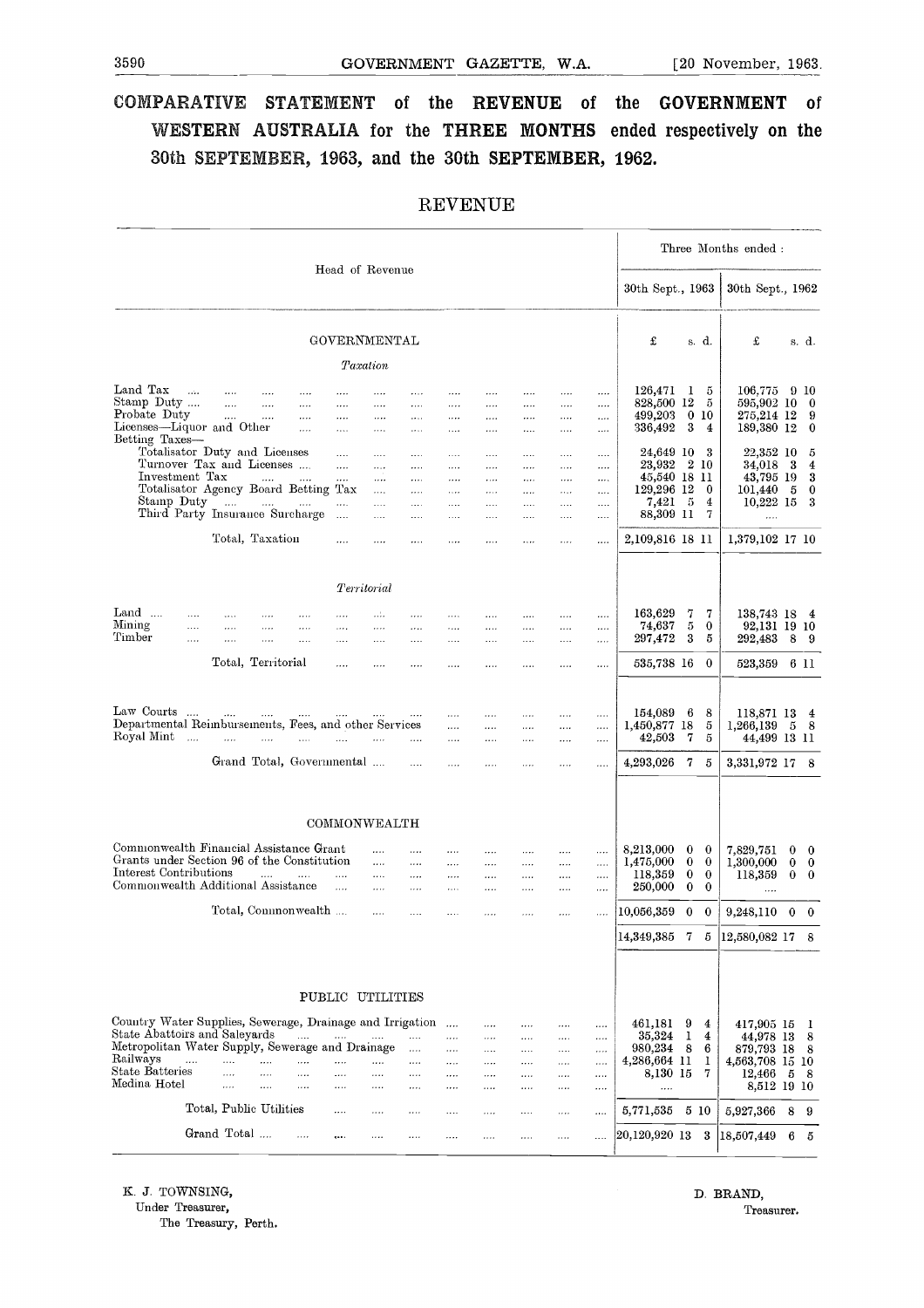## 20 November, 1963.] GOVERNMENT GAZETTE, W.A. 3591<br>COMPARATIVE STATEMENT of the EXPENDITURE of the GOVERNMENT of **COMPARATIVE STATEMENT of the EXPENDITURE of the GOVERNMENT of WESTERN AUSTRALIA for the THREE MONTHS ended respectively on the 30th SEPTEMBER, 1963, and the 30th SEPTEMBER, 1962.**

#### **EXPENDITURE**

|                                                                                              |                                         |                      |                      |                                           |                    |                             | <b>EXPENDITURE</b>                                  |                      |                             |                                 |                        |                                  |                  |                          |                      |                                             |
|----------------------------------------------------------------------------------------------|-----------------------------------------|----------------------|----------------------|-------------------------------------------|--------------------|-----------------------------|-----------------------------------------------------|----------------------|-----------------------------|---------------------------------|------------------------|----------------------------------|------------------|--------------------------|----------------------|---------------------------------------------|
|                                                                                              |                                         |                      |                      |                                           |                    |                             |                                                     |                      |                             |                                 |                        |                                  |                  | Three Months ended:      |                      |                                             |
|                                                                                              |                                         |                      | Heads of Service     |                                           |                    |                             |                                                     |                      |                             |                                 | 30th Sept., 1963       |                                  |                  | 30th Sept., 1962         |                      |                                             |
| Special Acts—                                                                                |                                         |                      |                      |                                           |                    |                             |                                                     |                      |                             |                                 | £                      | s. d.                            |                  | £                        |                      | s d.                                        |
| Constitution Acts                                                                            | التبيدات التبيدات المتداد المتند        |                      |                      |                                           | $\cdots$           | $\cdots$                    | $\cdots$                                            | $\cdots$             | $\cdots$                    | $\cdots$                        | 704 19 10              |                                  |                  | 1,524 15                 |                      | $\theta$                                    |
| Loan Acts—Interest and Sinking Fund<br>Auditor General                                       | المماري المماري المقدري المماري         |                      |                      |                                           | $\cdots$<br>$\sim$ | $\cdots$<br>$\ldots$        | $\cdots$<br>$\cdots$                                | $\cdots$<br>$\ldots$ | $\cdots$<br>$\sim$ . $\sim$ | $\bar{\mathcal{L}}$<br>$\cdots$ | 3,949,200<br>1,111     | $\bf{0}$<br>$\mathbf{0}$<br>3 11 |                  | 3,763,200<br>3,517 19    | $\overline{0}$       | - 0<br>$\overline{2}$                       |
| Agriculture Protection Board                                                                 |                                         |                      |                      |                                           |                    | $\cdots$                    | $\ldots$                                            | $\ldots$             | $\cdots$                    | $\ldots$                        | 30,500                 | $\bf{0}$                         | $\overline{0}$   | 26,250                   | - 0                  | $\theta$                                    |
| Coal Mine Workers (Pensions) Act, 1943-60                                                    |                                         |                      |                      |                                           |                    | $\cdots$                    | $\cdots$                                            | $\cdots$             | $\cdots$                    | $\cdots$                        | 7,500                  | $\bf{0}$                         | $\bf{0}$         | $7{,}500$                | $\bf{0}$             | $\theta$                                    |
| Court of Arbitration                                                                         |                                         |                      |                      |                                           | <b>Contract</b>    | $\cdots$                    | $\ldots$                                            | $\cdots$             | $\ldots$                    | $\ldots$                        | 3,020<br>34,557 18     | $\bf{0}$<br>- 3                  | $\bf{0}$         | 2,623<br>33,869          | $\bf{0}$<br>$\Omega$ | $\bf{0}$<br>-3                              |
| Fire Brigades Act—Contribution                                                               |                                         |                      |                      |                                           |                    | $\cdots$<br>$\sim$          | $\ldots$ .<br>$\cdots$                              | $\cdots$<br>$\ldots$ | $\cdots$<br>$\cdots$        | $\cdots$<br>$\cdots$            | 1,110 12 10            |                                  |                  | 1,016                    | - 5                  | - 9                                         |
| Forests Act—Conservator of Forests<br>Forests Act—Transfer from Revenue                      |                                         |                      |                      |                                           |                    | $\sim 100$                  | $\ldots$ .                                          | $\cdots$             | $\cdots$                    | $\ldots$                        | 239,047                | 6                                | 3                | 251,069 10               |                      | 8                                           |
|                                                                                              |                                         |                      |                      |                                           |                    |                             | $\sim$                                              | $\ldots$             | $\cdots$                    | $\cdots$                        | 743                    | -7                               | 6                | 948 13                   |                      | 4                                           |
| Judges' Pensions                                                                             | المساري المساري المساري المساري المساري |                      |                      |                                           |                    | $\sim$                      | $\ldots$ .                                          | $\ldots$             | $\cdots$                    | $\cdots$                        | 868 15                 |                                  | $\bf{0}$         | 1,266                    | $\bf{0}$             | -6                                          |
| Judges' Salaries and Pensions Act, 1950<br>Land Agents Act (No. 9 of 1922 and Amendments)    |                                         |                      |                      |                                           |                    | $\sim$<br><b>College</b>    | $\cdots$                                            | $\cdots$             | $\cdots$                    | $\cdots$<br>                    | 8,637 10               |                                  | $\bf{0}$         | 7,190<br>2,000           | $\bf{0}$<br>$\Omega$ | $\bf{0}$<br>$\overline{\phantom{0}}$        |
| Members of Parliament, Reimbursement of Expenses Act, 1953                                   |                                         |                      |                      |                                           |                    |                             |                                                     | $\ldots$ .           | $\ldots$ .                  | $\cdots$                        | 15,655 15 10           |                                  |                  | 11,758                   | - 1                  | $\mathbf{0}$                                |
| Mine Workers' Relief Act—Contribution to Fund                                                |                                         |                      |                      |                                           |                    | $\sim$ $\sim$ $\sim$ $\sim$ | $\ldots$                                            | $\ldots$             | $\cdots$                    | $\cdots$                        | 6,645 18               |                                  | - 0              | 6,139 18                 |                      | 6                                           |
| Native Welfare Act                                                                           | $\ldots$ $\ldots$                       |                      | $\sim$               |                                           | $\cdots$ $\cdots$  | $\cdots$                    |                                                     |                      |                             | $\cdots$                        | 10,000                 | $\bf{0}$<br>7 11                 | $\mathbf{0}$     | 10,000                   | $\bf{0}$             | $\bf{0}$                                    |
| Parliamentary Allowances<br>Parliamentary Superannuation Act (No. 60 of 1948 and Amendments) |                                         |                      |                      | $\mathbf{1},\mathbf{1},\mathbf{1},\ldots$ | $\sim$             | $\cdots$                    | $\cdots$                                            | $\ldots$             | $\cdots$<br>$\cdots$        | $\cdots$                        | 54,207<br>16           | -8                               | 4                | 48,785 10<br>8,344       | $\bf{0}$             | - 6<br>$\bf{0}$                             |
| Pensions and Retiring Allowances                                                             |                                         |                      |                      |                                           |                    |                             |                                                     | $\cdots$             | $\ldots$                    | $\cdots$<br>$\ldots$            | 23,723 19              |                                  | 6                | 25,480                   | 1                    | $\overline{7}$                              |
| Public Service Commissioner                                                                  |                                         |                      |                      |                                           |                    |                             | $\cdots$                                            | $\cdots$             | $\cdots$                    | $\cdots$                        | 1,047 19               |                                  | 7                | 1,016                    | 5                    | - 6                                         |
| Royal Mint<br>المساري المساري المساري المساري المساري المساري المساري المساري                |                                         |                      |                      |                                           |                    |                             |                                                     | $\cdots$             | $\ldots$                    | $\cdots$                        | 25,000                 | $\bf{0}$                         | $\bf{0}$         | 25,000                   | $\bf{0}$             | $\mathbf{0}$                                |
| Superannuation and Family Benefits Act<br>The Agent General Act                              |                                         |                      |                      |                                           |                    |                             | المستحدث والمساحي المساحي والمساحي المساحي والمساحي | $\ldots$             | $\cdots$                    | $\ldots$                        | 251,923<br>750         | 8<br>$\bf{0}$                    | 9<br>$\bf{0}$    | 219,504 16<br>750        | $\bf{0}$             | $\mathbf{1}$<br>$\bf{0}$                    |
| University Building Acts (No. 37 of 1930, No. 50 of 1931)                                    |                                         |                      |                      |                                           |                    |                             | $\sim$ $\sim$ $\sim$ $\sim$ $\sim$ $\sim$           | $\cdots$             | $\cdots$<br>$\cdots$        | $\cdots$<br>$\cdots$            |                        |                                  |                  |                          |                      |                                             |
| University Building Act (No. 43 of 1952) $\ldots$ $\ldots$ $\ldots$ $\ldots$                 |                                         |                      |                      |                                           |                    |                             |                                                     | $\cdots$             | $\ldots$                    | $\ldots$                        | 2,227                  | 9                                | 8                | 2,249 19                 |                      | - 8                                         |
| University of Western Australia (No. 37 of 1911 and Amendments)                              |                                         |                      |                      |                                           |                    |                             |                                                     | $\ldots$             | $\ldots$                    | $\cdots$                        | 62,500                 | $\bf{0}$                         | $\bf{0}$         | 62,500                   | $\bf{0}$             | $\overline{\phantom{0}}$                    |
| Wheat Industry Stabilisation (No. 75 of 1958)                                                |                                         |                      |                      |                                           | $\cdots$           |                             | $\cdots$                                            | $\ldots$ .           | $\cdots$                    | $\cdots$                        | 32                     | 8                                | $\overline{4}$   | 56                       | 5                    | $\overline{4}$                              |
| Total                                                                                        |                                         |                      |                      |                                           |                    |                             |                                                     |                      | $\cdots$                    |                                 | 4,730,732              | 9                                | 6                | 4,523,560                |                      | 210                                         |
| Legislative Council<br>Legislative Assembly                                                  | $\cdots$                                |                      |                      |                                           |                    |                             |                                                     |                      |                             | <br>                            | 3,844 12 6<br>5,123 12 |                                  | -7               | 3,192<br>4,273 13 7      |                      | 3 10                                        |
| Joint House Committee                                                                        |                                         |                      |                      |                                           |                    |                             |                                                     |                      |                             |                                 | $8,552$ 0 3            |                                  |                  | 8,134 16 9               |                      |                                             |
| Joint Printing Committee                                                                     | $\sim 100$                              |                      |                      |                                           |                    |                             |                                                     |                      |                             |                                 | 7,476 16 2             |                                  |                  | 6,673 16 5               |                      |                                             |
|                                                                                              |                                         |                      |                      |                                           |                    |                             |                                                     |                      |                             |                                 |                        |                                  |                  |                          |                      |                                             |
| Joint Library Committee                                                                      | $\cdots$                                |                      |                      |                                           |                    |                             |                                                     |                      |                             | $\cdots$                        | 182                    | $1\quad$                         |                  | 208                      | 9                    | -6                                          |
| Premier, Treasurer and Minister for Tourists-                                                |                                         |                      |                      |                                           |                    |                             |                                                     |                      |                             |                                 |                        |                                  |                  |                          |                      |                                             |
| Premier's Department                                                                         |                                         | $\ddotsc$            | .                    |                                           |                    |                             |                                                     |                      |                             |                                 | 27,567<br>35,109 17    | -7                               | 8<br>7           | 25,215<br>33,212         | 0<br>2               | $\boldsymbol{2}$<br>$\overline{\mathbf{5}}$ |
| Treasury<br><b>Contractor</b><br>Governor's Establishment                                    | $\cdots$                                | $\cdots$<br>$\cdots$ | $\cdots$<br>$\cdots$ | $\cdots$<br>$\cdots$                      | <br>               | <br>                        | $\cdots$<br>$\cdots$                                | $\cdots$<br>         | $\cdots$<br>$\ldots$        | $\cdots$<br>$\cdots$            | 4,737 18               |                                  | 9                | $_{6,303}$               | 2                    | 1                                           |
| London Agency                                                                                |                                         | $\ddotsc$            |                      | .                                         |                    |                             | $\cdots$                                            |                      |                             | $\cdots$                        | 13,623                 | 3 10                             |                  | 11,899                   | 4                    | 8                                           |
| Public Service Commissioner                                                                  |                                         |                      | $\cdots$             |                                           |                    | $\cdots$                    | $\cdots$                                            | $\cdots$             | .                           | $\cdots$                        | 9,557 15 11            |                                  |                  | 9,811                    | $_{12}$              | 7                                           |
| Government Motor Car Service<br>$\rm{Audit}$                                                 |                                         |                      | $\cdots$             | $\cdots$                                  |                    | $\cdots$                    | $\cdots$                                            |                      | $\cdots$                    | $\dots$                         | 2,793 13<br>24,840 10  |                                  | 1<br>1           | 82<br>Cr.<br>20.985      | 4                    | 7<br>0 <sub>10</sub>                        |
| $\cdots$<br>$\cdots$<br>Compassionate Allowances                                             | aaa.                                    | $\mathbf{r}$         | $\cdots$<br>$\cdots$ | <br>$\cdots$                              | <br>$\cdots$       | <br>$\cdots$                | $\cdots$<br>$\cdots$                                | $\cdots$<br>$\cdots$ | <br>.                       | $\cdots$<br>$\cdots$            | 78                     | 3                                | $\bf{0}$         | 78                       | 3                    | $\bf{0}$                                    |
| Government Stores                                                                            | $\sim 10^{-11}$                         | $\cdots$             | $\sim$ . $\sim$      | $\cdots$                                  | $\cdots$           | $\cdots$                    |                                                     | $\cdots$             | $\cdots$                    | $\cdots$                        | 46,404                 | 9                                | 7                | 38,818                   | 8                    | $\tilde{0}$                                 |
| Superannuation Board                                                                         |                                         |                      | $\cdots$             |                                           |                    |                             |                                                     |                      |                             | $\cdots$                        | 4,576 10               |                                  | 5                | 4,417                    | 8                    | -7                                          |
| Government Printer                                                                           | $\sim$                                  | $\ddotsc$            | $\cdots$             | $\cdots$                                  | $\cdots$           | $\cdots$                    |                                                     |                      | .                           | $\cdots$                        | 157,038 10             |                                  | 9<br>$\bf{0}$    | 159,323 10 11            |                      | 1 <sub>5</sub>                              |
| Miscellaneous Services                                                                       |                                         | $\cdots$             |                      | $\cdots$                                  |                    | $\cdots$                    |                                                     |                      |                             |                                 | 1,058,947 10           |                                  |                  | 790,588                  |                      |                                             |
| Total                                                                                        | .                                       | $\cdots$             |                      |                                           |                    |                             |                                                     | $\cdots$             |                             |                                 | 1,385,275 10           |                                  | 8                | $1,100,569$ $10 \cdot 6$ |                      |                                             |
|                                                                                              |                                         |                      |                      |                                           |                    |                             |                                                     |                      |                             |                                 |                        |                                  |                  |                          |                      |                                             |
| Minister for Agriculture-<br>Agriculture<br>$\cdots$                                         | $\cdots$                                | $\cdots$             |                      |                                           |                    |                             |                                                     |                      |                             |                                 | 266,248                | 3                                | 3                | 249,880 11 9             |                      |                                             |
| College of Agriculture                                                                       |                                         | $\cdots$             | $\cdots$             |                                           |                    |                             |                                                     |                      | .                           | $\cdots$                        | 18,872                 | 6                                | 10               | 15,614 15 5              |                      |                                             |
| Agriculture Protection Board                                                                 |                                         |                      | .                    | $\cdots$                                  | $\cdots$           | $\cdots$                    |                                                     |                      | $\sim$ $\sim$               | $\sim$                          | 10,646                 | 2                                | $\boldsymbol{2}$ | 6,960 15                 |                      | - 7                                         |
| Total                                                                                        |                                         |                      |                      | .                                         | $\cdots$           |                             |                                                     |                      |                             |                                 | 295,766 12             |                                  | 3                | 272,456                  | $\boldsymbol{2}$     | 9                                           |
|                                                                                              |                                         |                      |                      |                                           |                    |                             |                                                     |                      |                             |                                 |                        |                                  |                  |                          |                      |                                             |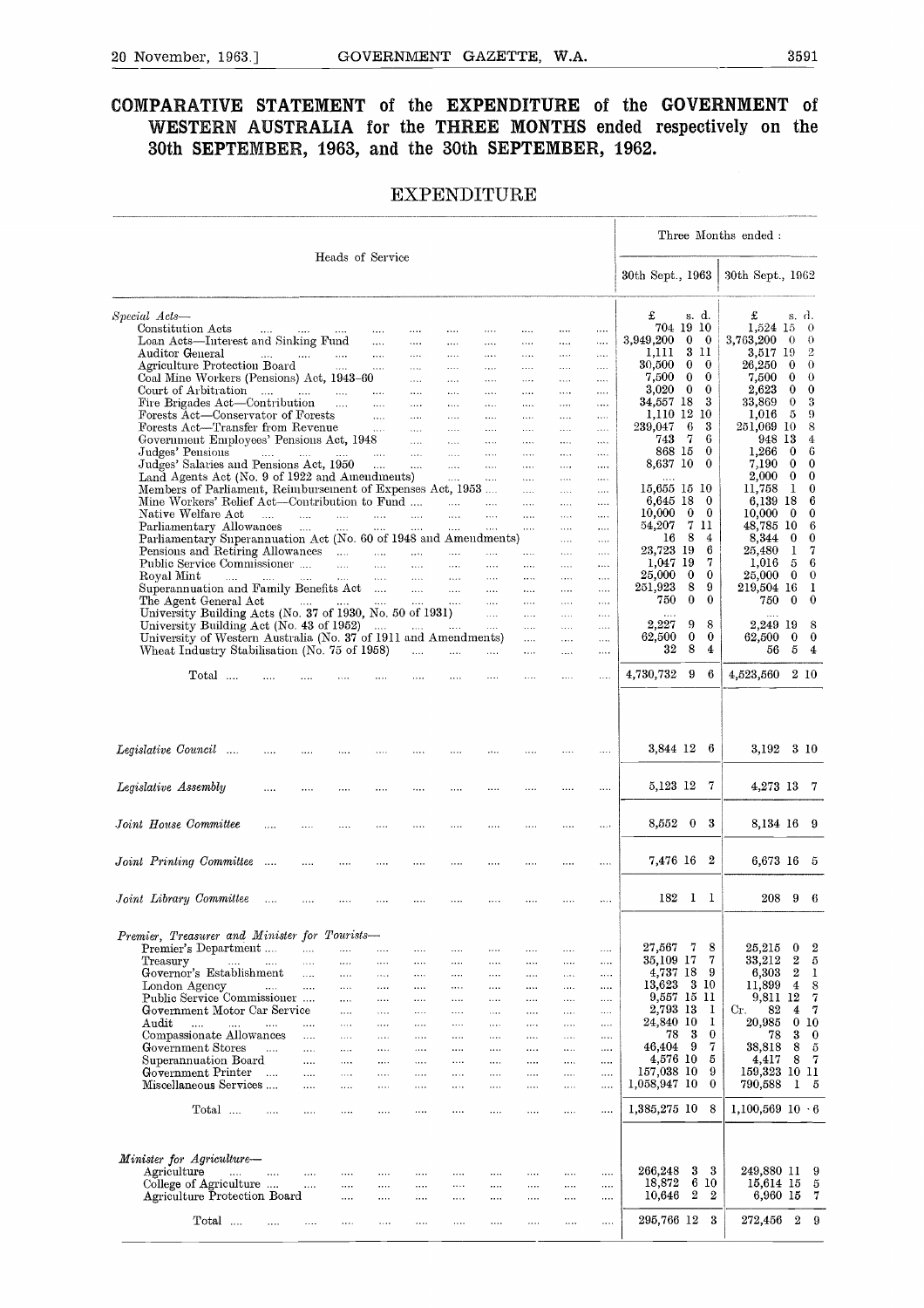#### EXPENDITURE-continued

|                                                                                                               |             |                      |                      |                      | Heads of Service     |                      |                      |                                  |                      |                      |                      |                      |                            |                  |                       | Three Months ended :      |                                           |
|---------------------------------------------------------------------------------------------------------------|-------------|----------------------|----------------------|----------------------|----------------------|----------------------|----------------------|----------------------------------|----------------------|----------------------|----------------------|----------------------|----------------------------|------------------|-----------------------|---------------------------|-------------------------------------------|
|                                                                                                               |             |                      |                      |                      |                      |                      |                      |                                  |                      |                      |                      |                      | 30th Sept., 1963           |                  |                       | 30th Sept., 1962          |                                           |
| Minister for Industrial Development and the North-West-<br>Industrial Development                             |             |                      |                      | $\cdots$             | .                    | $\cdots$             | $\cdots$             | $\cdots$                         |                      | $\cdots$             |                      |                      | £<br>62,471 16             | s. d.            | 6                     | £<br>49,803               | s. d.<br>$\boldsymbol{2}$<br>- 5          |
| North-West                                                                                                    |             | $\ddotsc$            | $\cdots$             | $\cdots$             | $\cdots$             |                      |                      |                                  |                      |                      | $\cdots$             | $\cdots$             | 619,666                    | 6                | 4                     | 516,539 13                | - 3                                       |
|                                                                                                               | Total       |                      | $\cdots$             | .                    | .                    | $\cdots$             | $\cdots$             |                                  |                      | $\cdots$             |                      | $\cdots$             | 682,138                    |                  | 2 10                  | 566,342 15                | - 8                                       |
| Minister for Education and Native Welfare-                                                                    |             |                      |                      |                      |                      |                      |                      |                                  |                      |                      |                      |                      |                            |                  |                       |                           |                                           |
| Education<br>Native Welfare                                                                                   |             | $\cdots$             | $\cdots$<br>$\cdots$ | .<br>$\cdots$        | <br>$\cdots$         | $\cdots$<br>$\cdots$ | $\cdots$<br>$\cdots$ | <br>                             | <br>                 | $\cdots$<br>         | $\cdots$<br>$\cdots$ | $\cdots$<br>$\cdots$ | 3,331,579<br>138,796       | 6<br>5           | 9<br>9                | 3, 143, 763 12<br>188,362 | -7<br>-1<br>- 9                           |
|                                                                                                               | Total       |                      |                      |                      |                      |                      |                      |                                  |                      |                      |                      |                      |                            |                  |                       |                           |                                           |
|                                                                                                               |             |                      | $\cdots$             | .                    | .                    | $\cdots$             | $\cdots$             | $\cdots$                         |                      | $\cdots$             | $\cdots$             | $\cdots$             | 3,470,375 12               |                  | 6                     | 3,332,125 14              | $\overline{4}$                            |
| Minister for Works, Water Supplies and Labour-<br>Public Works and Buildings                                  |             |                      |                      |                      | $\cdots$             | $\cdots$             | $\cdots$             | $\cdots$                         | $\cdots$             |                      | $\cdots$             |                      | 533,132                    | 6                | 5                     | 429,072                   | 7<br>8                                    |
| Harbour and Light and Jetties                                                                                 |             |                      |                      |                      | $\cdots$             | $\cdots$             | $\cdots$             | $\cdots$                         | $\cdots$             | $\cdots$             | $\cdots$             | <br>                 | 146,813                    | 8                | 8                     | 96,984 16                 | $\overline{7}$                            |
| Labour                                                                                                        |             | $\cdots$             |                      | .                    | $\ldots$             | $\ldots$             | $\ldots$ .           | $\cdots$                         | $\cdots$             |                      |                      |                      | 7,026                      |                  | 6 11                  | 6,284 13                  | - 5                                       |
| Seaffolding<br>Factories                                                                                      |             | $\cdots$<br>$\cdots$ | .<br>                | <br>$\cdots$         | $\cdots$<br>$\cdots$ | $\cdots$<br>$\cdots$ | $\cdots$<br>$\cdots$ | $\cdots$<br>$\cdots$             | $\cdots$<br>$\cdots$ | $\cdots$             | $\cdots$             |                      | 2,864<br>9,246 10          | 8                | -1<br>9               | 2,748 12<br>8,332 10 11   | - 1                                       |
|                                                                                                               |             |                      |                      |                      |                      |                      |                      |                                  |                      |                      |                      | $\cdots$             |                            |                  |                       |                           |                                           |
|                                                                                                               | Total       |                      | $\cdots$             | $\cdots$             |                      |                      |                      | $\cdots$                         | $\cdots$             | $\cdots$             |                      | $\cdots$             | 699.083                    |                  | 0 <sub>10</sub>       | 543,423                   | $\mathbf{1}$<br>- 7                       |
| Minister for Mines, Housing and Justice-<br>Mines                                                             |             |                      |                      |                      |                      |                      |                      |                                  |                      |                      |                      |                      |                            |                  |                       |                           |                                           |
| Crown Law                                                                                                     | $\cdots$    | $\cdots$<br>         | <br>$\cdots$         | $\cdots$<br>$\cdots$ | $\cdots$<br>$\cdots$ |                      | $\cdots$             | $\cdots$                         | $\cdots$             | $\cdots$             |                      |                      | 170,863<br>185,806         | 9                | 7 11<br>5             | 140,643 18                | - 5<br>- 5                                |
| Electoral                                                                                                     |             |                      | $\cdots$             | $\cdots$             | $\cdots$             | $\cdots$<br>$\cdots$ | $\cdots$<br>         | $\cdots$<br>                     | $\cdots$<br>$\cdots$ | $\cdots$<br>$\ldots$ | <br>                 | <br>                 | 11,376                     | $\mathbf{1}$     | $\bf{0}$              | 171,647<br>11,170 10 11   | 1                                         |
| Licensing                                                                                                     |             | $\cdots$             | $\cdots$             | $\cdots$             | $\cdots$             | $\ldots$ .           | $\cdots$             |                                  | $\cdots$             | $\ldots$ .           |                      | $\cdots$             | 3,291 10                   |                  | 1                     | 3,321                     | $\boldsymbol{2}$<br>-7                    |
| Arbitration Court                                                                                             |             |                      | $\cdots$             | $\cdots$             | $\cdots$             | $\cdots$             | $\cdots$             | $\cdots$                         | $\cdots$             | $\cdots$             |                      |                      | 10,588                     | $\bf{0}$         | 6                     | 9,387 15                  | $\overline{2}$                            |
|                                                                                                               | Total       |                      | $\cdots$             | $\cdots$             | $\cdots$             | $\cdots$             | $\cdots$             |                                  | $\cdots$             |                      | $\cdots$             |                      | 381,925 8 11               |                  |                       | 336,170                   | 8<br>- 6                                  |
| Minister for Lands, Forests and Immigration—                                                                  |             |                      |                      |                      |                      |                      |                      |                                  |                      |                      |                      |                      |                            |                  |                       |                           |                                           |
| Lands and Surveys                                                                                             |             |                      | $\mathbf{r}$         | $\cdots$             | $\cdots$             | $\cdots$             | $\cdots$             | $\cdots$                         | $\cdots$             | $\sim 100$           | $\cdots$             |                      | 281,699 14                 |                  | 5                     | 237,293 15                | -7                                        |
| Forests<br>Bush Fires Board                                                                                   |             | $\cdots$             |                      |                      | $\cdots$             | $\cdots$             | $\cdots$             | $\cdots$                         | $\cdots$             | $\cdots$             | $\cdots$             |                      | 125,050                    | 7                | 2                     | 123,053                   | 6<br>- 6                                  |
|                                                                                                               |             |                      |                      | $\cdots$             | $\cdots$             | $\cdots$             | $\cdots$             | $\cdots$                         | $\cdots$             | $\cdots$             | $\cdots$             |                      | 6,269                      | 1                | $\boldsymbol{2}$      | 5,852                     | 5 10                                      |
|                                                                                                               | Total       |                      | $\cdots$             | $\cdots$             |                      |                      | $\cdots$             |                                  | $\cdots$             | $\cdots$             | $\cdots$             | $\cdots$             | 413,019                    | $\boldsymbol{2}$ | 9                     | 366,199                   | 7 11                                      |
| Chief Secretary, Minister for Health and Fisheries-                                                           |             |                      |                      |                      |                      |                      |                      |                                  |                      |                      |                      |                      |                            |                  |                       |                           |                                           |
| Chief Secretary                                                                                               |             |                      |                      |                      |                      | $\cdots$             |                      | $\cdots$                         | $\cdots$             | $\cdots$             | $\cdots$             | $\cdots$             | 36,720                     | 9                | 2                     | 35,129                    | 9<br>-1                                   |
| Registry and Friendly Societies<br>Prisons                                                                    |             | $\cdots$             | $\cdots$             |                      | $\cdots$             | $\cdots$             | $\cdots$             | $\cdots$                         | $\cdots$             | $\cdots$             | $\cdots$             |                      | 11,059 16                  |                  | 8                     | 8,999 14                  | 3                                         |
| Observatory                                                                                                   |             | $\cdots$             | $\cdots$             | $\cdots$<br>$\cdots$ | $\cdots$<br>$\cdots$ | $\cdots$             | $\cdots$<br>$\cdots$ | $\cdots$<br>$\sim$ $\sim$ $\sim$ | $\cdots$<br>$\cdots$ | $\cdots$<br>$\cdots$ | $\cdots$<br>$\cdots$ | $\cdots$<br>.        | 92,526<br>2,369            | 4<br>7           | 8<br>8                | 73,947 15<br>2,969        | 7<br>12<br>- 3                            |
| Medical                                                                                                       |             | $\cdots$             | $\cdots$             | $\cdots$             | $\cdots$             | $\cdots$             | $\cdots$             | $\cdots$                         | $\cdots$             | $\cdots$             | $\cdots$             | $\cdots$             | 1,595,577                  | 5                | 0                     | 1,361,184                 | 4 11                                      |
| Homes                                                                                                         | $\sim$      | $\cdots$             |                      | $\cdots$             | $\cdots$             | $\cdots$             | $\cdots$             | $\cdots$                         | $\cdots$             |                      | $\cdots$             |                      | 134,765 19                 |                  | $\bf{0}$              | 127,288 19 11             |                                           |
| Public Health                                                                                                 |             | $\cdots$             | $\ldots$             |                      |                      |                      |                      | $\cdots$                         |                      | $\cdots$             | $\cdots$             |                      | 223,256                    | 1                | $\bf{0}$              | 196,528 16 11             |                                           |
| Mental Health Services<br><b>Fisheries</b>                                                                    |             | $\ddotsc$            |                      | .                    |                      |                      | $\cdots$             |                                  |                      |                      | $\cdots$             |                      | 335,105                    | $\bf{0}$         | $\bf{0}$              | 322,833 10                | - 5                                       |
|                                                                                                               |             |                      |                      | .                    | .                    | $\cdots$             | $\cdots$             |                                  | .                    |                      | $\cdots$             |                      | 26,841 19                  |                  | 6                     | 24,713                    | 5<br>- 9                                  |
|                                                                                                               | Total       |                      |                      | .                    | .                    |                      | .                    | $\cdots$                         |                      |                      | $\cdots$             | $\cdots$             | 2,458,222                  | $\boldsymbol{2}$ | 8                     | 2,153,595                 | 9<br>- 1                                  |
| Minister for Local Government, Town Planning and Child Welfare-                                               |             |                      |                      |                      |                      |                      |                      |                                  |                      |                      |                      |                      |                            |                  |                       |                           |                                           |
| Local Government<br>Town Planning                                                                             |             |                      | $\cdots$             |                      | .                    |                      |                      |                                  | $\cdots$             |                      | $\cdots$             | $\cdots$             | 12,293 14                  |                  | 5                     | 10,699 19                 | -7                                        |
| Child Welfare                                                                                                 |             |                      | <br>$\cdots$         | .                    |                      | $\cdots$             |                      |                                  |                      | $\cdots$             |                      | $\cdots$             | 14,866 19<br>188,404 10 11 |                  | -7                    | 12,939 16                 | -6                                        |
|                                                                                                               |             |                      |                      |                      | .                    |                      |                      |                                  |                      | $\cdots$             |                      | $\cdots$             |                            |                  |                       | 162,953                   | $\bf{0}$<br>-1                            |
|                                                                                                               | Total       |                      |                      | .                    |                      |                      | $\cdots$             |                                  |                      |                      |                      |                      | 215,565                    |                  | 4 11                  | 186,592 16 2              |                                           |
| Minister for Transport and Police-                                                                            |             |                      |                      |                      |                      |                      |                      |                                  |                      |                      |                      |                      |                            |                  |                       |                           |                                           |
| Police                                                                                                        | $\ddotsc$   | $\cdots$             |                      | .                    |                      |                      |                      |                                  |                      |                      | $\cdots$             |                      | 501,701                    | 8                | 7                     | 479,972 10 11             |                                           |
|                                                                                                               | Total       |                      | $\cdots$             |                      |                      |                      |                      |                                  |                      | $\cdots$             | $\cdots$             | $\cdots$             | 501,701                    | 8                | 7                     | 479,972 10 11             |                                           |
| Public Utilities-                                                                                             |             |                      |                      |                      |                      |                      |                      |                                  |                      |                      |                      |                      |                            |                  |                       |                           |                                           |
| Railways                                                                                                      |             | $\sim 100$           | $\sim 100$           | $\cdots$             | $\cdots$             | $\cdots$             |                      |                                  |                      | $\cdots$             | $\cdots$             |                      | 4,309,920 14               |                  | $\bf{0}$              | 4,280,431                 | 5<br>$\overline{4}$                       |
| State Abattoirs and Saleyards                                                                                 |             |                      |                      |                      | $\cdots$             |                      | $\cdots$             | $\cdots$                         |                      |                      |                      |                      | 48,253                     | 5                | $\bf{0}$              | 49,887                    | 15<br>1                                   |
| Country Water Supplies, Sewerage, Drainage and Irrigation<br>Metropolitan Water Supply, Sewerage and Drainage |             |                      |                      |                      |                      |                      |                      | $\cdots$                         |                      |                      |                      | $\cdots$             | 439,775                    | 6                | 1<br>$\boldsymbol{2}$ | 483,577                   | 1<br>$\bf{0}$                             |
| Medina Hotel                                                                                                  |             | $\sim$               | $\ddotsc$            |                      | .                    | $\cdots$             | .                    | $\cdots$                         | $\cdots$<br>         | <br>                 | <br>                 | <br>                 | 381,574                    | 8                |                       | 326,775<br>6,650 11       | $\boldsymbol{2}$<br>$\boldsymbol{2}$<br>8 |
| State Batteries                                                                                               |             |                      | $\cdots$             |                      | $\cdots$             | $\cdots$             |                      |                                  |                      |                      |                      | $\cdots$             | 51,526                     | $\boldsymbol{2}$ | $\boldsymbol{2}$      | 50,642 17                 | 5                                         |
|                                                                                                               | Total       |                      | $\cdots$             | .                    |                      |                      | $\cdots$             |                                  |                      |                      |                      |                      | 5,231,049 15               |                  | 5                     |                           | - 8                                       |
|                                                                                                               |             |                      |                      |                      |                      |                      |                      |                                  |                      |                      |                      | $\cdots$             |                            |                  |                       | 5,197,964 12              |                                           |
|                                                                                                               | Grand Total |                      |                      | $\cdots$             | $\cdots$             |                      |                      | $\cdots$                         | $\cdots$             | $\cdots$             | $\cdots$             | $\cdots$             | 20,490,033 14              |                  | 5                     | 19,081,455 13             | - 0                                       |

IL **J. TOWNSING, D, BRAND,**

Under Treasurer, Treasurer.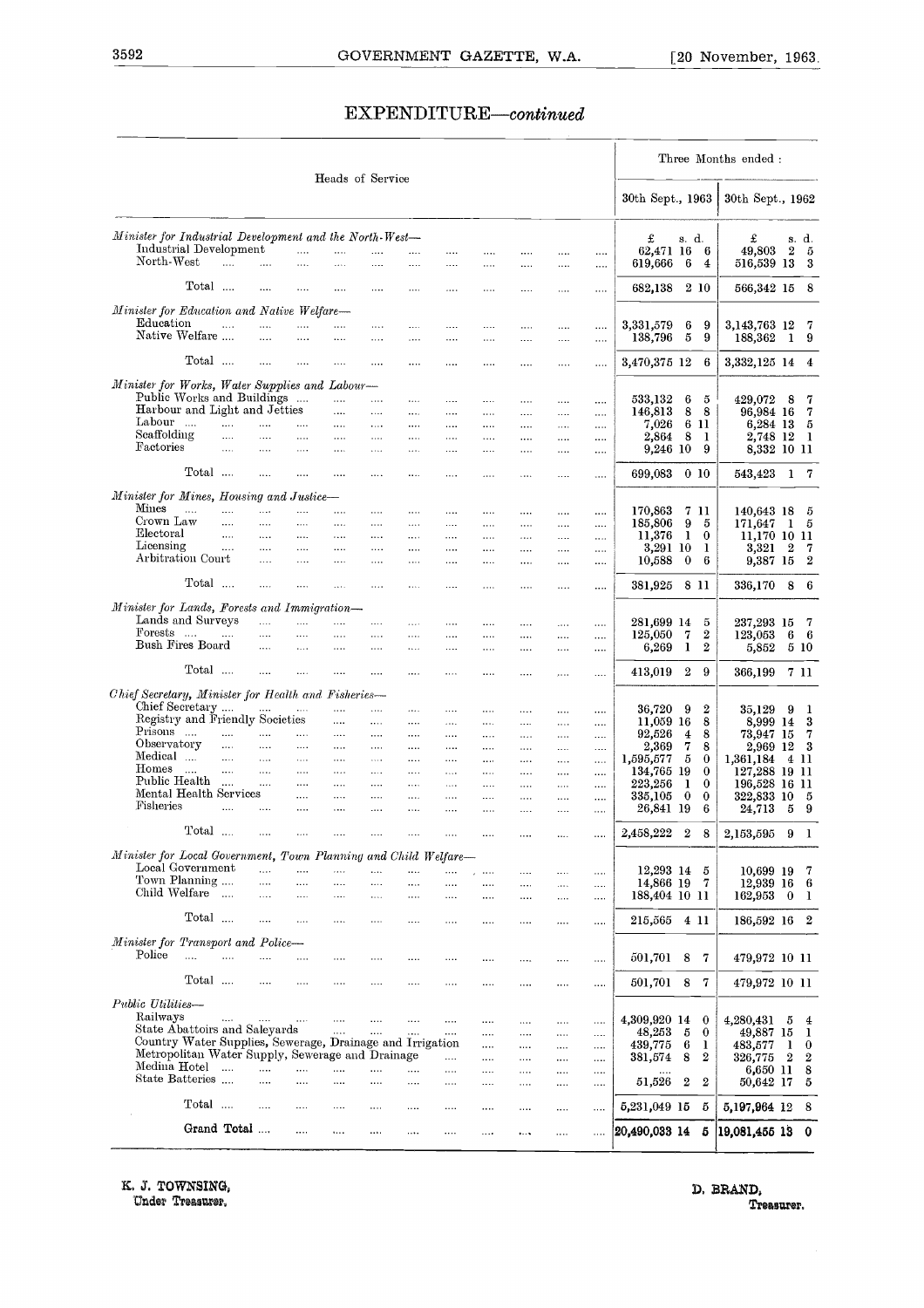#### **STATEMENT No. 2**

#### **CONSOLIDATED REVENUE FUND**

#### **Revenue and Expenditure for Three Months ended 30th September, 1963**

#### REVENUE

|                                                                                                |                                                                                                                                                              | <b>STATEMENT No. 2</b>                   |                                              |                           |                                  |                                |                                                                                                         |
|------------------------------------------------------------------------------------------------|--------------------------------------------------------------------------------------------------------------------------------------------------------------|------------------------------------------|----------------------------------------------|---------------------------|----------------------------------|--------------------------------|---------------------------------------------------------------------------------------------------------|
|                                                                                                |                                                                                                                                                              | <b>CONSOLIDATED</b>                      |                                              | <b>REVENUE</b>            | <b>FUND</b>                      |                                |                                                                                                         |
|                                                                                                | Revenue and Expenditure for Three Months ended 30th September, 1963                                                                                          |                                          |                                              |                           |                                  |                                |                                                                                                         |
| 1962-63                                                                                        |                                                                                                                                                              |                                          | <b>REVENUE</b>                               |                           |                                  |                                | 1963-64                                                                                                 |
| $\pounds$                                                                                      |                                                                                                                                                              |                                          |                                              |                           |                                  |                                | £                                                                                                       |
| 1,379,103<br>523,359<br>118,872<br>1,266,139<br>44,500<br>9,248,110<br>5,927,366<br>18,507,449 | Taxation<br>Territorial<br>$\cdots$<br>Law Courts<br>$\ldots$<br>Departmental<br>Royal Mint<br>$\ldots$<br>Commonwealth<br>Public Utilities<br>Total Revenue | <br>$\cdots$<br><br>$\cdots$<br>$\cdots$ | $\cdots$<br>$\cdots$<br>$\cdots$<br>$\cdots$ | $\cdots$<br>.<br>$\ldots$ | <br><br>$\cdots$<br>$\cdots$<br> | $\cdots$<br>.<br>$\cdots$<br>. | <br><br>2,109,817<br>535,739<br>154,089<br>1,450,878<br>42,504<br>10,056,359<br>5,771,535<br>20,120,921 |
| 1962-63                                                                                        |                                                                                                                                                              | <b>EXPENDITURE</b>                       |                                              |                           |                                  |                                | 1963-64                                                                                                 |
| £<br>1,525<br>306,300                                                                          | Special Acts-<br>Constitution Acts<br>Interest-Overseas                                                                                                      |                                          | $\cdots$                                     |                           | $\cdots$                         |                                | £<br>705<br>322,200                                                                                     |

#### EXPENDITURE

| <br>44,500 | so o poix existences.<br>Royal Mint                |                                           |          |          |          |          |          | 42,504     |
|------------|----------------------------------------------------|-------------------------------------------|----------|----------|----------|----------|----------|------------|
| 9,248,110  | Commonwealth                                       | $\cdots$                                  | $\cdots$ | $\cdots$ |          |          | $\cdots$ | 10,056,359 |
|            |                                                    | .                                         |          |          |          |          | $\cdots$ | 5,771,535  |
| 5,927,366  | Public Utilities                                   |                                           |          | .        | .        | .        | $\cdots$ |            |
| 18,507,449 | Total Revenue                                      |                                           |          |          |          | .        |          | 20,120,921 |
|            |                                                    | <b>EXPENDITURE</b>                        |          |          |          |          |          |            |
| 1962-63    |                                                    |                                           |          |          |          |          |          | 1963-64    |
| £          |                                                    |                                           |          |          |          |          |          | £          |
|            | Special Acts-                                      |                                           |          |          |          |          |          |            |
| 1,525      | Constitution Acts                                  |                                           | $\cdots$ |          | $\cdots$ | $\cdots$ | $\cdots$ | 705        |
| 306,300    | Interest-Overseas                                  |                                           | $\cdots$ | $\cdots$ | .        |          |          | 322,200    |
| 2,781,900  | Interest-Australia                                 |                                           | $\cdots$ | $\cdots$ | $\cdots$ | .        | $\cdots$ | 2,895,000  |
| 675,000    | Sinking Fund                                       | $\ddotsc$                                 | $\cdots$ | $\cdots$ |          |          |          | 732,000    |
| 758,835    | Other Special Acts                                 |                                           | $\cdots$ | .        | $\cdots$ |          |          | 780,828    |
| 22,483     | Parliament House                                   | $\ddotsc$                                 | $\cdots$ |          |          | .        |          | 25,179     |
| 1,100,570  | Premier, Treasurer and Minister for Tourists       |                                           |          |          |          | $\cdots$ |          | 1,385,276  |
| 272,456    | Minister for Agriculture                           |                                           |          |          |          |          |          | 295,767    |
| 566,343    | ,,                                                 | Industrial Development and the North-West |          |          |          |          |          | 682,138    |
| 3,332,126  | ,,                                                 | Education and Native Welfare              |          |          |          |          |          | 3,470,376  |
| 543,423    | ,,                                                 | Works, Water Supplies and Labour          |          |          |          |          | .        | 699,083    |
| 336,170    | ,,                                                 | Mines, Housing and Justice                |          |          |          | $\cdots$ | .        | 381,925    |
| 366,199    | ,,                                                 | Lands, Forests and Immigration            |          |          |          |          | .        | 413,019    |
| 2,153,595  | Chief Secretary, Minister for Health and Fisheries |                                           |          |          |          |          | .        | 2,458,222  |
| 186,593    | Minister for Local Government, Town Planning       |                                           |          |          |          |          | and      |            |
|            |                                                    | Child Welfare                             |          | $\cdots$ | $\cdots$ | .        |          | 215,565    |
| 479,973    |                                                    | Transport and Police                      |          |          |          |          |          | 501,701    |
| 5,197,965  | Public Utilities                                   |                                           |          |          |          |          |          | 5,231,050  |
| 19,081,456 | Total Expenditure                                  |                                           |          |          |          | .        |          | 20,490,034 |
| 18,507,449 | Less Total Revenue                                 |                                           | $\cdots$ | .        |          |          |          | 20,120,921 |
|            |                                                    |                                           |          |          |          |          |          |            |
| 574,007    | Deficit for Three Months                           |                                           |          | .        |          |          | .        | 369,113    |
|            | K. J. TOWNSING, Under Treasurer,                   |                                           |          |          |          |          |          | D. BRAND,  |
|            |                                                    |                                           |          |          |          |          |          | Treasurer. |
|            |                                                    |                                           |          |          |          |          |          |            |

 $\bar{\mathcal{A}}$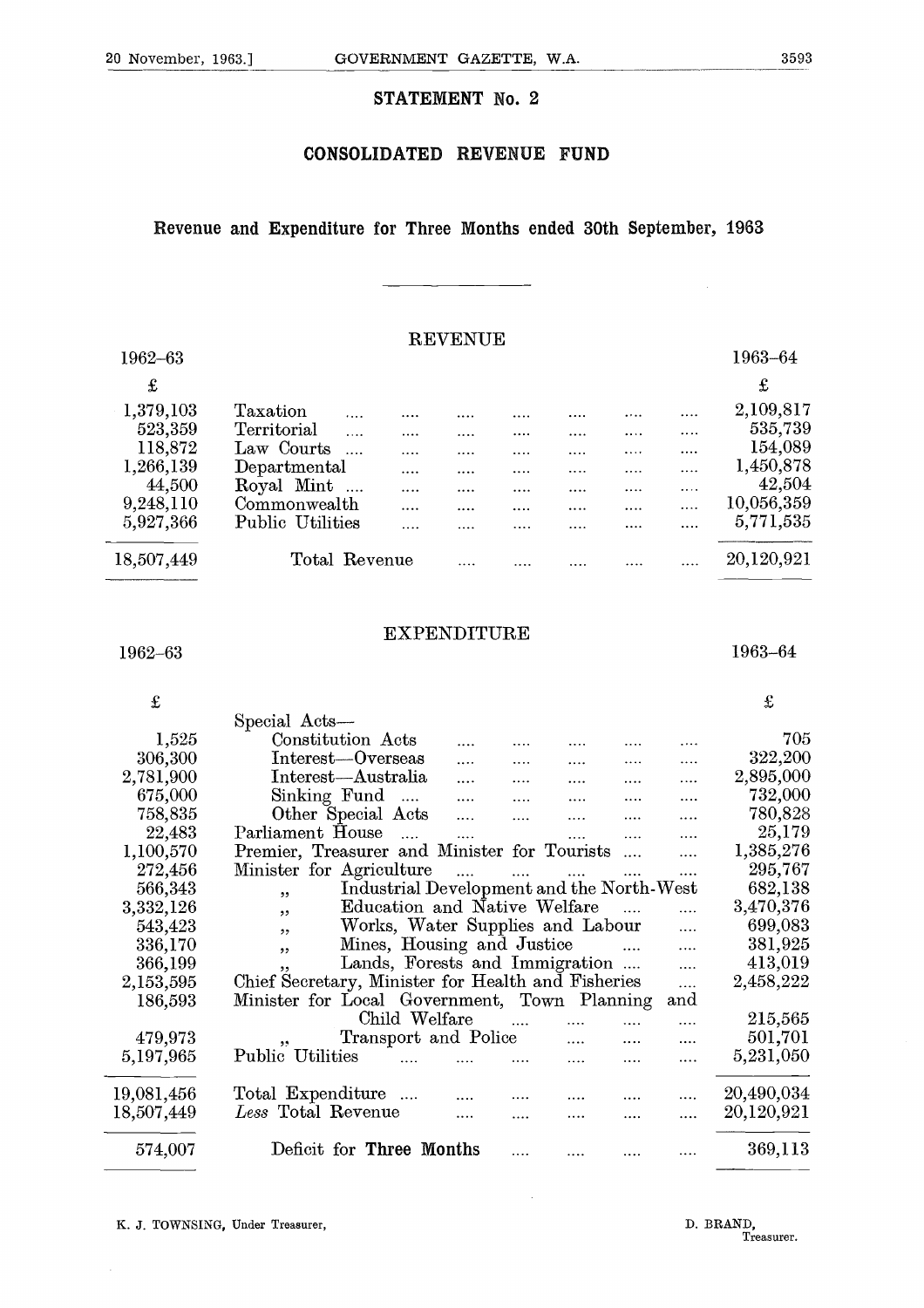#### GOVERNMENT OF WESTERN AUSTRALIA

| 3594                            | <b>GOVERNMENT</b><br>GAZETTE.<br>W.A.                                                                                                                                                                                                                                                    | [20 November, 1963.       |
|---------------------------------|------------------------------------------------------------------------------------------------------------------------------------------------------------------------------------------------------------------------------------------------------------------------------------------|---------------------------|
|                                 | WESTERN AUSTRALIA<br>GOVERNMENT OF                                                                                                                                                                                                                                                       |                           |
| $30\rm th$ June, 1963           | BALANCE SHEET AS AT 30th SEPTEMBER, 1963                                                                                                                                                                                                                                                 |                           |
| £                               | Funds Employed<br>£                                                                                                                                                                                                                                                                      | 30th September, 1963<br>£ |
| 348,489,557<br>54,821,466       | Loan Flotations<br>Less Redemptions from Sinking Fund<br>.                                                                                                                                                                                                                               | 354,477,907<br>54,821,466 |
| 293,668,091                     |                                                                                                                                                                                                                                                                                          | 299,656,441               |
| 12,293,752<br>1,687,174         | Trust Funds, Governmental<br>$\cdots$<br>.<br>.<br>.<br>$\cdots$<br>.<br><br>Less Investments<br>$\cdots$<br>$\cdots$<br>$\cdots$<br>$\cdots$<br>.<br>$\cdots$<br><br>$\cdots$<br>.                                                                                                      | 11,347,739<br>1,643,407   |
| 10,606,578                      |                                                                                                                                                                                                                                                                                          | 9,704,332                 |
| 11,100,733<br>10,326,353        | Trust Funds, Private<br>$\cdots$<br>Less Investments                                                                                                                                                                                                                                     | 11,244,391<br>10,432,254  |
| 774,380                         | .<br>.<br>$\cdots$<br>$\cdots$<br><br>.<br>$\cdots$                                                                                                                                                                                                                                      | 812,137                   |
| 2,437,047                       | Suspense Accounts<br><br><br>$\cdots$<br>.<br>$\cdots$                                                                                                                                                                                                                                   | 2,311,713                 |
| 1,411,501                       | Commonwealth Grants and Advances<br>$\cdots$<br>.<br>$\cdots$<br><br>                                                                                                                                                                                                                    | 1,708,500                 |
| 1,636,818                       | Trading Concerns and Public Utilities Banking Accounts<br>$\cdots$                                                                                                                                                                                                                       | 1,295,763                 |
| 310,534,415                     |                                                                                                                                                                                                                                                                                          | 315,488,886               |
|                                 | Deduct-<br>Consolidated Revenue Fund:                                                                                                                                                                                                                                                    |                           |
| 1,628,589<br>752,875            | Unfunded Deficit at commencement of year<br>$\ldots$<br>$\cdots$<br>$\cdots$<br>$\cdots$<br>$\cdots$<br>Deficit for year<br>$\cdots$<br>$\cdots$<br>$\mathcal{L}_{\mathbf{a}}$ , $\mathcal{L}_{\mathbf{a}}$<br>$\cdots$<br>.<br><br>                                                     | 1,116,888<br>369,113      |
| 2,381,464<br>310,000            |                                                                                                                                                                                                                                                                                          | 1,486,001                 |
| 2,071,464                       | Less Special Grant from Commonwealth received in year<br>$\ldots$<br>$\cdots$<br>.                                                                                                                                                                                                       | 1,486,001                 |
| 954,576                         | Less amount funded by Loan Flotation in year<br><br>.<br>.                                                                                                                                                                                                                               |                           |
| 1,116,888                       | Unfunded Deficit<br>$\cdots$                                                                                                                                                                                                                                                             | 1,486,001                 |
| 309,417,527                     |                                                                                                                                                                                                                                                                                          | 314,002,885               |
|                                 | Employment of Funds<br>Works and Services-                                                                                                                                                                                                                                               |                           |
| 325,477,037                     | Railways, Transport, Electricity, Harbours, Water Supplies, Housing and other<br>State Undertakings                                                                                                                                                                                      | 329,043,209               |
| 3,592,373<br>19,421,693         | $\cdots$<br><br>$\ddotsc$<br>$\sim$ 1000 $\sim$<br>$\cdots$<br>.<br>.<br>$\ldots$<br>Flotation Expenses, Discounts and Exchange<br><br><br>$\cdots$<br>$\cdots$<br>.<br>Consolidated Revenue Fund Deficits (Funded)<br>$\cdots$<br>$\cdots$<br>$\cdots$<br>$\cdots$<br>$\cdots$          | 3,592,373<br>19,421,693   |
| 348,491,103                     |                                                                                                                                                                                                                                                                                          | 352,057,275               |
| 54,821,466                      | Less Redemptions of Debt applied to depreciation of assets, etc.<br>$\cdots$                                                                                                                                                                                                             | 54,821,466                |
| 293,669,637                     | Other Assets-                                                                                                                                                                                                                                                                            | 297,235,809               |
| 12,242,320                      | Short Term Investment<br>$\cdots$<br>$\cdots$<br>$\cdots$<br>$\cdots$<br>$\cdots$<br>1.1.1<br>.                                                                                                                                                                                          | 11,692,670                |
| 1,232,129<br>229,732<br>152,633 | Cash at Bank<br>$\sim$<br>Cr.<br><br>$\ldots$<br>$\cdots$<br>$\cdots$<br>$\cdots$<br>$\cdots$<br>Cash in London<br>$\cdots$<br>.<br>.<br>$\cdots$<br>$\cdots$<br>$\ldots$<br>$\cdots$<br>$\cdots$<br>$\cdots$<br>Cash in Hand                                                            | 272,792<br>35,687         |
| 1,614,494                       | $\ddotsc$<br>$\cdots$<br>$\cdots$<br>$\cdots$<br>$\cdots$<br>$\ddotsc$<br>$\cdots$<br><br>.                                                                                                                                                                                              | 44,909<br>Cr.<br>192,196  |
|                                 | Stores Accounts-                                                                                                                                                                                                                                                                         |                           |
| 58,073<br>Cr.<br>1,154,254      | Government Printer<br>Cr.<br>$\cdots$<br>.<br>$\cdots$<br>$\cdots$<br>$\cdots$<br>$\cdots$<br>$\cdots$<br>$\cdots$                                                                                                                                                                       | 51,883                    |
| 766,754<br>Cr.                  | Goverment Stores<br>$\cdots$<br>.<br>$\cdots$<br>.<br>$\cdots$<br>$\cdots$<br>$\cdots$<br>$\cdots$<br>$\cdots$<br>Railways Stores<br>$\cdots$<br>$\cdots$<br>$\cdots$<br>$\cdots$<br><br>$\cdots$                                                                                        | 1,229,785<br>Cr.465,155   |
| 329,427                         |                                                                                                                                                                                                                                                                                          | 712,747                   |
| <br>.                           | Remittances to London<br>$\mathbf{L}_{\mathbf{A}}$<br>$\cdots$<br>$\sim 100$<br>$\cdots$<br>$\cdots$<br>1.1.1<br>$\cdots$<br>$\cdots$<br>Financial Assistance Grant Equalisation Account<br>$\cdots$<br>$\ldots$<br>$\cdots$<br>$\cdots$<br>$\cdots$                                     | 175,000<br>1,642,600      |
| 1,561,391                       | Advances-<br>Treasurer's Advances to Departments, etc.                                                                                                                                                                                                                                   | 2,718,467                 |
| <br>                            | $\mathbf{1},\mathbf{1},\mathbf{1}$<br>$\cdots$<br>$\cdots$<br>$\ldots$<br>$\cdots$<br>Trust Funds, Governmental (Overdrawn Accounts)<br>$\ddotsc$<br>$\cdots$<br>$\ldots$<br>$\cdots$<br>Trust Funds, Private (Overdrawn Accounts)<br>$\sim$<br>$\mathbf{L}$<br>$\cdots$<br><br>$\ldots$ | 3,517<br>13,264           |
| 258                             | Commonwealth Grants and Advances (Overdrawn Accounts)<br>$\cdots$<br>$\cdots$<br>$\cdots$                                                                                                                                                                                                | 1,007                     |
| 1,561,649                       |                                                                                                                                                                                                                                                                                          | 2,736,255                 |
| £309,417,527                    | Total Assets<br>$\cdots$<br>$\cdots$<br><br>$\ldots$<br>$\ldots$<br>.<br>$\cdots$<br>$\cdots$<br>$\ldots$                                                                                                                                                                                | £314,002,885              |

Under Treasurer.

K. J. TOWNSING, D. BRAND, D. BRAND, D. BRAND, Treasurer.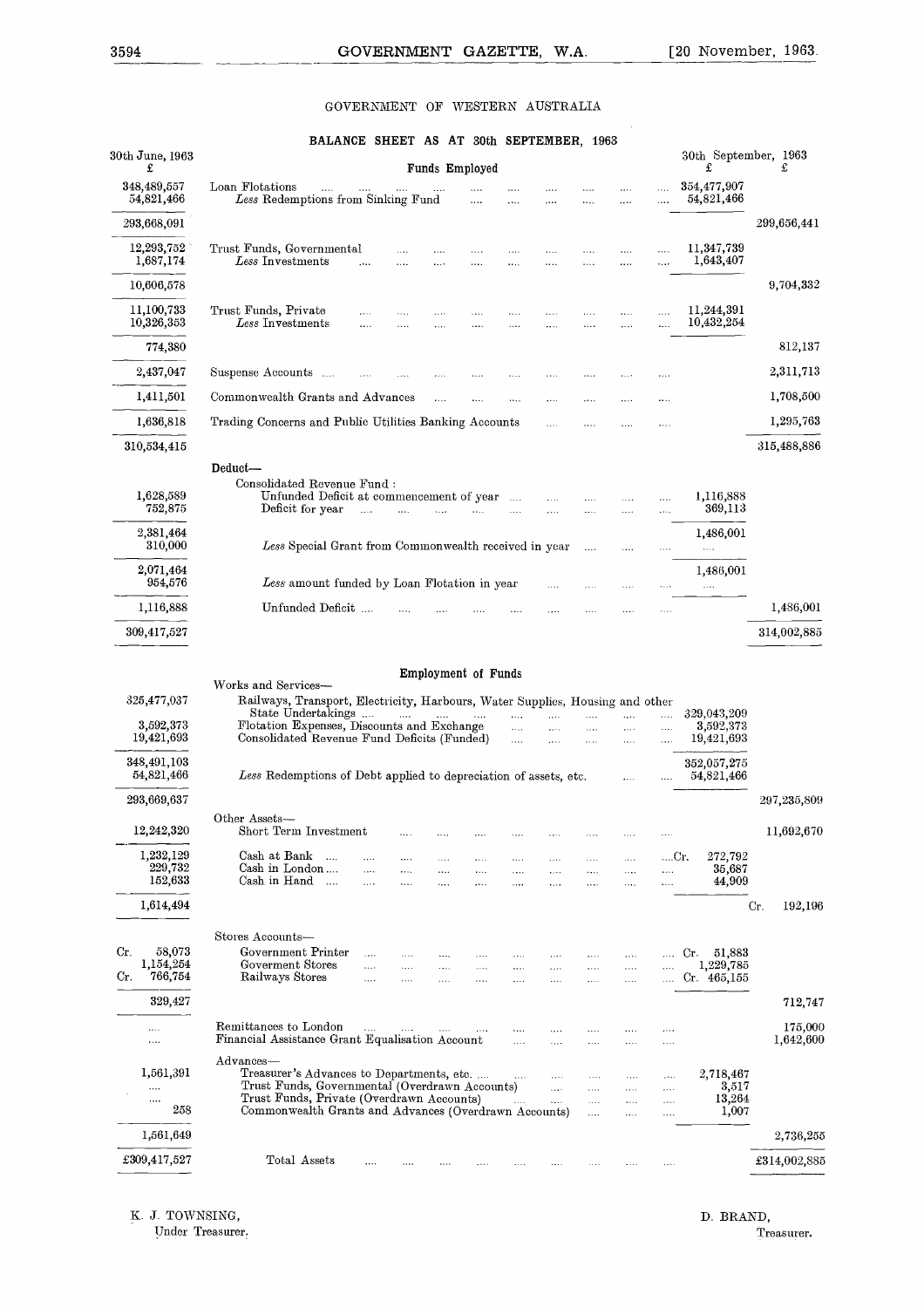## $\frac{1}{2}$ GOVERNMENT GAZETTE, W.A. 3595<br>EASURY ACCOUNTS from 30th JUNE, 1963, and BALANCE as at **TOTAL TRANSACTIONS of TREASURY ACCOUNTS from 30th JUNE, 1963, and BALANCE as at 30th SEPTEMBER, 1963.**

| TOTAL TRANSACTIONS of TREASURY ACCOUNTS from 30th JUNE, 1963, and BALANCE as at                                              | 30th SEPTEMBER.                                                         | 1963.                                                                |                                                                      |                                                                                                         |
|------------------------------------------------------------------------------------------------------------------------------|-------------------------------------------------------------------------|----------------------------------------------------------------------|----------------------------------------------------------------------|---------------------------------------------------------------------------------------------------------|
|                                                                                                                              | Balance as at<br>30th June, 1963                                        | Debit                                                                | $C_{\text{redit}}$                                                   | Balance as at<br>30th Sept., 1963                                                                       |
|                                                                                                                              | STATEMENT No. 1                                                         |                                                                      |                                                                      |                                                                                                         |
|                                                                                                                              | TRUST FUNDS-GOVERNMENTAL †                                              |                                                                      |                                                                      |                                                                                                         |
| Agriculture Protection Board<br>التبدي المتدادي<br>$\ldots$ .                                                                | £<br>s d<br>62,694 3 11                                                 | £<br>s. d.<br>43,412 14 10                                           | s. d.<br>£<br>44,230 16 0                                            | £<br>s d.<br>63,512 5<br>- 1                                                                            |
| Agriculture Protection Board Plant Replacement<br>Reserve<br>المتناد المتناد المتناد المتناد<br><b>Contractor</b><br>$\sim$  | 8,142 0 0                                                               |                                                                      | 147 19 4                                                             | 8,289 19<br>$\overline{4}$                                                                              |
| Argentine Ant Control Committee<br>$\cdots$<br>Banana Industry Compensation<br>$\sim 100$                                    | $1,381 \quad 3$<br>-9<br>9,825 18<br>3                                  | 2,611 19 7                                                           | $10,016$ 4<br>$\bf{0}$<br>1,782<br>$7\phantom{.0}$<br>$\overline{2}$ | $\mathbf{2}$<br>8,785 8<br>$11,608$ 5 5                                                                 |
| Beekeepers' Compensation<br>$\ldots$<br>Charles Hadley Travelling Library<br>$\ldots$                                        | -7<br>285 16<br>23 13<br>$\bf{0}$                                       | 688 13 4<br>383 12 11                                                | 471<br>$1\quad$<br>011<br>724                                        | 68 4<br>$\overline{4}$<br>364 1 0                                                                       |
| Crown Law Advance<br>المتقارب المتناد المتقاربات<br>$\sim$<br>Dairy Cattle Compensation                                      | 50,339 1 11<br>4,287 14 8                                               | 751,129<br>-811<br>3,260<br>$\bf{0}$<br>-9                           | $3 -$<br>728,229<br>5<br>2,473 12<br>8                               | 27,438 16 5<br>3,501 6 7                                                                                |
| Dairy Cattle Compensation Investment Reserve                                                                                 | 57,700 0<br>$\bf{0}$                                                    | 990 12 0                                                             | 5,654 11 8                                                           | 57,700 0 0<br>53.603 13 11                                                                              |
| Dairy Cattle Industry (Butter Fat) Compensation<br>Emu Point Reserve Board                                                   | 48,939 14 3<br>6,162 11 10                                              | $\tau$<br>451<br>5                                                   | 280 14<br>9                                                          | $\mathbf{2}$<br>5,991 19                                                                                |
| Forests Improvement and Reforestation<br>Fremantle Harbour Trust-External Loan No. 1                                         | 204,000 18<br>$\bf{0}$                                                  | 444,598 11<br>7                                                      | $\overline{2}$<br>339,274 5                                          | 98,676 11 7                                                                                             |
| Sinking Fund<br>التبيان المتنادي التبيان التبيان<br>Fremantle Harbour Trust-External Loan No. 2                              | 920<br>$\bf{0}$<br>$\bf{0}$                                             |                                                                      | 492 19<br>- 1                                                        | 1,412 19 1                                                                                              |
| Sinking Fund<br>المستحدث السندان السندان السنو<br>Fremantle Harbour Trust-External Loan No. 3                                | $\bf{0}$<br>920<br>$\bf{0}$                                             | .                                                                    | 492 19<br>- 1                                                        | 1,412 19<br>- 1                                                                                         |
| Sinking Fund<br><b>Contractor</b><br>and the same of the                                                                     | 690<br>$0\quad 0$                                                       | 460<br>$0\quad 0$                                                    | 460<br>$\mathbf{0}$<br>$\theta$                                      | 690<br>$\bf{0}$<br>- 0                                                                                  |
| Fremantle Harbour Trust-External Loan No. 4<br>Sinking Fund<br>المتبعون والمتناور والمتناور والمتناور<br>$\sim$              |                                                                         | .                                                                    | $120\quad 0$<br>$\bf{0}$                                             | $120\quad 0$<br>- 0                                                                                     |
| Fremantle Harbour Trust Replacement<br>$\cdots$<br>Fruit Fly Eradication<br>$\cdots$                                         | 75,158 4<br>8<br>781 16<br>$\bf{0}$                                     | 6,699 11 10                                                          | 1.136 11<br>7<br>$\mathbf{2}$<br>14,134 12                           | 76,294 16<br>- 3<br>8,216 16<br>$\overline{4}$                                                          |
| Fruit Growing Industry<br>$\cdots$<br>Fruit Growing Industry Investment Reserve<br>$\ldots$                                  | 3<br>3,217 17<br>$\overline{2}$<br>42,582<br>- 1                        | $1\,10$<br>- 0                                                       | 7,026 17<br>9                                                        | $10,243$ 5<br>$\mathbf{0}$<br>42,582 1 2                                                                |
| Health Education Council of Western Australia<br>$\cdots$                                                                    | -3<br>1<br>48                                                           | 2,463 15 7                                                           | 3,928 11<br>8<br>17 10<br>-9                                         | 1,512 19 2<br>637 10 9                                                                                  |
| Health Education Council-Special Purposes<br>$\ldots$<br>Hospital Buildings and Equipment<br>$\sim$<br>$\cdots$              | 620 0<br>0<br>119,922 19<br>9                                           | 76,003 16<br>-9                                                      | 133,344 12 1                                                         | $177,263$ 15 1                                                                                          |
| Hospital Fund Contributions<br>$\cdots$<br>$\cdots$<br>Housing-                                                              | $\cdots$                                                                | 2,073,812 4 1                                                        | 2,073,812 4 1                                                        | .                                                                                                       |
| Housing Loan Guarantee<br>$\sim$ $\sim$ $\sim$<br>.<br>$\cdots$<br>Kwinana Housing<br>$\cdots$<br>$\cdots$                   | 3,730 13<br>7<br>$\boldsymbol{2}$<br>44,633 7                           | 2,342 16<br>$\overline{4}$                                           | 20,114 2 10                                                          | 3,730 13<br>-7<br>62,404 13 8                                                                           |
| McNess Housing<br>$\sim$ 1000 $\mu$<br>and the company<br>$\ldots$<br>McNess Housing Investment Reserve                      | 6<br>21,068<br>$\mathbf{1}$<br>0                                        | 26,662 17<br>8                                                       | 8,133 17 10                                                          | 2,539<br>18<br>$10,460$ 0 0                                                                             |
| $\cdots$<br>State Housing Commission<br>$\cdots$                                                                             | $10,460$ 0<br>1,817,267 18<br>7                                         | 1,430,634 8 10                                                       | 2,012,780 16 6                                                       | 2,399,414<br>- 6<br>-3                                                                                  |
| State Housing Commission Private Loans<br>Sinking Fund<br>and the same states<br>$\cdots$                                    | 0<br>710.<br>$\mathbf{0}$                                               |                                                                      |                                                                      | 710 0<br>$\bf{0}$                                                                                       |
| Infant Welfare Centres<br>$\ldots$ . The set of $\mathbb{R}^n$<br>$\cdots$<br><br>Insurance-                                 | 342<br>-1<br>$\bf{0}$                                                   | 39,515<br>-3<br>$\overline{4}$                                       | 44,556 18 0                                                          | 5,383 15<br>- 8                                                                                         |
| Government Fire and Marine Insurance<br>Government Fire and Marine Insurance In-                                             | 48,637 5 8                                                              | 183,269 9<br>$\bf{0}$                                                | $168.079$ 15 0                                                       | 33,447 11 8                                                                                             |
| vestment Reserve<br>$\ldots$ $\ldots$ $\ldots$<br>$\cdots$                                                                   | 370,950<br>$\bf{0}$<br>$\bf{0}$                                         |                                                                      |                                                                      | 370,950<br>$\bf{0}$<br>$\bf{0}$<br>$\overline{2}$                                                       |
| Government Workers' Compensation<br>$\cdots$<br>Public Buildings Insurance<br>$\sim 100$                                     | 5<br>8<br>152,034<br>214,648<br>$\boldsymbol{2}$<br>$\bf{0}$            | $\boldsymbol{2}$<br>134,240<br>$\overline{2}$<br>- 5<br>7<br>839     | 188,727 18 9<br>$30,000 \quad 0 \quad 0$                             | 206,522<br>3<br>243,808 16 5                                                                            |
| Railway Accident and Fire Insurance<br>$\sim$<br>Sheriffs' Assurance<br>المتناد المتناد المتنادر<br>$\sim$                   | 156,277 4<br>7<br>13,126 11<br>6                                        | 35,265 17<br>-7<br>$\overline{2}$<br>1                               | 16,934 19 10<br>93 14<br>8                                           | 137,946<br>6 10<br>13,220<br>$\bf{0}$<br>- 5                                                            |
| State Insurance<br>$\sim$ 1000 $\mu$<br>$\ldots$ .<br>State Insurance Special Deposit<br>$\sim 100$ km s $^{-1}$<br>$\ldots$ | 30,454<br>7<br>5<br>30,000<br>$\bf{0}$<br>$\bf{0}$                      | 918,275 17<br>6<br>10,000<br>$\bf{0}$<br>$\bf{0}$                    | 904,518 3<br>9<br>$\cdots$                                           | 16,696 13<br>-8<br>20.000<br>$\overline{0}$<br>$\bf{0}$                                                 |
| Titles Office Assurance Junior Farmers' Movement<br>$\ldots$                                                                 | 8<br>$\boldsymbol{2}$<br>80,617                                         | 8<br>6                                                               | 3<br>505 14<br>$\overline{4}$                                        | 81,122 15<br>-9<br>286 17<br>$\mathbf{1}$                                                               |
| $\ldots$<br>Kalgoorlie Metallurgical Laboratory<br>$\ldots$                                                                  | $\overline{4}$<br>164<br>1<br>$2^{\circ}$<br>4,064<br>$\overline{4}$    | 5,520<br>$\mathbf{1}$<br>4<br>321<br>011                             | 5,642 14<br>367 3<br>$\bf{0}$                                        | 4,110<br>$\overline{4}$<br>-5                                                                           |
| Kalgoorlie School of Mines Apparatus<br>$\cdots$<br>Library Board of W.A.<br>$\cdots$                                        | 6 <sup>1</sup><br>8,961<br>-1<br>5 7<br>37                              | 5<br>5,379<br>$\bf{0}$<br>-3<br>-1<br>52,588                         | 3<br>49.034 5                                                        | 3,582<br>$\mathbf{1}$<br>-1<br>3,516 12<br>$3*$                                                         |
| Mechanical Appliances<br>Metropolitan Markets<br>$\ldots$<br>$\sim$                                                          | 97 1 11<br>33,181<br>89                                                 | 1,489 15<br>3<br>$\overline{2}$<br>48,387<br>1                       | $\mathbf{0}$<br>$\bf{0}$<br>$2{,}000$<br>20,094 8 11                 | - 6<br>607<br>8<br>4,888 16<br>6                                                                        |
| Metropolitan Region Improvement<br>$\cdots$<br>Metropolitan Region Improvement Sinking Fund                                  | 339,318 6 10                                                            | 150,628 19<br>- 1                                                    | 22,705 12 5                                                          | $\boldsymbol{2}$<br>211,395<br>$\overline{\phantom{0}}$<br>$\ddot{\mathbf{0}}$<br>1,660<br>$\mathbf{0}$ |
| Metropolitan Water Supply Payroll Surcharge<br>$\cdots$                                                                      | $1,660$ 0<br>$\bf{0}$<br>101,398 18 5                                   | $\sim$<br>25,146 3<br>- 9                                            | $\dots$ .<br>37,555 5 11                                             | 113,808<br>7<br>$\bf{0}$                                                                                |
| Milk Board<br>$\sim$<br>Milk Board Investment Reserve                                                                        | 13,301 0 10<br>15,896 12<br>6                                           | 13,147 19 11<br>$\ldots$                                             | 55,315 6 3<br>$\ldots$ .                                             | $\boldsymbol{2}$<br>$\mathbf{7}$<br>55,468<br>- 6<br>15,896 12                                          |
| Mothercraft Improvement<br>National Heart Foundation Research Grant<br>$\sim 100$                                            | $1,377$ 2<br>4<br>$400 \t 0$<br>$\bf{0}$                                | 73 14 0<br>$\bf{0}$<br>775<br>$\bf{0}$                               | 171 17<br>5<br>750 0<br>$\bf{0}$                                     | 1,475<br>59<br>37500                                                                                    |
| National Parks Board<br>National Science Foundation Astrometric Grant                                                        | 10,534 11<br>1<br>- 9<br>7,216<br>1                                     | $\overline{2}$<br>28,867<br>- 5<br>1,948<br>$\mathbf{0}$<br>$\bf{0}$ | 24,623 12<br>3<br>40 12<br>6                                         | 6,291<br>011<br>5,309<br>1<br>- 7                                                                       |
| Native Welfare Administration-Consolidated                                                                                   |                                                                         |                                                                      |                                                                      |                                                                                                         |
| Revenue<br>المتوارث المتوارث المتوارث المتوارث المتوارث المتوار<br>Norseman School of Mines Apparatus                        | $\cdots$<br>221<br>89                                                   | 174,855<br>7<br>$\overline{4}$<br>$\ldots$                           | 215,157 13 9<br>$\sim$ $\sim$                                        | 40,302<br>6<br>- 5<br>8<br>221<br>9                                                                     |
| Perth Technical School Trustees Self Supporting<br>Classes<br>المتوارث المتوارث المتوارث المتوارث المتوارث المتوارث          | 10,000<br>$\bf{0}$<br>$\bf{0}$                                          | $\cdots$                                                             | $\cdots$                                                             | 10,000<br>$\overline{0}$<br>$\bf{0}$                                                                    |
| Pig Industry Compensation<br>$\cdots$<br>Pig Industry Compensation Investment Reserve                                        | 29,665<br>$5\overline{5}$<br>8<br>100,000<br>$\overline{0}$<br>$\bf{0}$ | 781<br>7<br>4<br>1.1.1                                               | 3,205 16 9                                                           | 32,089 15<br>-1<br>100,000<br>$\bf{0}$<br>$\bf{0}$                                                      |
| Plant Hire                                                                                                                   | 921,494 14<br>$\bf{0}$                                                  | 8<br>286,426 19<br>8                                                 | 262,908 14 9<br>61,890 6<br>1                                        | 897,976<br>-9<br>1<br>522,092<br>5<br>$\overline{4}$                                                    |
| Plant Suspense<br>$\cdots$<br>Plant Suspense Reserve<br>$\ldots$ .                                                           | 512,027 6 11<br>103,921 16<br>3                                         | 51,825<br>- 7<br>$\sqrt{2}$<br>38,172<br>9                           | 18,486 14<br>6                                                       | 84,236<br>$\mathbf{I}$<br>7                                                                             |
| Potato Growing Industry<br>$\cdots$<br>Potato Growing Industry Investment Reserve<br>$\ldots$                                | 9,639<br>$\bf{0}$<br>6<br>$\mathbf{3}$<br>34,786<br>4                   | $\sqrt{3}$<br>4<br>547                                               | 2,693 12 4                                                           | 9<br>6<br>11,785<br>$\overline{\mathbf{3}}$<br>34,786<br>$\overline{4}$                                 |
| Poultry Industry<br>المسارة السنارة السبارة أأسترار<br>$\cdots$<br>$\cdots$                                                  | $\overline{2}$<br>1<br>23,806<br>$\,2\,$<br>242,642<br>$6\phantom{.}6$  | 744 19 0<br>$\ldots$                                                 | 693 II I<br>$\cdots$                                                 | 23,754 14 2<br>$2\quad 6$<br>242,642                                                                    |
| المنبذ                                                                                                                       | $5\quad7$<br>587                                                        | 734 16 2                                                             | 774 19 6                                                             | 8 11<br>627                                                                                             |
|                                                                                                                              | * Debit                                                                 | † Credit                                                             |                                                                      |                                                                                                         |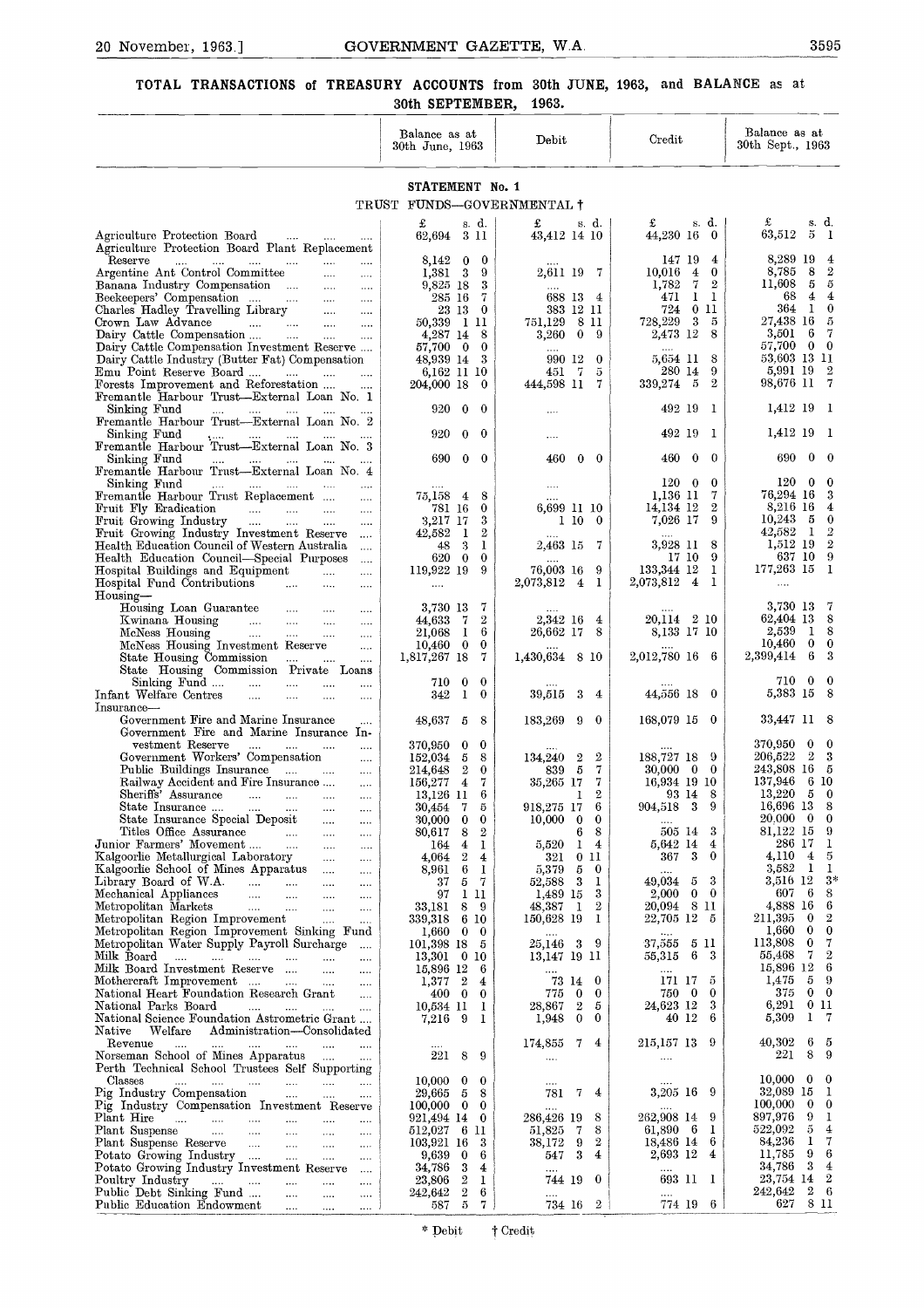#### **TOTAL TRANSACTIONS OF TREASURY ACCOUNTS-continued**

| TOTAL TRANSACTIONS OF TREASURY ACCOUNTS—continued |                                                                                                                                                                                                                                                                                                                                                                    |                                                                                                                                                                                                                                                                                     |
|---------------------------------------------------|--------------------------------------------------------------------------------------------------------------------------------------------------------------------------------------------------------------------------------------------------------------------------------------------------------------------------------------------------------------------|-------------------------------------------------------------------------------------------------------------------------------------------------------------------------------------------------------------------------------------------------------------------------------------|
|                                                   |                                                                                                                                                                                                                                                                                                                                                                    |                                                                                                                                                                                                                                                                                     |
| Debit                                             | Credit                                                                                                                                                                                                                                                                                                                                                             | Balance as at<br>30th Sept., 1963                                                                                                                                                                                                                                                   |
|                                                   |                                                                                                                                                                                                                                                                                                                                                                    |                                                                                                                                                                                                                                                                                     |
|                                                   |                                                                                                                                                                                                                                                                                                                                                                    |                                                                                                                                                                                                                                                                                     |
| 219,710 19<br>-1                                  | $190.004$ 18 0                                                                                                                                                                                                                                                                                                                                                     | s. d.<br>£<br>446,868 18 11<br>1.623<br>$\overline{4}$<br>- 7                                                                                                                                                                                                                       |
|                                                   | $2{,}700$<br>0<br>- 0                                                                                                                                                                                                                                                                                                                                              | 55,130 12<br>- 7                                                                                                                                                                                                                                                                    |
| -5                                                | 128,468                                                                                                                                                                                                                                                                                                                                                            | $\overline{7}$<br>205,580<br>4<br>-7<br>12,952 11                                                                                                                                                                                                                                   |
|                                                   |                                                                                                                                                                                                                                                                                                                                                                    |                                                                                                                                                                                                                                                                                     |
| - 6<br>$\boldsymbol{2}$                           | 3<br>7                                                                                                                                                                                                                                                                                                                                                             | 541,347 10<br>- 0<br>4<br>1,354,777 19                                                                                                                                                                                                                                              |
| 917,622 10<br>$\bf{0}$                            | $\overline{2}$<br>830,269<br>-1                                                                                                                                                                                                                                                                                                                                    | $\tilde{\upsilon}$<br>389,553 19                                                                                                                                                                                                                                                    |
| $\cdots$<br>15,113 12<br>- 1                      | 4 10<br>466,571                                                                                                                                                                                                                                                                                                                                                    | 109,806 14 0<br>451,457 12<br>- 9                                                                                                                                                                                                                                                   |
| 33,146 8<br>$\bf{0}$                              | 0<br>$\bf{0}$<br>45,099                                                                                                                                                                                                                                                                                                                                            | -1<br>550,141 13<br>- 6<br>13,242<br>5                                                                                                                                                                                                                                              |
|                                                   |                                                                                                                                                                                                                                                                                                                                                                    |                                                                                                                                                                                                                                                                                     |
| $1,500 \quad 0$<br>$\bf{0}$                       |                                                                                                                                                                                                                                                                                                                                                                    | 5,557 19<br>- 3                                                                                                                                                                                                                                                                     |
| 35,994 9<br>-6                                    | $6{,}783$<br>$5\quad 0$                                                                                                                                                                                                                                                                                                                                            | 350,730<br>5<br>$\overline{4}$                                                                                                                                                                                                                                                      |
| 6                                                 |                                                                                                                                                                                                                                                                                                                                                                    | 9<br>4<br>14,567<br>$7 -$<br>5<br>1,107                                                                                                                                                                                                                                             |
| 775 16<br>-7                                      | 3<br>$\theta$<br>1,554                                                                                                                                                                                                                                                                                                                                             | 3<br>2,099 18                                                                                                                                                                                                                                                                       |
|                                                   |                                                                                                                                                                                                                                                                                                                                                                    | $\bf{4}$<br>1,912 18<br>- 6<br>2<br>47,940                                                                                                                                                                                                                                          |
| 110,052 18<br>- 1                                 | 78,890<br>7<br>3                                                                                                                                                                                                                                                                                                                                                   | 26,396<br>1<br>- 6                                                                                                                                                                                                                                                                  |
|                                                   | $\boldsymbol{2}$                                                                                                                                                                                                                                                                                                                                                   | 9 1<br>17.434                                                                                                                                                                                                                                                                       |
| $\ldots$                                          |                                                                                                                                                                                                                                                                                                                                                                    | $0\quad 0$<br>240                                                                                                                                                                                                                                                                   |
| 20,764<br>8                                       | 15,461 10 10                                                                                                                                                                                                                                                                                                                                                       | 8 3<br>1,057<br>$5\quad 9$<br>167                                                                                                                                                                                                                                                   |
| $\overline{7}$<br>4,739<br>$\overline{2}$         | 13,436 12<br>$\mathbf{0}$                                                                                                                                                                                                                                                                                                                                          | 13,244 18 8<br>11,209 18 9                                                                                                                                                                                                                                                          |
|                                                   |                                                                                                                                                                                                                                                                                                                                                                    |                                                                                                                                                                                                                                                                                     |
|                                                   | 40 10 3                                                                                                                                                                                                                                                                                                                                                            | 543 18 0<br>$21,594$ 5 1                                                                                                                                                                                                                                                            |
| 15,917 11<br>-6                                   | 19,127 II<br>- 9                                                                                                                                                                                                                                                                                                                                                   | 5,498 17 1                                                                                                                                                                                                                                                                          |
|                                                   |                                                                                                                                                                                                                                                                                                                                                                    |                                                                                                                                                                                                                                                                                     |
|                                                   | STATEMENT No. 1-continued<br>TRUST FUNDS-GOVERNMENTAL+-continued<br>£<br>s. d.<br>6,691<br>- 9<br>$\bf{0}$<br>16,280 11<br>8,586<br>- 9<br>$\bf{0}$<br>2,805,565 3<br>-6<br>436,194<br>255,004 19<br>8<br>6,896 13<br>$\cdots$<br>- 7<br>1,757 10<br>33,737 17 11<br>676 14 6<br>45,628 1 10<br>8,483<br>$\mathbf{7}$<br>- 5<br>$\sqrt{2}$<br>$\ldots$<br>348 18 0 | s. d.<br>£<br>2<br>- 1<br>7,445<br>2<br>9<br>7 10<br>8,359<br>541,786 18<br>6<br>898,673<br>$10,784$ 10 0<br>242,769<br>7<br>-7<br>6,422 10 5<br>8,255 17 11<br>$\cdots$<br>$\overline{2}$<br>829<br>9.<br>7<br>6<br>31,603<br>17.672 17<br>7,772 17 9<br>251 13<br>-9<br>190 18 11 |

#### **STATEMENT** No. 2 TRUST FUNDS-PRIVATEt

| workers compensation noard<br>Workers' Compensation Board Investment Reserve<br>World Health Organisation-Pseudo Tuberculosis | $4.041$ 19 10<br>$10,958$ 5 0           | 4,105<br>$\ldots$              | ∸                 | 10,400 14 V<br>251 13<br>9                               | $10,222$ 10 0<br>11,209 18 9     |
|-------------------------------------------------------------------------------------------------------------------------------|-----------------------------------------|--------------------------------|-------------------|----------------------------------------------------------|----------------------------------|
| $Grant$<br>and the control of the control and<br><b>Security</b>                                                              | 852<br>5                                | -9                             | 348 18 0          | 40 10<br>-3                                              | 543 18 0                         |
| Wyndliam Meatworks Superannuation Reserve                                                                                     | 21,403<br>6 2                           |                                |                   | 190 18 11                                                | 5 <sub>1</sub><br>21,594         |
| Zoological Gardens Board                                                                                                      | 2,288 16 10                             | $15,917$ 11 6                  |                   | 19,127 11<br>- 9                                         | 5,498 17 1                       |
| Total, Trust Funds-Governmental                                                                                               | 12,293,752 11 11                        | 12,077,564 18 2                |                   | 11,128,034 12 9                                          | $6\quad 6$<br>11,344,222         |
|                                                                                                                               |                                         |                                |                   |                                                          |                                  |
|                                                                                                                               | STATEMENT No. 2<br>TRUST FUNDS-PRIVATE+ |                                |                   |                                                          |                                  |
|                                                                                                                               | £<br>s. d.                              | £                              |                   |                                                          | £                                |
| Anzac Day Fund<br>المتداري المتداري المتدار<br>$\cdots$<br>$\cdots$                                                           | 14,890<br>$4 \quad 9$                   | 14,869                         | s. d.<br>76       | £<br>s. d.<br>14 10<br>$\Omega$                          | s. d.<br>35<br>7 <sup>3</sup>    |
| Benefit and Provident Funds-                                                                                                  |                                         |                                |                   |                                                          |                                  |
| Public Service Provident Fund<br>$\sim$<br>$\cdots$                                                                           | 6,218 4 11                              | 843                            | 9 10              | 947<br>$\theta$<br>$\bf{0}$                              | 6,321 15 1                       |
| Railway Servants' Benefit Fund<br>$\ldots$<br>$\cdots$                                                                        | 9,972 16 10                             |                                |                   | 450<br>$\overline{4}$<br>7                               | $\bf{I}$<br>10,423<br>- 5        |
| Water Supply Provident Fund<br>$\ldots$ .<br>$\cdots$                                                                         | 790<br>$\overline{2}$                   | $\bf{0}$<br>45                 | $0 \quad 0$       | 83<br>-1<br>$\overline{4}$                               | 828<br>3<br>$\overline{4}$       |
| Water Supply Provident Fund Investment                                                                                        |                                         |                                |                   |                                                          |                                  |
| Reserve<br><b>Contractor</b><br>$\ddotsc$<br>$\sim$<br>$\ldots$<br>$\cdots$                                                   | 1,790<br>$\bf{0}$                       | $\bf{0}$<br>$\dots$            |                   | $\ldots$                                                 | $0 \quad 0$<br>1,790             |
| Bequests and Donations-                                                                                                       |                                         |                                |                   |                                                          |                                  |
| Bussell<br>$\mathbf{r}$<br><b>Contract</b><br>$\cdots$<br>$\sim$ 1000 $\mu$<br>$\cdots$<br>$\ldots$                           | 215 0                                   | -1<br>$\ddotsc$                |                   | 714<br>- 1                                               | $\overline{2}$<br>222 14         |
| Charitable Institutions<br>$\cdots$<br>$\ldots$                                                                               | 106,223 18                              | 8<br>35,186 14 6               |                   | 31,942 17<br>3                                           | 102,980<br>15                    |
| Child Welfare Benevolent Fund<br>$\ldots$<br>$\cdots$                                                                         | 440 3                                   | 6                              | 86 4 8            | 36 5<br>-1                                               | 390 3 11                         |
| Clarence Eakins Gift Fund<br>$\sim 100$<br><b>County</b><br>$\cdots$                                                          | 106 12                                  | 3<br>$\ldots$                  |                   | 2 18<br>$\bf{0}$                                         | 109 10 3                         |
| G. C. W. Robinson (Kalgoorlie Hospital)<br>$\mathbf{r}$                                                                       | 4,290<br>$-\overline{5}$                | - 6<br>$\cdots$                |                   | 293<br>-3<br>7                                           | 9 <sub>1</sub><br>4,583          |
| McKellar Estate (Geraldton Hospital)<br>$\cdots$                                                                              | 926 5 10                                | $\overline{2}$                 | 8<br>8            | 23<br>$\bf{0}$<br>$\bf{0}$                               | 946 17 2                         |
| P. A. Connolly Hospitals<br>المنبات المنبات<br>$\ldots$                                                                       | 537 18                                  | -3<br>$\cdots$                 |                   |                                                          | 537 18 3                         |
| Rush (Geraldton Hospital)<br>$\sim$<br>$\cdots$                                                                               | 3,993 19 10                             | $\overline{2}$                 | 8<br>8            | 71 11<br>9                                               | 4.063 2 11                       |
| Sargent (Three Springs Hospital)<br>$\sim$ 1000 $\sim$<br>$\cdots$                                                            | 77 2                                    | $\overline{4}$<br>$\cdots$     |                   | $2\,15$<br>$\mathbf{2}$                                  | 79 17 6                          |
| School Books for Children of Indigent Parents                                                                                 | 63 18                                   | $\mathbf 7$<br>415             | $\mathbf{7}$<br>3 | 500 15<br>$\bf{0}$                                       | 64<br>149                        |
| William Samuel (White Gum Valley School)<br>Cancer Council of Western Australia                                               | 463 7 10                                | $\cdots$                       |                   | $5 -$<br>6<br>$\bf{0}$                                   | 469 12 10                        |
| $\mathbf{1}$<br>$\cdots$<br>Cancer Council of Western Australia Investment                                                    | 3,518 16                                | $\theta$<br>15,792 18 11       |                   | 21,566 2 11                                              | 9,292<br>$0\quad 0$              |
| Reserve                                                                                                                       |                                         |                                |                   |                                                          |                                  |
| $\sim$ . $\sim$<br><b>Allen College</b><br>$\cdots$<br>$\sim$<br>$\ldots$<br>$\cdots$<br>Charitable Collections Act<br>$\sim$ | 42,405 12<br>2,121 16                   | $\bf{0}$<br>$\cdots$<br>6      |                   | 13,352 14<br>$\overline{4}$<br>- 6<br>$\mathbf{I}$<br>6. | 55,758 6 4<br>2,111 14 8         |
| $\ddotsc$<br>$\cdots$<br>Clerk of Courts<br>$\mathcal{L} = \{1, 2, \ldots, n\}$<br>$\sim 100$ km $^{-1}$                      | 52,925 6                                | 408,887 8 6<br>9               | 16 7 11           | 418,040 16<br>$\bf{0}$                                   | 62,078 14 3                      |
| $\cdots$<br>$\ldots$<br>Coal Miners' Welfare<br>الحسوب السواد<br>$\cdots$<br>$\cdots$                                         | 19,770 16                               | 14,342 13<br>4                 | 6                 | 1,488 15<br>$\overline{4}$                               | $\boldsymbol{2}$<br>6,916 18     |
| Coal Mine Workers' Pensions<br><b>Contract Contract</b><br>$\sim$ . $\sim$<br>$\ddotsc$                                       | 28,120 15                               | 8<br>66,996 10                 | $\mathbf{2}$      | 54,438 12<br>$\bf{0}$                                    | 15,562 17 6                      |
| Coal Mine Workers' Pensions Investment Reserve                                                                                | 824,781<br>$\mathbf{I}$                 | 1<br>34,444 14                 | 9                 | 29,345 8<br>-9                                           | 819,681 15<br>-1                 |
| Commissioner of Native Welfare<br>$\cdots$                                                                                    | 9,623 10                                | $\overline{4}$<br>3,762 14     | 8                 | 3,154 11<br>9                                            | 9,015<br>7<br>$\tilde{\upsilon}$ |
| Companies Act Stockbrokers' Bonds<br>$\sim$ $\sim$<br>$\ldots$                                                                | 500 0                                   | $\bf{0}$                       |                   |                                                          | 500<br>$0 \quad 0$               |
| Companies Liquidation Account<br>$\cdots$                                                                                     | 3,931 18                                | 8                              | 45 10 0           | 286 15<br>7                                              | $4 \quad 3$<br>4,173             |
| Country High Schools Hostels Authority<br>$\cdots$                                                                            | 237.074 12                              | 7<br>42,190 16                 | $\bf{0}$          | 12,057<br>$\bf{0}$<br>$\overline{4}$                     | 206,940 16 11                    |
| Country High Schools Hostels Sinking Fund                                                                                     | $2,910 \quad 0$                         | 380 0<br>$\Omega$              | $\bf{0}$          | 2,580<br>$\tilde{D}$<br>$\bf{0}$                         | 5,110<br>$5\quad 0$              |
| $Deposits-$                                                                                                                   |                                         |                                |                   |                                                          |                                  |
| Betting Board<br>$\ldots$<br>$\ldots$<br>$\cdots$<br>$\ldots$                                                                 | 2,729<br>8                              | 5                              |                   | 9<br>44<br>$\theta$                                      | $9\quad 2$<br>2,773              |
| Contractors<br>$\sim 100$<br>$\sim 100$<br>$\ldots$<br>$\cdots$<br>$\ldots$ .                                                 | - 9<br>345,494                          | $\tilde{\sigma}$<br>110,800 10 | 6                 | 76,703 18<br>$\tilde{\sigma}$                            | 311,397 17 4                     |
| Electoral Act<br>$\sim$<br>$\cdots$<br>$\ldots$<br>$\ldots$                                                                   | 2500                                    | $\bf{0}$<br>250                | $\bf{0}$          |                                                          |                                  |
| Land Application<br>$\mathcal{L}_{\text{max}}$ .<br>$\ldots$<br>$\sim$<br>$\cdots$                                            | 34,013 18                               | 9<br>16,632 15 7               |                   | 16,849 10<br>$\mathbf{I}$                                | 34,230 13 3                      |
| Mines Department<br>$\sim 100$<br>$\cdots$<br>$\cdots$<br>$\ldots$                                                            | 145<br>$\bf{0}$                         | $\bf{0}$                       |                   |                                                          | 145<br>$0\quad 0$                |
| Railway Traffic<br>$\cdots$<br>$\sim$ .<br>$\ldots$<br>$\cdots$                                                               | 8,511<br>$\theta$                       | 2 <sup>1</sup>                 | 468 12 9          | 274 15<br>$\overline{4}$                                 | 8,317<br>$2\quad 9$              |
|                                                                                                                               | * Debit                                 | † Credit                       |                   |                                                          |                                  |
|                                                                                                                               |                                         |                                |                   |                                                          |                                  |
|                                                                                                                               |                                         |                                |                   |                                                          |                                  |
|                                                                                                                               |                                         |                                |                   |                                                          |                                  |
|                                                                                                                               |                                         |                                |                   |                                                          |                                  |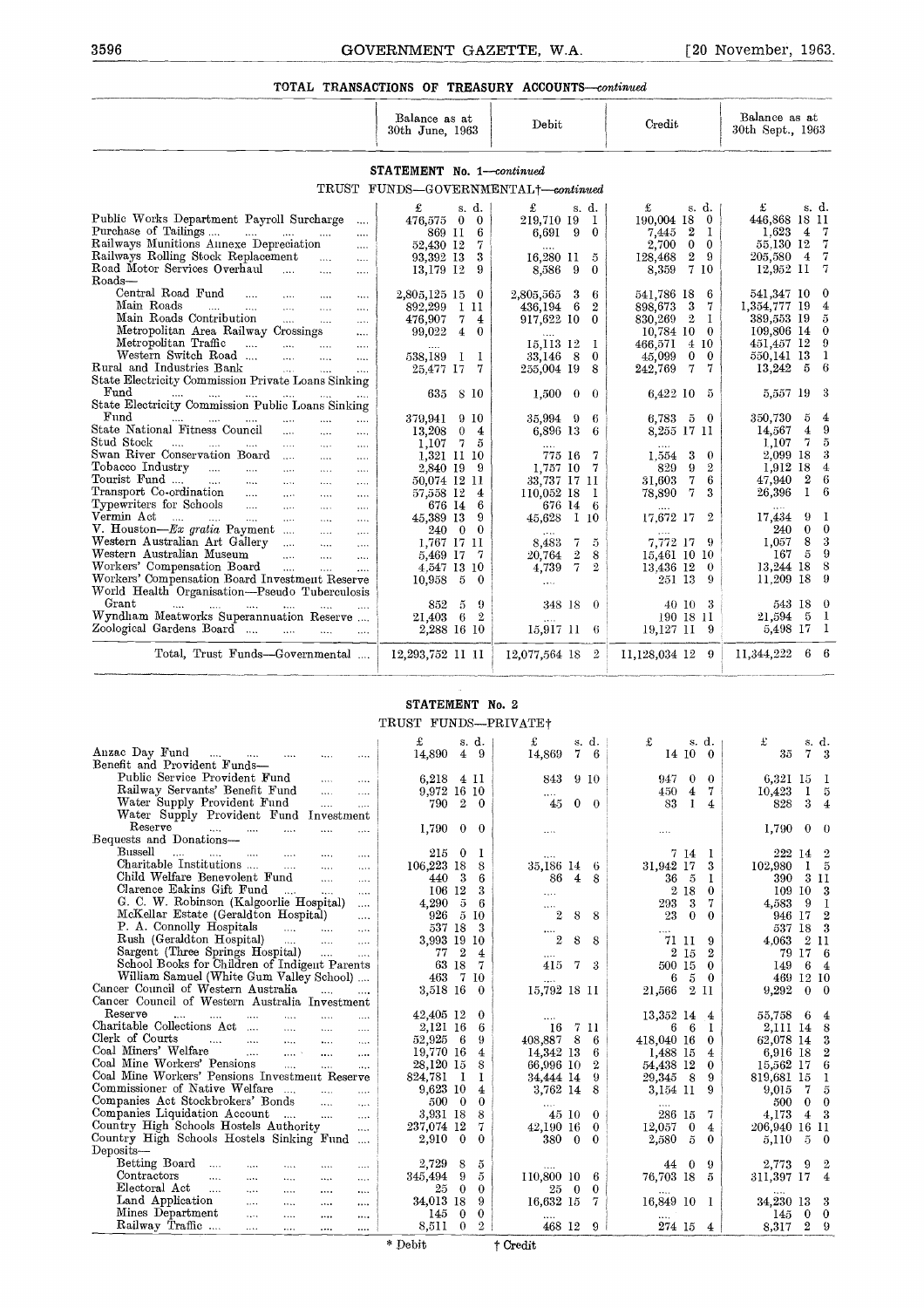# GOVERNMENT GAZETTE, W.A. TOTAL TRANSACTIONS OF TREASURY ACCOUNTS-continued

| 20 November, 1963.]<br>TOTAL TRANSACTIONS OF TREASURY ACCOUNTS-continued                                                                    |                                          |                                       |                      |                             |                   |                  |                                                       |                                       |                        |                              |
|---------------------------------------------------------------------------------------------------------------------------------------------|------------------------------------------|---------------------------------------|----------------------|-----------------------------|-------------------|------------------|-------------------------------------------------------|---------------------------------------|------------------------|------------------------------|
|                                                                                                                                             | Balance as at<br>30th June, 1963         |                                       |                      | Debit                       |                   |                  | Credit                                                | Balance as at<br>30th Sept., 1963     |                        |                              |
|                                                                                                                                             | STATEMENT No. 2-continued                |                                       |                      |                             |                   |                  |                                                       |                                       |                        |                              |
|                                                                                                                                             | TRUST FUNDS-PRIVATE+-continued           | s. d.                                 |                      | £                           | s.d.              |                  | s.d.<br>£                                             | £                                     |                        | s d.                         |
| Deposits-continued<br>Students-                                                                                                             | £                                        |                                       |                      |                             |                   |                  | $\bf{0}$                                              | 309                                   | 3                      | $\bf{0}$                     |
| Cunderdin School of Agriculture<br>$\sim 100$<br>Denmark School of Agriculture<br>$\sim 100$                                                | 192<br>129                               | 3<br>$\bf{0}$<br>3<br>$\bf{0}$        |                      | $\cdots$<br>$\cdots$        |                   |                  | 0<br>117<br>$\bf{0}$<br>39<br>$\mathbf{0}$            | 168                                   | 3                      | $\bf{0}$                     |
| Harvey School of Agriculture<br>$\cdots$                                                                                                    | 159<br>267                               | 6<br>$\bf{0}$<br>$\bf{0}$<br>$\theta$ |                      | $\cdots$                    |                   |                  | 72<br>$\mathbf{0}$<br>$\bf{0}$                        | 231<br>267                            | $\theta$               | - 6<br>$0\quad 0$            |
| Muresk College<br>المتداح المتداح المتد<br>$\ldots$<br>Narrogin School of Agriculture<br>$\cdots$                                           | 285                                      | $\bf{0}$<br>3                         |                      | $\cdots$<br>6               | $\bf{0}$          | $\bf{0}$         | 159<br>$0\quad 6$                                     | 438<br>143                            | $\bf{0}$<br>$\theta$   | -9<br>$\bf{0}$               |
| School of Mines, Kalgoorlie<br>$\sim 100$<br>$\cdots$<br>Workers' Compensation Act, 1924 (Employ-                                           | 145                                      | $\bf{0}$<br>$\bf{0}$                  |                      | $\mathbf{2}$                | $\bf{0}$          | $\bf{0}$         | $\cdots$                                              |                                       |                        |                              |
| ers' Deposits) $\qquad \dots \qquad \dots \qquad \dots$<br>$\sim 100$<br>Derby Leprosarium Child Endowment                                  | 90,000<br>696                            | $\bf{0}$<br>$\bf{0}$<br>3<br>5        |                      | $\cdots$<br>67              | 80                |                  | 5,000<br>$\bf{0}$<br>0<br>27 18<br>-7                 | 95,000                                | $\bf{0}$<br>656 14 0   | - 0                          |
| $\cdots$<br>Escheat Procedure Act<br>and the state<br><b>County</b><br>$\sim$                                                               | 2,170                                    | $\bf{0}$<br>$\bf{0}$                  |                      | $\cdots$                    |                   |                  | $\cdots$                                              | 2.170<br>54                           | $\mathbf{1}$           | $0\quad 0$<br>- 8            |
| Fauna Conservation<br>and the<br>$\ldots$ .<br>$\sim$ $\sim$<br>$\cdots$<br>Local Authorities-                                              | 53                                       | $\bf{0}$<br>8                         |                      | $\cdots$                    |                   |                  | $\mathbf{1}$<br>$\bf{0}$<br>1                         |                                       |                        |                              |
| Shire Council Sinking Funds<br>$\sim$ . $\sim$<br>$\sim$ . $\sim$                                                                           | 57.871<br>2,303                          | 9<br>$\bf{0}$<br>9<br>9               |                      | 2,671                       | 90                |                  | 7<br>1<br>4.997<br>4<br>4<br>140                      | 60,197<br>2,443 14                    | $\mathbf{I}$           | -7<br>- 1                    |
| Water Board Sinking Funds<br>$\sim$<br>Mental Hospital Patients' Comforts and Private                                                       |                                          |                                       |                      | $\cdots$                    |                   |                  | 4<br>6                                                | 7,987 13                              |                        | - 8                          |
| $Cash$<br>and the same<br>$\sim$ $\sim$ $\sim$<br>$\cdots$<br>$\cdots$<br>Midland Brick Co. Pty. Ltd.<br>$\cdots$<br>assault of<br>$\cdots$ | 7.402<br>218 5                           | 8<br>1<br>$\bf{0}$                    |                      | 7,578 18 11<br>$\cdots$     |                   |                  | 8,164<br>$5\quad 0$<br>349                            |                                       | 567 10                 | $\theta$                     |
| Mortgage Moneys under Transfer of Land Act<br>Official Receiver in Bankruptcy                                                               | 1.339                                    | 840 11 10<br>3<br>$\overline{7}$      |                      |                             | $6\quad 6\quad 0$ |                  | 111<br>30                                             | 1,333                                 | 870 13<br>$\mathbf{1}$ | - 9<br>- 3                   |
| <b>Second</b><br>$\cdots$<br>Parliamentary Superannuation Fund<br>$\mathcal{L}_{\mathbf{r}}(\mathbf{r},\mathbf{r})$ .<br>$\cdots$           | 5,561 14                                 | $\bf{0}$                              |                      | 9,255 19 2                  |                   |                  | 5,750<br>6 5                                          | 2,056                                 | $\mathbf{1}$           | -3                           |
| Parhamentary Superannuation Fund Investment<br>Reserve<br>$\cdots$<br>in i<br>$\ldots$<br>$\cdots$<br>$\sim 100$<br>$\cdots$                | 126,237 13                               | 9                                     |                      |                             |                   |                  | $\bf{0}$<br>$\theta$<br>5,000                         | 131,237 13                            |                        | -9                           |
| Prisoners' Private Cash<br><b>Second</b><br>$\sim$<br>$\sim 100$<br>$\cdots$<br>Public Trustee Common Fund<br>$\sim$<br>$\ldots$            | $1,746$ 5<br>78,263 18 11                | $\overline{4}$                        |                      | $1,651$ 4 4<br>758,221 14 8 |                   |                  | 9<br>1,519<br>8<br>666,693 18 8                       | $1,614$ 10<br>13,263 17               |                        | - 8<br>_1*                   |
| $\ldots$<br>Public Trustee Investment Reserve<br>$\sim 100$<br>$\cdots$                                                                     | 20,000                                   | $\bf{0}$<br>$\bf{0}$                  |                      | $\cdots$                    |                   |                  | $\cdots$                                              | 20,000                                |                        | $0\quad 0$                   |
| Scholarships-<br>A. R. Jones<br>$\sim 100$<br>$\sim 100$ and $\sim 100$                                                                     | 53                                       | 6<br>8                                |                      | 53                          | 68                |                  |                                                       |                                       |                        |                              |
| Artillery Comrades' Association<br>$\sim$ 100 $\sim$<br>$\cdots$<br>Carnarvon Gascoyne Memorial Fund<br>$\sim$                              | 23<br>106 13                             | 6                                     | 8<br>4               | .<br>$\cdots$               |                   |                  | .<br>.                                                | 23                                    | 6<br>106 13            | 8<br>$\overline{4}$          |
| Dowson (School of Mines, Kalgoorlie)                                                                                                        | 883                                      | -5<br>$\bf{0}$                        |                      | 5                           | $0\quad 0$        |                  | 14 15 7<br>- 2 11<br>5                                | 893<br>260                            | $\bf{0}$<br>3          | $\overline{7}$<br>-9         |
| Falconer Research (School of Mines, Kalgoorlie)<br>James A. Heron Memorial<br>$\cdots$                                                      | 255<br>795                               | $\theta$<br>10<br>7                   | 9                    | $\cdots$<br>$\cdots$        |                   |                  | 2 16<br>3                                             | 798                                   | $\overline{4}$         | $\theta$                     |
| James and Rose Coombe<br>$\cdots$<br>$\ldots$<br>J.A. Wood<br>$\cdots$<br>$\ldots$<br>$\ldots$ .<br>$\cdots$                                | 779<br>128                               | 4<br>$\bf{0}$                         | $\bf{0}$<br>$\bf{0}$ | 493 16 8<br>                |                   |                  | $\bf{0}$<br>1.000<br>$\bf{0}$                         | 1,285<br>128                          | $7\phantom{.}$         | $\overline{4}$<br>$0\quad 0$ |
| John Forrest High School<br>$\cdots$<br>$\ldots$                                                                                            | 908                                      | 1                                     | 6                    | $\cdots$                    |                   |                  | 7 13<br>4                                             | 122                                   | 915 14 10              | $1 \quad 0$                  |
| Keynes Forestry Prize<br>$\cdots$<br>$\ldots$<br>$\ldots$<br>Meat Industry Apprenticeships<br>$\sim$ 1000 $\pm$<br>$\cdots$                 | 122<br>16                                | -1<br>6                               | $\mathbf{0}$<br>9    | <br>                        |                   |                  | $\cdots$<br>                                          | 16                                    |                        | 6 9                          |
| N. F. Poynton (Muresk College)<br>Perth Boys' High School Memorial<br>$\cdots$                                                              | 1,145 14<br>4,123 16                     |                                       | 0<br>8               |                             | 26 13 4           |                  | 37 10<br>$\theta$<br>6<br>40<br>5                     | 1,183<br>4,137                        | $\overline{4}$         | $\mathbf{0}$<br>8 10         |
| Perth Girls' High School Memorial<br>$\ldots$ .                                                                                             | 5,862 19                                 |                                       | 1                    | $\cdots$                    |                   |                  | 9<br>228<br>9                                         | 6,091<br>130                          |                        | 8 10<br>$0\quad 0$           |
| R. S. Sampson<br>$\sim 100$<br>$\sim$ $\sim$<br>$\ldots$<br>Shell<br>$\cdots$<br>$\ldots$<br>                                               | $130\quad 0$                             | 36 18                                 | 0<br>6               | $\cdots$<br>$\cdots$        |                   |                  | <br>                                                  |                                       | 36 18 6                |                              |
| Sunwhite Rice Scholarship<br>$\cdots$<br>$\cdots$<br>$\cdots$<br>Thomas Coombe<br><b>Contact</b><br>$\sim$<br>$\cdots$<br>$\cdots$          | 5,130 17                                 | 133 6                                 | 8<br>1               | $\cdots$<br>80.             | $\mathbf{0}$      | $\bf{0}$         | $\cdots$<br>                                          | 133<br>5,050 17                       |                        | 68<br>-1                     |
| Sheriffs' Collections<br>$\ldots$<br>$\cdots$<br>$\cdots$                                                                                   | 4.490 17                                 |                                       | 6<br>$\bf{0}$        | 12,066                      | -8<br>122 12 10   | $\boldsymbol{2}$ | $\boldsymbol{2}$<br>4<br>9,027<br>$\bf{0}$<br>0<br>38 | 1,451 11                              | 9<br>$\mathbf{I}$      | - 8<br>$\boldsymbol{2}$      |
| Shipping Master-Deceased Estates<br>$\ddotsc$<br>$\cdots$<br>Superannuation Fund<br><b>Contractor</b><br>$\ldots$<br>$\sim$<br>             | 17.157 14                                | 93 14<br>- 5                          |                      | 575,994 19                  |                   | - 7              | 3<br>8<br>778,341                                     | 219,503 18                            |                        | - 6                          |
| Superannuation Investment Reserve<br>$\cdots$<br>$\cdots$<br>Trustees-                                                                      | 8,836,462 19 10                          |                                       |                      | 21,253                      | 011               |                  | 118,322 15<br>7                                       | 8,933,532 14 6                        |                        |                              |
| Perpetual Trustees, Executors and Agency Co.                                                                                                | $5,000 \quad 0$<br>5,953 16              |                                       | 0<br>5               | $\cdots$                    |                   |                  | <br>144 14 7                                          | $5,000 \quad 0 \quad 0$<br>6,098 11 0 |                        |                              |
| Testamentary and Trust Deposits<br>$\sim$<br>$\cdots$<br>W.A. Trustee, Executor and Agency Co.<br>$\ldots$                                  | $5,000 \quad 0$                          |                                       | $\bf{0}$             | <br>$\cdots$                |                   |                  |                                                       | $5,000 \quad 0 \quad 0$               |                        |                              |
| Unclaimed Moneys<br>$\sim$<br>$\ldots$<br>$\sim$ 0.000 $\sim$<br>W.A. Government Tramways Welfare Fund<br>$\cdots$                          | 7,055 13                                 | 282 11                                | 7<br>6               | 4<br>                       | 0 <sub>10</sub>   |                  | $\cdots$<br>$\cdots$                                  | 7.051 12 9                            | 282 11 6               |                              |
| Waterside Wages, Geraldton<br>$\ddotsc$<br>$\cdots$<br>$\sim$                                                                               | 5,308 10                                 | 1,137 11 10                           | 4                    | 19,230<br>8,334             | 9<br>99           | 4                | 3<br>23,485 16<br>0<br>17,750<br>$\bf{0}$             | 5,392 18 9<br>14,724 0 7              |                        |                              |
| Wheat Research-State<br>$\cdots$<br>$\cdots$<br>$\cdots$<br>$\cdots$<br>Workers' Compensation in Suspense<br>$\cdots$<br>$\sim$ . $\sim$    | 26,670 5                                 |                                       | 3                    | 48,679                      | 2 11              |                  | 7<br>31,358<br>5                                      | 9,349 7 11                            |                        |                              |
| Total, Trust Funds—Private<br>$\mathbf{1}$                                                                                                  | 11,100,732 17                            |                                       | 9                    | 2,232,042 15 5              |                   |                  | $\mathbf{0}$<br>2,362,436 17                          | 11,231,126 19 4                       |                        |                              |
|                                                                                                                                             | STATEMENT No. 3<br>TREASURER'S ADVANCES* |                                       |                      |                             |                   |                  |                                                       |                                       |                        |                              |
|                                                                                                                                             | £                                        | s d.                                  |                      | £                           | s d.              |                  | £<br>s d.                                             | £                                     |                        | s d.                         |
| Advertising, Trading Concerns and Semi-Govern-<br>mental Authorities<br>and the company of the company of<br>$\cdots$<br>$\cdots$           | 1,942                                    | -6                                    | 1                    | 3,733 2 10                  |                   |                  | $1 \quad 7$<br>4,313                                  | 1,362                                 |                        | 74                           |
| Agriculture Department Cash Order Suspense<br>$\cdots$<br>Agriculture Department Petrol Bowser<br>$\ldots$                                  | 484<br>2,240                             | 5<br>9                                | -11<br>-81           | 35,632 17<br>3,319          | $\mathbf{1}$      | 5<br>3           | 4 11<br>29,917<br>3,071 16<br>-9                      | 5,231<br>1,993                        | 5                      | 75<br>21                     |
| Allendale Memorial Boys' Home<br>$\cdots$<br>$\cdots$                                                                                       | 33                                       | - 6<br>241 10                         | 8<br>7               | $\ldots$ .                  |                   |                  | 6<br>8<br>33<br>3<br>79<br>9                          | 162                                   |                        | -6-10                        |
| Aluminium Therapy<br>$\cdots$<br>$\ldots$ .<br>Arcus Metal Products Ltd<br>and the<br>$\cdots$<br>$\cdots$                                  | 220                                      | - 5                                   | 9                    | $\cdots$<br>                |                   |                  | 31<br>6<br>9                                          |                                       | 188 16 3               |                              |
| Australian Red Cross Society—Building<br>$\cdots$                                                                                           | 38,066 13                                |                                       | $\overline{4}$       |                             |                   |                  | 10,000<br>$\bf{0}$<br>$\bf{0}$                        | 28,066 13 4                           |                        |                              |

| STATEMENT No. 3       |  |
|-----------------------|--|
| TREASURER'S ADVANCES* |  |

| W.A. Trustee, Executor and Agency Co.<br>$\cdots$<br>Unclaimed Moneys<br>the company of the company<br><b>Service</b> Contractor<br>$\cdots$<br>$\cdots$<br>W.A. Government Tramways Welfare Fund<br>$\cdots$<br>Waterside Wages, Geraldton<br>$\ddotsc$<br>$\mathbf{1}$<br>$\cdots$<br>Wheat Research-State<br>$\mathbf{r}$ and $\mathbf{r}$ are all $\mathbf{r}$<br>$\cdots$<br>$\cdots$<br>Workers' Compensation in Suspense<br>$\sim$ $\sim$<br>$\cdots$<br>Total, Trust Funds—Private<br>$\cdots$                                                                                                                                                                                                                                                                                                                                  | $5,000 \quad 0 \quad 0$<br>7,055 13<br>282 11<br>1,137 11 10<br>5,308 10<br>26,670 5<br>11,100,732 17              |                                                                       | 7<br>6<br>$\overline{4}$<br>3<br>-9                                               | $\cdots$<br>4<br><br>19,230<br>8,334<br>48,679<br>2,232,042 15                                                         | -9<br>9                                                           | 010<br>$\overline{4}$<br>-9<br>211<br>-5                                               | <br><br>$\cdots$<br>23,485 16<br>17,750<br>31,358<br>2,362,436 17 0                                                         | $\bf{0}$<br>5                                                               | 3<br>$\bf{0}$<br>7                                                                           | $.9,000$ 0 0<br>7.051 12 9<br>282 11 6<br>5,392 18<br>$14,724$ 0<br>9,349<br>11,231,126 19 4                                                | 7 11                                                   | - 9<br>- 7                                                                                                     |
|-----------------------------------------------------------------------------------------------------------------------------------------------------------------------------------------------------------------------------------------------------------------------------------------------------------------------------------------------------------------------------------------------------------------------------------------------------------------------------------------------------------------------------------------------------------------------------------------------------------------------------------------------------------------------------------------------------------------------------------------------------------------------------------------------------------------------------------------|--------------------------------------------------------------------------------------------------------------------|-----------------------------------------------------------------------|-----------------------------------------------------------------------------------|------------------------------------------------------------------------------------------------------------------------|-------------------------------------------------------------------|----------------------------------------------------------------------------------------|-----------------------------------------------------------------------------------------------------------------------------|-----------------------------------------------------------------------------|----------------------------------------------------------------------------------------------|---------------------------------------------------------------------------------------------------------------------------------------------|--------------------------------------------------------|----------------------------------------------------------------------------------------------------------------|
|                                                                                                                                                                                                                                                                                                                                                                                                                                                                                                                                                                                                                                                                                                                                                                                                                                         | <b>STATEMENT No. 3</b>                                                                                             |                                                                       |                                                                                   |                                                                                                                        |                                                                   |                                                                                        |                                                                                                                             |                                                                             |                                                                                              |                                                                                                                                             |                                                        |                                                                                                                |
|                                                                                                                                                                                                                                                                                                                                                                                                                                                                                                                                                                                                                                                                                                                                                                                                                                         | TREASURER'S ADVANCES*                                                                                              |                                                                       |                                                                                   |                                                                                                                        |                                                                   |                                                                                        |                                                                                                                             |                                                                             |                                                                                              |                                                                                                                                             |                                                        |                                                                                                                |
|                                                                                                                                                                                                                                                                                                                                                                                                                                                                                                                                                                                                                                                                                                                                                                                                                                         | £                                                                                                                  |                                                                       | s d.                                                                              | £                                                                                                                      |                                                                   | s d.                                                                                   | £                                                                                                                           |                                                                             | s d.                                                                                         | £                                                                                                                                           |                                                        | s. d.                                                                                                          |
| Advertising, Trading Concerns and Semi-Govern-<br>mental Authorities<br>$\cdots$ $\cdots$<br>Agriculture Department Cash Order Suspense<br>$\cdots$<br>Agriculture Department Petrol Bowser<br>$\cdots$<br>Allendale Memorial Boys' Home<br>$\cdots$<br>Aluminium Therapy<br>$\cdots$<br>Arcus Metal Products Ltd.<br>$\cdots$<br>Australian Red Cross Society—Building<br><br>Austrahan Red Cross Society-Operating Expenses<br>Beekeepers Compensation<br>$\mathbf{r}$<br>$\cdots$<br>Broome Jetty Construction<br>$\cdots$<br>$\cdots$<br>Cablegrams in Suspense<br>$\sim$ $\sim$ $\sim$<br>$\cdots$<br>Cash Order Suspense<br>$\dddotsc$<br>$\cdots$<br>Cockburn Shire Council-Road Construction<br>$\cdots$<br>Commonwealth Aid Roads<br>$\cdots$<br>$\cdots$<br>$\cdots$<br>Crown Law Payments in Suspense<br>$\dots$<br>$\cdots$ | 1,942<br>484<br>2,240<br>33<br>241 10<br>220<br>38,066 13<br>42,000<br>$\cdots$<br><br><br>240<br>700,000<br>6,607 | 6<br>5<br>9<br>6<br>-5<br>$\bf{0}$<br>19<br>$\bf{0}$<br>$\bf{0}$<br>9 | 1<br>1†<br>$8+$<br>8<br>7<br>9<br>4<br>$\Omega$<br>6<br>$\theta$<br>$\bf{0}$<br>6 | 3,733 2 10<br>35,632 17<br>3,319<br><br><br><br><br>10,500<br>450<br>75<br>138 15<br>14,803,290 13<br>40<br><br>41,493 | $\mathbf{I}$<br>$\bf{0}$<br>$\bf{0}$<br>7<br>$\theta$<br>$\bf{0}$ | - 5<br>- 3<br>$\bf{0}$<br>$\bf{0}$<br>$\bf{0}$<br>4<br>3<br>$\Omega$<br>$\overline{4}$ | 4.313<br>29,917<br>3,071<br>33<br>79<br>31<br>10,000<br>42,000<br>$\cdots$<br><br>127<br>14,381,855<br>700,000<br>41,658 12 | 16<br>6<br>3<br>9<br>0<br>0<br>$\overline{2}$<br>$\overline{4}$<br>$\bf{0}$ | 7<br>411<br>9<br>8<br>9<br>6<br>$\bf{0}$<br>$\bf{0}$<br>$\overline{4}$<br>6<br>$\bf{0}$<br>2 | 1,362<br>5,231<br>1,993<br>1.11<br>162<br>188 16 3<br>28,066 13<br>10,500<br>450<br>75<br>$12 \t12 \t6$<br>421,435<br>280<br><br>6,441 17 8 | 7.<br>$\overline{7}$<br>5<br>$\bf{0}$<br>$\bf{0}$<br>7 | 4<br>5<br>2 <sub>1</sub><br>6 10<br>$\overline{4}$<br>$\bf{0}$<br>$\mathbf{0}$<br>$\Omega$<br>89<br>$0\quad 0$ |
|                                                                                                                                                                                                                                                                                                                                                                                                                                                                                                                                                                                                                                                                                                                                                                                                                                         | * Debit                                                                                                            |                                                                       |                                                                                   | † Credit                                                                                                               |                                                                   |                                                                                        |                                                                                                                             |                                                                             |                                                                                              |                                                                                                                                             |                                                        |                                                                                                                |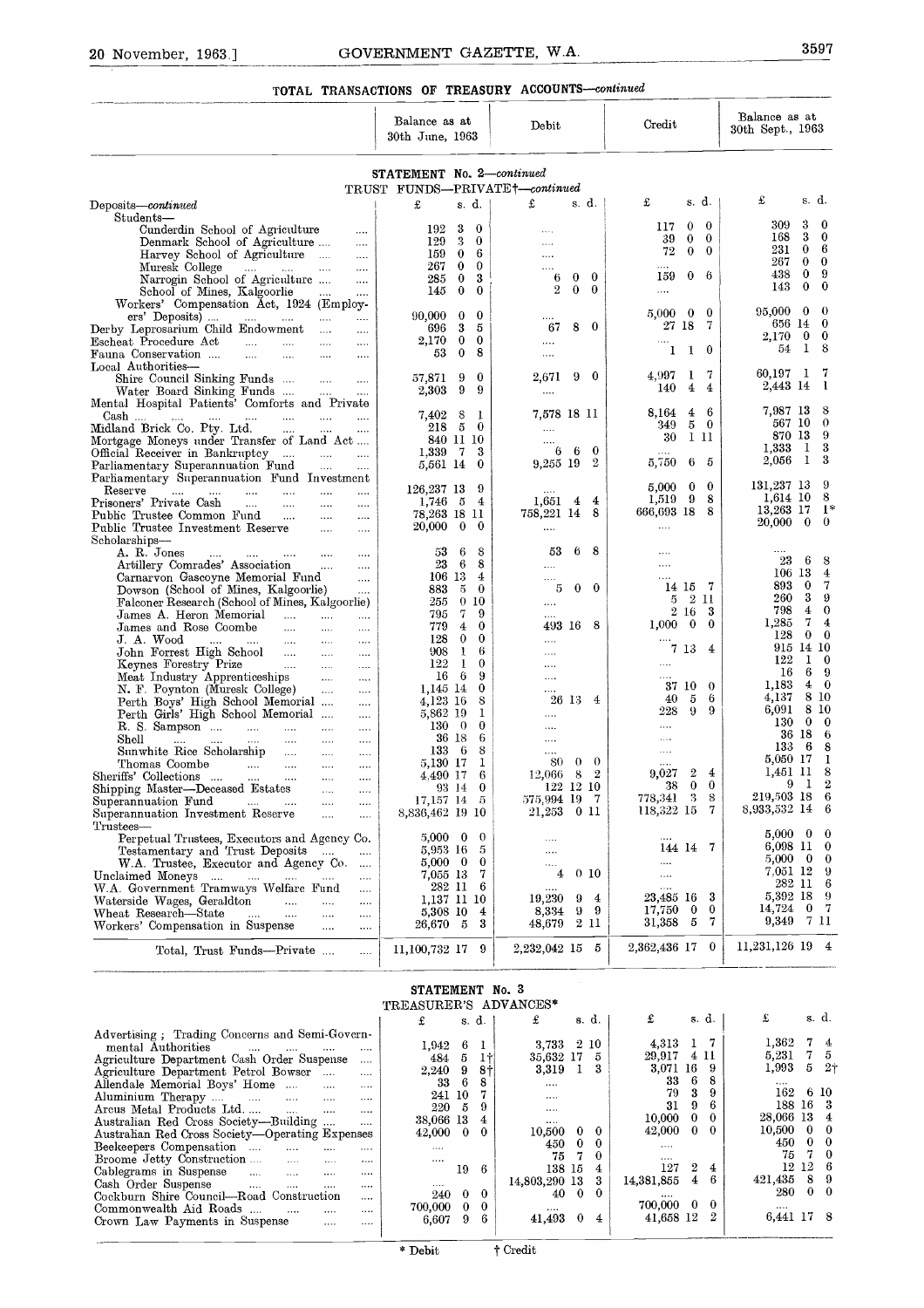# 3598<br>
GOVERNMENT GAZETTE, W.A. [20 November, 1963.]<br>
TOTAL TRANSACTIONS OF TREASURY ACCOUNTS—continued TOTAL TRANSACTIONS OF TREASURY ACCOUNTS-continued

| Balance as at<br>30th June,<br>1963 | Debit | Credit | Balance as at<br>30th Sept., 1963 |
|-------------------------------------|-------|--------|-----------------------------------|
|                                     |       |        |                                   |

#### STATEMENT No. *3-continued*

#### TREASURER'S ADVANCES *\*--continued*

| 3598                                                                                                                                                                                                                                                                                                                                                                                                                                                                                                                                                                                                                                                                                                                                                                                                                                                                                                                                                                                                                                                                                                                                                                                                                                                                                                                                                                                                                                                                                                                                                                                                                                                                                                                                                                                                                                                     | GOVERNMENT GAZETTE, W.A.                                                                                                                                                                                                                                                                                                                                                                                                                                                                                                                      |                                                                                                                                                                                                                                                                                                                                                                                                                                                                                                                                                                                                         |                                                                                                                                                                                                                                                                                                                                                                                                                                                                                                                       | [20 November, 1963]                                                                                                                                                                                                                                                                                                                                                                                                                                                                                                                                                                                                                                                                                                |
|----------------------------------------------------------------------------------------------------------------------------------------------------------------------------------------------------------------------------------------------------------------------------------------------------------------------------------------------------------------------------------------------------------------------------------------------------------------------------------------------------------------------------------------------------------------------------------------------------------------------------------------------------------------------------------------------------------------------------------------------------------------------------------------------------------------------------------------------------------------------------------------------------------------------------------------------------------------------------------------------------------------------------------------------------------------------------------------------------------------------------------------------------------------------------------------------------------------------------------------------------------------------------------------------------------------------------------------------------------------------------------------------------------------------------------------------------------------------------------------------------------------------------------------------------------------------------------------------------------------------------------------------------------------------------------------------------------------------------------------------------------------------------------------------------------------------------------------------------------|-----------------------------------------------------------------------------------------------------------------------------------------------------------------------------------------------------------------------------------------------------------------------------------------------------------------------------------------------------------------------------------------------------------------------------------------------------------------------------------------------------------------------------------------------|---------------------------------------------------------------------------------------------------------------------------------------------------------------------------------------------------------------------------------------------------------------------------------------------------------------------------------------------------------------------------------------------------------------------------------------------------------------------------------------------------------------------------------------------------------------------------------------------------------|-----------------------------------------------------------------------------------------------------------------------------------------------------------------------------------------------------------------------------------------------------------------------------------------------------------------------------------------------------------------------------------------------------------------------------------------------------------------------------------------------------------------------|--------------------------------------------------------------------------------------------------------------------------------------------------------------------------------------------------------------------------------------------------------------------------------------------------------------------------------------------------------------------------------------------------------------------------------------------------------------------------------------------------------------------------------------------------------------------------------------------------------------------------------------------------------------------------------------------------------------------|
|                                                                                                                                                                                                                                                                                                                                                                                                                                                                                                                                                                                                                                                                                                                                                                                                                                                                                                                                                                                                                                                                                                                                                                                                                                                                                                                                                                                                                                                                                                                                                                                                                                                                                                                                                                                                                                                          | TOTAL TRANSACTIONS OF TREASURY ACCOUNTS-continued                                                                                                                                                                                                                                                                                                                                                                                                                                                                                             |                                                                                                                                                                                                                                                                                                                                                                                                                                                                                                                                                                                                         |                                                                                                                                                                                                                                                                                                                                                                                                                                                                                                                       |                                                                                                                                                                                                                                                                                                                                                                                                                                                                                                                                                                                                                                                                                                                    |
|                                                                                                                                                                                                                                                                                                                                                                                                                                                                                                                                                                                                                                                                                                                                                                                                                                                                                                                                                                                                                                                                                                                                                                                                                                                                                                                                                                                                                                                                                                                                                                                                                                                                                                                                                                                                                                                          | Balance as at<br>30th June, 1963                                                                                                                                                                                                                                                                                                                                                                                                                                                                                                              | Debit                                                                                                                                                                                                                                                                                                                                                                                                                                                                                                                                                                                                   | Credit                                                                                                                                                                                                                                                                                                                                                                                                                                                                                                                | Balance as at<br>30th Sept., 1963                                                                                                                                                                                                                                                                                                                                                                                                                                                                                                                                                                                                                                                                                  |
|                                                                                                                                                                                                                                                                                                                                                                                                                                                                                                                                                                                                                                                                                                                                                                                                                                                                                                                                                                                                                                                                                                                                                                                                                                                                                                                                                                                                                                                                                                                                                                                                                                                                                                                                                                                                                                                          | STATEMENT No. 3-continued                                                                                                                                                                                                                                                                                                                                                                                                                                                                                                                     |                                                                                                                                                                                                                                                                                                                                                                                                                                                                                                                                                                                                         |                                                                                                                                                                                                                                                                                                                                                                                                                                                                                                                       |                                                                                                                                                                                                                                                                                                                                                                                                                                                                                                                                                                                                                                                                                                                    |
|                                                                                                                                                                                                                                                                                                                                                                                                                                                                                                                                                                                                                                                                                                                                                                                                                                                                                                                                                                                                                                                                                                                                                                                                                                                                                                                                                                                                                                                                                                                                                                                                                                                                                                                                                                                                                                                          | TREASURER'S ADVANCES*-continued                                                                                                                                                                                                                                                                                                                                                                                                                                                                                                               |                                                                                                                                                                                                                                                                                                                                                                                                                                                                                                                                                                                                         |                                                                                                                                                                                                                                                                                                                                                                                                                                                                                                                       |                                                                                                                                                                                                                                                                                                                                                                                                                                                                                                                                                                                                                                                                                                                    |
| Derby Jetty Construction<br>$\cdots$<br>Dishonoured Cheques<br>$\sim$ $\sim$ $\sim$ $\sim$ $\sim$<br>$\cdots$<br>Exchange on Overseas Payments<br>$\cdots$<br>$\cdots$<br>Expenditure Advances<br>$\sim 100$<br>$\cdots$<br>$\cdots$<br>$\sim 100$<br>Free Milk for School Children<br>$\cdots$<br>$\cdots$<br>$\cdots$<br>Fremantle Harbour Trust Attendance Money<br>$\cdots$<br>Great Western Consolidated N. L. Housing<br><br>Industries Assistance Board—Advance to Drought-<br>affected Settlers<br><b>Contract Contract Contract</b><br>$\cdots$<br>$\cdots$<br>$\cdots$<br>London Payments in Suspense<br>$\cdots$<br>$\cdots$<br>Medical Department, Markets Depot<br>$\cdots$<br>$\cdots$<br>Mental Institutions State Grants<br>$\ldots$<br>$\cdots$<br>Motor Vehicles for Use of Departmental Officers<br>Native Missions—Purchase of Stores<br>$\ddotsc$<br>$\cdots$<br>Northern Development of W.A.<br>$\cdots$<br>$\ddotsc$<br>$\cdots$<br>Public Works Cash Order Suspense<br>$\mathbf{r}$<br>$\cdots$<br>Public Works Departmental Works and Sales<br>Purchase of Tailings<br><b>Service</b><br>$\mathbf{1}$<br>$\cdots$<br>$\cdots$<br>Railways, Departmental Works and Sales<br>$\cdots$<br>Railway Expenditure Advance Account<br>$\ldots$<br>Railway Standardisation Agreement<br>$\cdots$<br>$\cdots$<br>Remittances in Transit<br>$\mathbf{r}$ and $\mathbf{r}$ are the set of $\mathbf{r}$<br>$\ddotsc$<br>$\cdots$<br>Rural and Industries Bank Temporary Accommoda-<br>tion<br>Stock and Plant on Properties acquired for W.S.L.S.<br>Strategic Roads and Roads of Access to Common-<br>wealth Property<br>$\cdots$<br>$\sim$ 100 $\mu$ and 100 $\mu$<br>$\cdots$<br>Sundry Debtors<br>$\mathbf{1}$<br>$\mathbf{1}$<br>$\cdots$<br>$\cdots$<br>$\cdots$<br>Treasury Paymaster<br>$\ldots$<br>$\cdots$<br>$\cdots$<br>$\cdots$ | s. d.<br>£<br>28.940 18 2<br>60,353 13 10<br>2,750 0<br>$\bf{0}$<br>$3+$<br>10,661 17<br>8.257 13<br>7†<br>$\cdots$<br>367 19<br>4<br>10.581 15<br>7<br>23,214 1<br>7<br>16,863 10<br>5<br>8,670<br>$\mathbf{I}$<br>7†<br>22.571 16<br>7<br>3 17<br>3<br>$\overline{2}$<br>50.430 12<br>103,748 16<br>4<br>5,000<br>$\bf{0}$<br>$\bf{0}$<br>5,929<br>$\overline{4}$<br>5<br>9 <sub>10</sub><br>48,482<br>269,999 17<br>$\overline{2}$<br>20,585 13<br>6<br>$\cdots$<br>14,822 17<br>$3+$<br>4,763 12<br>6<br>82.711 13<br>3<br>42,973 14<br>6 | £<br>s. d.<br>123,771 16<br>$\bf{0}$<br>24,967<br>9<br>4<br>103,686<br>$\mathbf{3}$<br>7<br>72.035 12<br>6<br>2.260<br>$\bf{0}$<br>5<br>34.543<br>$\mathbf{2}$<br>8<br>54.019<br>8 11<br>39,781<br>9<br>$\overline{4}$<br>78,879<br>3 10<br>29,556 10<br>8<br>31.339<br>-9<br>5<br>54,052 18<br>8<br>1,954,470<br>- 5<br>3<br>407.074 16<br>6<br>5.000<br>$\overline{\phantom{0}}$<br>$\bf{0}$<br>47,261 11<br>3<br>5,832,691<br>9<br>- 9<br>706,755 18<br>1<br>33,014 12<br>$\boldsymbol{\kappa}$<br>350,000<br>$\bf{0}$<br>$\bf{0}$<br>$\cdots$<br>4,652 18<br>3<br>23.583 13<br>5<br>280,505 17<br>6 | £<br>s. d.<br>203.100 13<br>5<br>24,967<br>9<br>4<br>154,074<br>1.<br>5<br>$\cdots$<br>$\cdots$<br>$\cdots$<br>$\cdots$<br>38<br>5<br>$\bf{0}$<br>36.532 17<br>9<br>42,413 17<br>6<br>$\mathbf{2}$<br>99<br>$\overline{4}$<br>30,788 18 10<br>32,048 11<br>5<br>$\boldsymbol{2}$<br>150 15<br>1,934,595<br>9<br>4<br>307,298<br>8<br>9<br>95,431 16 10<br>5.629,020 17 11<br>- 6<br>9<br>496<br>37,387 16<br>5<br>$\cdots$<br>$\cdots$<br>12,728<br>5<br>$\bf{0}$<br>8<br>18.260<br>$\overline{5}$<br>278,190 13<br>9 | £<br>s. d.<br>50,387 19<br>- 3†<br>9,965 16<br>$\bf{0}$<br>2,750<br>- 0<br>$\bf{0}$<br>61.373 15<br>$\boldsymbol{\mathcal{S}}$<br>2 <sub>1</sub><br>5.997 13<br>34.543<br>$\mathbf{2}$<br>8<br>329 14<br>4<br>28,068<br>-6<br>-9<br>20.581 13<br>$\tilde{v}$<br>95,643 10<br>-1<br>9 <sub>1</sub><br>9.902<br>- 9<br>21,862 14<br>$\overline{7}$<br>53,906<br>9<br>$\bf{0}$<br>70,305<br>8<br>$\mathbf{1}$<br>203.525<br>$\overline{4}$<br>-1<br>10,000<br>$\mathbf{0}$<br>$\bf{0}$<br>2 <sub>1</sub><br>42,241<br>1<br>252.153<br>8<br>1<br>976,259<br>8<br>6<br>9<br>16,212<br>7<br>350,000<br>$\bf{0}$<br>$\Omega$<br>14,822 17<br>$3\dagger$<br>3,311 14<br>3 <sup>†</sup><br>88,034 18<br>3<br>3<br>45,288 18 |
| Tuberculosis Control<br><b>Contract Contract Contract</b><br>$\cdots$<br>$\ddotsc$<br>$\cdots$<br>Tuberculosis Treatment (Erection of Buildings)                                                                                                                                                                                                                                                                                                                                                                                                                                                                                                                                                                                                                                                                                                                                                                                                                                                                                                                                                                                                                                                                                                                                                                                                                                                                                                                                                                                                                                                                                                                                                                                                                                                                                                         | 16.247<br>$\bf{0}$<br>$\bf{0}$<br>655 10 11                                                                                                                                                                                                                                                                                                                                                                                                                                                                                                   | 67,712 10 11<br>502 19<br>$\bf{0}$                                                                                                                                                                                                                                                                                                                                                                                                                                                                                                                                                                      | 51.849 15<br>6<br>1,15500<br>$\theta$                                                                                                                                                                                                                                                                                                                                                                                                                                                                                 | - 5<br>32,109 15<br>$\mathbf{3}$<br>9 11                                                                                                                                                                                                                                                                                                                                                                                                                                                                                                                                                                                                                                                                           |
| Total, Treasurer's Advances<br>                                                                                                                                                                                                                                                                                                                                                                                                                                                                                                                                                                                                                                                                                                                                                                                                                                                                                                                                                                                                                                                                                                                                                                                                                                                                                                                                                                                                                                                                                                                                                                                                                                                                                                                                                                                                                          | 1.561.391 4 4                                                                                                                                                                                                                                                                                                                                                                                                                                                                                                                                 | 25,260,792 15<br>$\overline{2}$                                                                                                                                                                                                                                                                                                                                                                                                                                                                                                                                                                         | 24.103,716 14 10                                                                                                                                                                                                                                                                                                                                                                                                                                                                                                      | 2,718,467<br>$4 \quad 8$                                                                                                                                                                                                                                                                                                                                                                                                                                                                                                                                                                                                                                                                                           |

#### STATEMENT No. 4 SUSPENSE ACCOUNTS f

| Total, Treasurer's Advances<br>$\cdots$                                                                                                                                                                                                                                                 | 1.561,391 4 4       |                            | 25.260.792 15 2 |                                             | 24.103,716 14 10                       | 2,718,467<br>8<br>4                          |
|-----------------------------------------------------------------------------------------------------------------------------------------------------------------------------------------------------------------------------------------------------------------------------------------|---------------------|----------------------------|-----------------|---------------------------------------------|----------------------------------------|----------------------------------------------|
|                                                                                                                                                                                                                                                                                         |                     |                            |                 |                                             |                                        |                                              |
|                                                                                                                                                                                                                                                                                         |                     |                            |                 |                                             |                                        |                                              |
|                                                                                                                                                                                                                                                                                         | STATEMENT No. 4     |                            |                 |                                             |                                        |                                              |
|                                                                                                                                                                                                                                                                                         | SUSPENSE ACCOUNTS + |                            |                 |                                             |                                        |                                              |
|                                                                                                                                                                                                                                                                                         | £                   | s. d.                      | £               | s. d.                                       | s. d.<br>£                             | £<br>s d.                                    |
| Child Welfare Dept. Suspense<br><b>Contract</b><br>$\ldots$ .                                                                                                                                                                                                                           | 2,872 19            | 1                          |                 | 5,644 19 0                                  | 5.920<br>$\bf{0}$<br>-7                | 3,148<br>$\bf{0}$<br>-8                      |
| Commonwealth Fisheries Act Licence Fees                                                                                                                                                                                                                                                 | $12\quad 2$         | 6                          |                 | 10<br>- 0                                   | 40 10<br>$\theta$                      | $\overline{2}$<br>52<br>-6                   |
| Crown Law Suspense<br>$\cdots$                                                                                                                                                                                                                                                          | 826,718 18          | 3                          | 815,473 13      | 8                                           | 453.626 19<br>7                        | $\overline{4}$<br>$\overline{2}$<br>464,872  |
| Departmental Receipts in Suspense<br>$\ldots$<br>is is                                                                                                                                                                                                                                  | 551,116 10          | 8                          | 1,059,434 18    | $\bf{0}$                                    | 1,162,263 16<br>$\bf{0}$               | 653,945<br>8<br>8                            |
| Drafts in Suspense<br>$\cdots$<br>$\cdots$                                                                                                                                                                                                                                              | 539 17              | 6                          | 23,163 12       | 1                                           | 22,895 13<br>$\overline{4}$            | 271 18 9                                     |
| Education Salaries<br><b>County</b> Contract<br>$\cdots$<br>$\sim 100$<br>$\sim$ $\sim$<br>$\cdots$                                                                                                                                                                                     | 26,345 17           | $\boldsymbol{2}$           | 2,552,785 10    | $\bf{0}$                                    | 2,600,160<br>-3<br>9                   | 73,720 10 11                                 |
| Federal Income Tax Departmental Collections,                                                                                                                                                                                                                                            |                     |                            |                 |                                             |                                        |                                              |
| $1962 - 1963$<br>$\cdots$<br>$\sim 100$<br>$\sim$<br>Federal Income Tax Departmental<br>Collections.                                                                                                                                                                                    | 524,130             | 8<br>-6                    | 742,919         | 19                                          | 218,793 12<br>1                        | $4\,$ 18 $\,$ 10 $\,$                        |
| 1963-1964<br>$\cdots$<br>$\ldots$<br>$\cdots$<br>$\cdots$                                                                                                                                                                                                                               |                     |                            | 891,621         | $\mathbf{0}$                                |                                        |                                              |
| $\sim$<br>$\cdots$<br>Interest on Stock<br>$\cdots$<br>$\cdots$                                                                                                                                                                                                                         | $\cdots$            |                            | 3,010,675       | 1<br>6 11                                   | 1,372,787 13<br>5<br>3,218,798 18<br>3 | 481,166 12 5<br>208,123 11<br>$\overline{4}$ |
| $\cdots$<br><br>Interstate Maintenance Recovery<br><br>                                                                                                                                                                                                                                 | 1,037 13            | 3                          | 8,647           | $\bf 7$<br>6                                | 5<br>8,815 19                          | $\,2$<br>$1,206$ 5                           |
| London Salaries<br>$\cdots$<br>$\cdots$<br>$\cdots$<br><br>$\cdots$                                                                                                                                                                                                                     | 523 17              | 9                          | 7,310 19        | $\mathbf{2}$                                | 9,698 15<br>0                          | 7<br>2,911 13                                |
| Nominated Passages<br>$\cdots$<br>$\cdots$<br><br>$\cdots$                                                                                                                                                                                                                              | 237 10              | 0                          | 600             | $\bf{0}$<br>$\bf{0}$                        | 437 10<br>$\bf{0}$                     | $0\quad 0$<br>75                             |
| Pay Roll Tax<br>$\cdots$<br>$\cdots$<br>$\cdots$<br><br>$\cdots$                                                                                                                                                                                                                        | 9,830               | $\bf{0}$<br>8              | 345,687         | 3 10                                        | 337,516<br>1<br>4                      | $\overline{2}$<br>1,658 18                   |
| Public Works Private Works and Sales<br>                                                                                                                                                                                                                                                | 9,006 18 11         |                            | 52,122          | $\boldsymbol{2}$<br>$\mathbf{0}$            | 73,724<br>8<br>6                       | - 5<br>5<br>30,609                           |
| Railways Intersystem Revenue in Suspense<br>$\cdots$                                                                                                                                                                                                                                    | 185,000             | 0<br>$\bf{0}$              | 185,000         | $\mathbf{0}$<br>$\mathbf{0}$                |                                        |                                              |
| Railways Private Works and Sales<br>$\cdots$                                                                                                                                                                                                                                            | 50.591              | 4<br>-1                    | 41,916          | 7<br>1                                      | 60,943<br>1<br>1                       | 69,617 18 1                                  |
| Railway Stores-Adjustment<br>$\ldots$<br>$\sim$ $\sim$<br>$\cdots$                                                                                                                                                                                                                      | $\sim 100$          |                            | 85,863          | 9<br>9                                      | 85,863<br>9<br>9                       |                                              |
| Railway Stores Depreciation Suspense<br>$\sim$<br>$\cdots$                                                                                                                                                                                                                              | $\cdots$            |                            |                 |                                             | 9,900<br>$\bf{0}$<br>$\bf{0}$          | 9,900<br>$0\quad 0$                          |
| Sundry Creditors<br>$\mathbf{1}_{\mathbf{1}_{\mathbf{2}}\mathbf{3}_{\mathbf{3}}\mathbf{4}_{\mathbf{4}}\mathbf{5}_{\mathbf{5}_{\mathbf{5}}\mathbf{6}_{\mathbf{6}}\mathbf{6}_{\mathbf{7}}\mathbf{6}_{\mathbf{8}}$<br>$\cdots$<br><b>Contractor</b><br>$\cdots$<br>$\sim 100$ km s $^{-1}$ | 46,223              | 5<br>4                     | 5,613           | $\boldsymbol{2}$<br>$\overline{\mathbf{3}}$ | 7<br>9<br>5,478                        | 46,088<br>90                                 |
| T.A.B. Proportion of Totalisator Duty<br>$\cdots$                                                                                                                                                                                                                                       | 1,554               | 7<br>6                     | 7,740 19        | 1                                           | 6,186 11<br>7                          |                                              |
| Tourist Bureau<br>المستنا البليل<br>$\ldots$                                                                                                                                                                                                                                            | 39,453              | 6<br>8                     | 215,757         | - 6<br>4                                    | 260,282<br>6 10                        | 83,978<br>$7\,$<br>$\overline{2}$            |
| Unclaimed Wages and Other Payments in Suspense                                                                                                                                                                                                                                          |                     |                            |                 |                                             |                                        |                                              |
| -Railways                                                                                                                                                                                                                                                                               | 11,603              | -8<br>1                    | 11,491          | 9<br>- 5                                    | 6,818 0 10                             | 6,929 16 9                                   |
| Unclaimed Wages—Metropolitan Water Supply                                                                                                                                                                                                                                               | 662                 | 7 10                       | 715 19          | - 5                                         | 862 15<br>-7                           | 809<br>$4\quad 0$                            |
| Unclaimed Wages-Public Works Department                                                                                                                                                                                                                                                 | 6,154               | $\bf{0}$<br>4              | 21,794 3        | -9                                          | 20,308 17 4                            | 4,668 13 11                                  |
| War Service Homes Receipts in Suspense<br>$\cdots$                                                                                                                                                                                                                                      | 44,035 15           | $\bf{0}$<br>$\overline{2}$ | 668,546 12      | 1                                           | 710,274<br>1 10                        | 49<br>85,763                                 |
| War Service Land Settlement Settlers' Proceeds                                                                                                                                                                                                                                          | 99,396 12           |                            | 237,030 18      | 5                                           | 219,825<br>410                         | 82,190 18 7                                  |
| Total, Suspense                                                                                                                                                                                                                                                                         | 2,437,046 13 11     |                            | 10,997,556 7 11 |                                             | 10,872,222 16 10                       | 2,311,713 2 10                               |
|                                                                                                                                                                                                                                                                                         | * Debit † Credit    |                            |                 |                                             |                                        |                                              |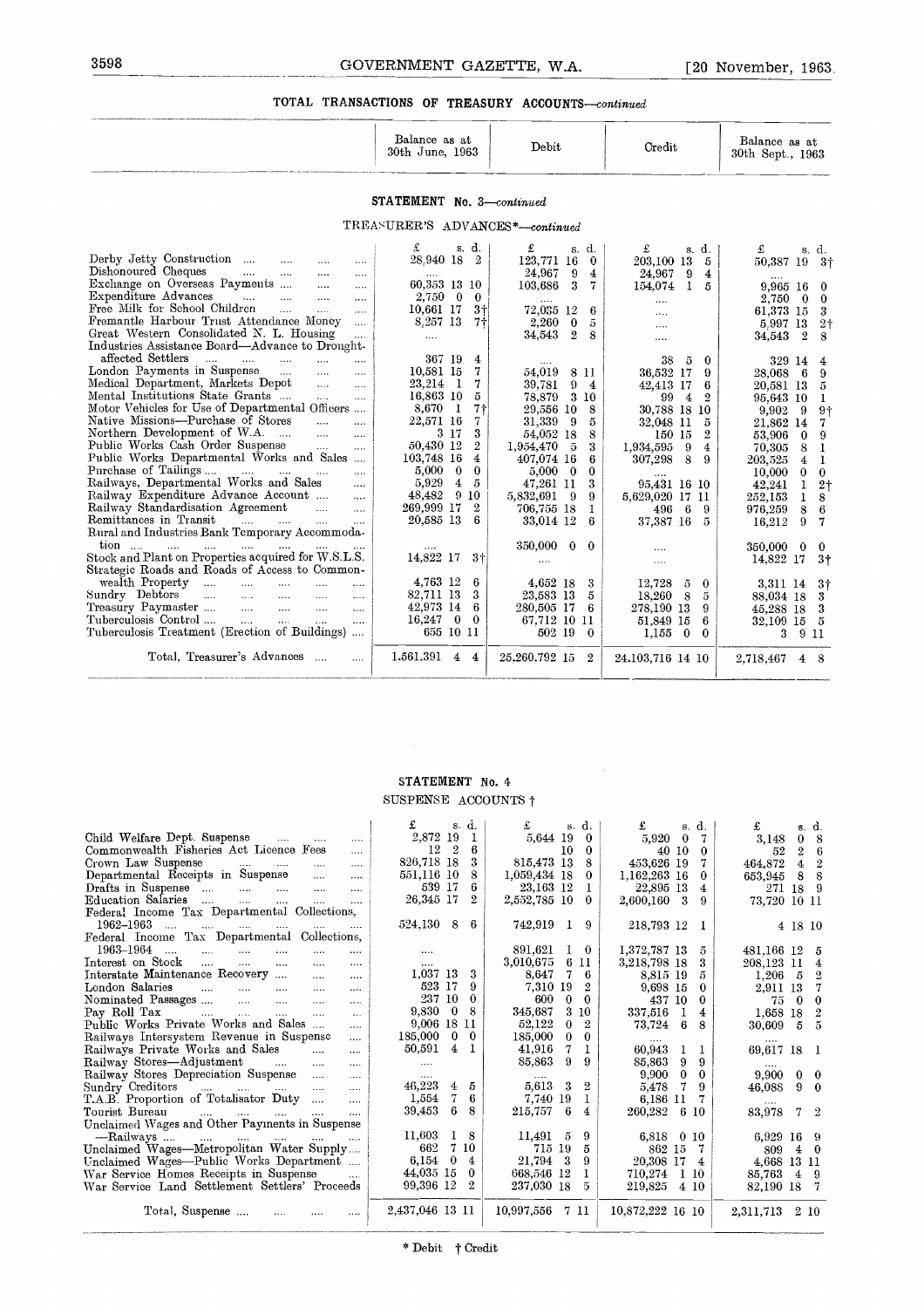# GOVERNMENT GAZETTE, W.A. 3599 **TOTAL TRANSACTIONS OF TREASURY ACCOUNTS-continued**

| Balance as at<br>1963<br>30th June. | Debit | Credit | Balance as at<br>30th Sept., 1963 |
|-------------------------------------|-------|--------|-----------------------------------|
|                                     |       |        |                                   |

#### **STATEMENT** No. 5

#### COMMONWEALTH GRANTS AND ADVANCESt

|                                                                                                                                                                                                                                                                                    | Balance as at<br>30th June, 1963                                                                     | Debit                                                                               | Credit                                                                                                        | Balance as at<br>30th Sept., 1963                                                                                                      |
|------------------------------------------------------------------------------------------------------------------------------------------------------------------------------------------------------------------------------------------------------------------------------------|------------------------------------------------------------------------------------------------------|-------------------------------------------------------------------------------------|---------------------------------------------------------------------------------------------------------------|----------------------------------------------------------------------------------------------------------------------------------------|
|                                                                                                                                                                                                                                                                                    | STATEMENT No. 5                                                                                      |                                                                                     |                                                                                                               |                                                                                                                                        |
|                                                                                                                                                                                                                                                                                    | COMMONWEALTH GRANTS AND ADVANCEST                                                                    |                                                                                     |                                                                                                               |                                                                                                                                        |
| Administration of Scholarship and Migrant Educa-<br>tion Schemes<br>$\ldots$<br>المنتاب<br>$\mathbf{r}$ and $\mathbf{r}$ are all $\mathbf{r}$<br>$\ldots$                                                                                                                          | £<br>s. d.<br>1,198 7 1                                                                              | £<br>s. d.<br>2,289 15 7                                                            | £<br>s. $d.$<br>801 12 11                                                                                     | £<br>s.d.<br>289 15<br>$7*$                                                                                                            |
| Agriculture Extension Services<br>$\cdots$<br>$\ldots$<br>Assistance to Distressed Farmers<br>$\sim$<br>$\cdots$<br>Assistance to Gold Mining Industry<br>$\sim$<br>$\cdots$                                                                                                       | 359 11 11<br>13,837 2<br>8<br>$10,933 \quad 4$<br>8                                                  | 3,828 12<br>5<br>$\cdots$<br>$\ldots$                                               | 7,152 14 7<br>$\ldots$ .<br>$\cdots$                                                                          | 3.683 14<br>-1<br>$\overline{2}$<br>8<br>13,837<br>10,933 4 8                                                                          |
| Assistance to Metalliferous Mining<br>$\mathbf{r}$<br>$\cdots$<br>Australian Cattle and Beef Research Committee<br>Australian Dairy Produce Board Research<br>$\cdots$                                                                                                             | 170 6<br>9<br>160 6 11<br>421 19<br>3                                                                | 2,635 18<br>- 1<br>361 17<br>8                                                      | $\cdots$<br>5,537 10 0                                                                                        | 170 6 9<br>3,061 18 10<br>60 1 7                                                                                                       |
| Coal Mining Industry Long Service Leave<br>$\ldots$<br>Dairying Industry $\dots$ $\dots$ $\dots$<br>$\sim$<br>$\cdots$<br>Drought Relief<br>$\cdots$<br>$\ddotsc$<br>$\ldots$<br>$\cdots$<br>Gold Mining Encouragement<br>$\ldots$<br>$\cdots$                                     | $4.137 \quad 2$<br>$\overline{4}$<br>4,025 17<br>-5<br>1,768 9 11<br>$\bf{0}$<br>3,565<br>-7         | 8,248 9<br>8<br>4,252<br>$\overline{4}$<br>$\mathbf{1}$<br>226 11<br>$\overline{4}$ | 6,891<br>7<br>$\overline{2}$<br>6,319<br>3<br>$\theta$<br>288<br>4 10                                         | 2,779 19 10<br>6.092 16 4<br>1,768 9 11<br>3,626 14<br>- 1                                                                             |
| Housing-<br>Commonwealth-State Housing Agreement<br>$\cdots$<br>Home Builders<br>$\cdots$<br>War Service Homes<br>المنتب<br>$\sim$<br>$\cdots$<br>$\cdots$<br>Meat Production Encouragement<br>$\ldots$                                                                            | 844,162 1<br>3<br>31,901 17<br>3<br>$1.420 \quad 3$<br>$\overline{4}$<br>$\overline{2}$<br>2,542 7   | 1,354,595 10 10<br>$50,433$ 0<br>$\mathbf{0}$<br>942, 204 17 8<br>$\cdots$          | 960,173 0<br>-9<br>39,834 13<br>$\Omega$<br>$1,152,437$ 4<br>$\overline{2}$<br>$\cdots$                       | 449,739 11<br>$\overline{2}$<br>21,303 10 3<br>211,652<br>-9-10<br>2,542<br>$\overline{7}$<br>$\overline{2}$<br>-9                     |
| Migrant Education<br>$\ldots$<br>National Pleuro Pneumonia Fund<br>$\sim$ $\sim$<br>$\cdots$<br>National Safety Council<br>المندار المندران<br>$\cdots$<br>$\cdots$<br>Reconstruction Training Scheme<br>$\sim$ $\sim$<br><br>Research Laboratory-Kalgoorlie School of Mines       | $\bf{0}$<br>$1,067$ 14<br>$1,297$ 2<br>$\bf{0}$<br>6<br>1,277 11<br>257 13<br>$3*$                   | 8,201 0 4<br>121 5 10<br>2,062 10 0<br>334 0 11<br>$\cdots$                         | 11,552 14 1<br>2,062 10 0<br>257 13 3                                                                         | 4,419 7<br>$\overline{2}$<br>1,175 16<br>943 10 7<br>$\cdots$                                                                          |
| Roads-<br>Beef Cattle Roads<br>$\overline{a}$<br>$\cdots$<br>$\cdots$<br>$\cdots$<br>Commonwealth Aid Roads Act, 1959<br>$\cdots$<br>Rural Relief<br>$\cdots$<br>Scholarship Scheme<br>$\sim$<br>$\sim 100$<br>$\sim 100$<br>$\cdots$<br>Stimulation of Employment<br>$\mathbf{r}$ | 228 14<br>5<br>648 17<br>5<br>213,067 15<br>$\overline{\mathbf{4}}$<br>3,944 9<br>1<br>75,000 0<br>0 | 144,527 17<br>-3<br>3,276,013 19 6<br>34,971 13 10<br>250,000 0 0                   | 250,895 17 2<br>3,526,711 5 10<br>59 6<br>- 5<br>40,254 15<br>$\overline{4}$<br>$470,500 \quad 0$<br>$\bf{0}$ | 106,596 14<br>$\overline{4}$<br>251,346<br>-3<br>- 9<br>- 9<br>213,127<br>$\mathbf{1}$<br>9,227,10<br>- 7<br>295,500 0<br>$\mathbf{0}$ |
| The Wheat Industry Stabilisation Fund (Disposal)<br>University Residential Colleges Buildings Grant<br>War Service Land Settlement<br>الملبان أنامست<br>$\cdots$<br>Wheat Growers' Relief<br>$\sim 10^{-1}$<br>$\mathbf{r}$<br>$\cdots$<br>$\cdots$                                | 9<br>36,941 12<br>3,762 13<br>8<br>146,111 19<br>1.<br>828 2<br>$\bf{0}$                             | 1,792 13<br>-8<br>300,239 17<br>3                                                   | $\cdots$<br>207,693 13 10<br>$\cdots$                                                                         | 36.941 12<br>- 9<br>$1,970$ 0<br>$\overline{\phantom{0}}$<br>53,565 15<br>- 8<br>828 2<br>$\bf{0}$                                     |
| Wheat Research—Commonwealth<br>$\sim$<br>$\ldots$ .<br>Wool Research Committee<br>$\sim$<br>$\cdots$<br>Youth Employment<br>المنتبات<br>$\ddotsc$<br>$\cdots$<br>$\cdots$                                                                                                          | 2,591 16<br>8<br>4.065 16<br>$\overline{4}$<br>62 18<br>$\Omega$                                     | 3,308 13<br>5<br>2,776 16<br>- 7<br>$\cdots$                                        | <br>254 4 0<br>$\cdots$                                                                                       | 716 16 9*<br>- 9<br>1,543 3<br>62 18 9                                                                                                 |
| Total, Commonwealth Grants and Ad-<br>vances<br>$\ldots$ . $\ldots$ . $\ldots$ . $\ldots$<br>$\cdots$                                                                                                                                                                              | $1,411,243$ 8 3                                                                                      | $6,393,427$ 5 11                                                                    | 6,689,677 10 4                                                                                                | 1,707,493 12 8                                                                                                                         |

#### **STATEMENT No.** 6

#### TRADING CONCERNS AND PUBLIC UTILITIES BANKING ACCOUNTSt

|                                                                                                                                                                                                                                                                                                                                                                                                                                                                                                                                                                                                                                                                     | STATEMENT No. 6                                                                                                                                                                      |                                                                                                                                                                                                                  |                                                                                                                                                                                                                                                                      |                                                                                                                                                                                                                |
|---------------------------------------------------------------------------------------------------------------------------------------------------------------------------------------------------------------------------------------------------------------------------------------------------------------------------------------------------------------------------------------------------------------------------------------------------------------------------------------------------------------------------------------------------------------------------------------------------------------------------------------------------------------------|--------------------------------------------------------------------------------------------------------------------------------------------------------------------------------------|------------------------------------------------------------------------------------------------------------------------------------------------------------------------------------------------------------------|----------------------------------------------------------------------------------------------------------------------------------------------------------------------------------------------------------------------------------------------------------------------|----------------------------------------------------------------------------------------------------------------------------------------------------------------------------------------------------------------|
| TRADING CONCERNS AND PUBLIC UTILITIES BANKING ACCOUNTS+                                                                                                                                                                                                                                                                                                                                                                                                                                                                                                                                                                                                             |                                                                                                                                                                                      |                                                                                                                                                                                                                  |                                                                                                                                                                                                                                                                      |                                                                                                                                                                                                                |
| Albany Harbour Board<br><b>Sales Company</b><br><br>Bunbury Harbour Board<br>$\cdots$<br>$\dddotsc$<br><br>Charcoal Iron and Steel Industry<br>$\mathbf{r}$<br>$\mathbf{1}$<br>Electricity Commission<br>$\cdots$<br>$\cdots$<br>$\mathbf{r}$<br>$\cdots$<br>Fremantle Harbour Trust<br>$\overline{\phantom{a}}$<br>$\cdots$<br>$\ddotsc$<br><br>Metropolitan (Perth) Passenger Transport Trust<br>Midland Junction Abattoir Board<br>$\mathbf{r}$<br><br>State Engineering Works<br>$\cdots$<br>$\ddotsc$<br>$\cdots$<br>$\cdots$<br>State Shipping Service<br>$\cdots$<br>$\cdots$<br>$\cdots$<br><br>West Australian Meat Export Works<br>$\dddotsc$<br>$\cdots$ | £<br>s. d.<br>011<br>29.191<br>64,922 13 4<br>10,889 13<br>- 8<br>556,211 16 10<br>312,151 13<br>- 8<br>318,526<br>6<br>1<br>3<br>213,129 15<br>118,053<br>911<br>13,741<br>3<br>- 5 | £<br>s. d.<br>41,017 18<br>- 5<br>16,537 16<br>- 1<br>309,386 6<br>- 6<br>5,424,063 14<br>- 5<br>928,883 15<br>- 1<br>844,436 17<br>5<br>249,537 3<br>7<br>166,969 14<br>6<br>718,575 6<br>-1<br>271,109 12<br>6 | £<br>s. d.<br>28,491 16<br>$\overline{4}$<br>49,985 13<br>1<br>307,804<br>$\mathbf{1}$<br>7<br>3<br>5,108,701<br>8<br>979,331 10<br>8<br>765,368 14 11<br>213,231<br>$\boldsymbol{2}$<br>8<br>166,278 19<br>$\overline{0}$<br>6<br>1<br>718,575<br>291,695<br>9<br>4 | £<br>s. d.<br>16,664 18 10<br>98,370 10 4<br>- 9<br>9,307<br>8<br>8<br>240,849 10<br>$\boldsymbol{3}$<br>362,599<br>9<br>239,457 19<br>$\bf{0}$<br>176,823 14<br>$\overline{4}$<br>117,362 14 5<br>34,326 15 8 |
| Total, Trading Concerns and Public<br>Utilities Banking Accounts<br>$\dddot{\phantom{0}}$                                                                                                                                                                                                                                                                                                                                                                                                                                                                                                                                                                           | 1,636,817 8<br>-6                                                                                                                                                                    | 8,970,518<br>$\overline{4}$<br>-7                                                                                                                                                                                | 8,629,463 17<br>4                                                                                                                                                                                                                                                    | $1,295,763 \quad 1 \quad 3$                                                                                                                                                                                    |
|                                                                                                                                                                                                                                                                                                                                                                                                                                                                                                                                                                                                                                                                     | * Debit                                                                                                                                                                              | † Credit                                                                                                                                                                                                         |                                                                                                                                                                                                                                                                      |                                                                                                                                                                                                                |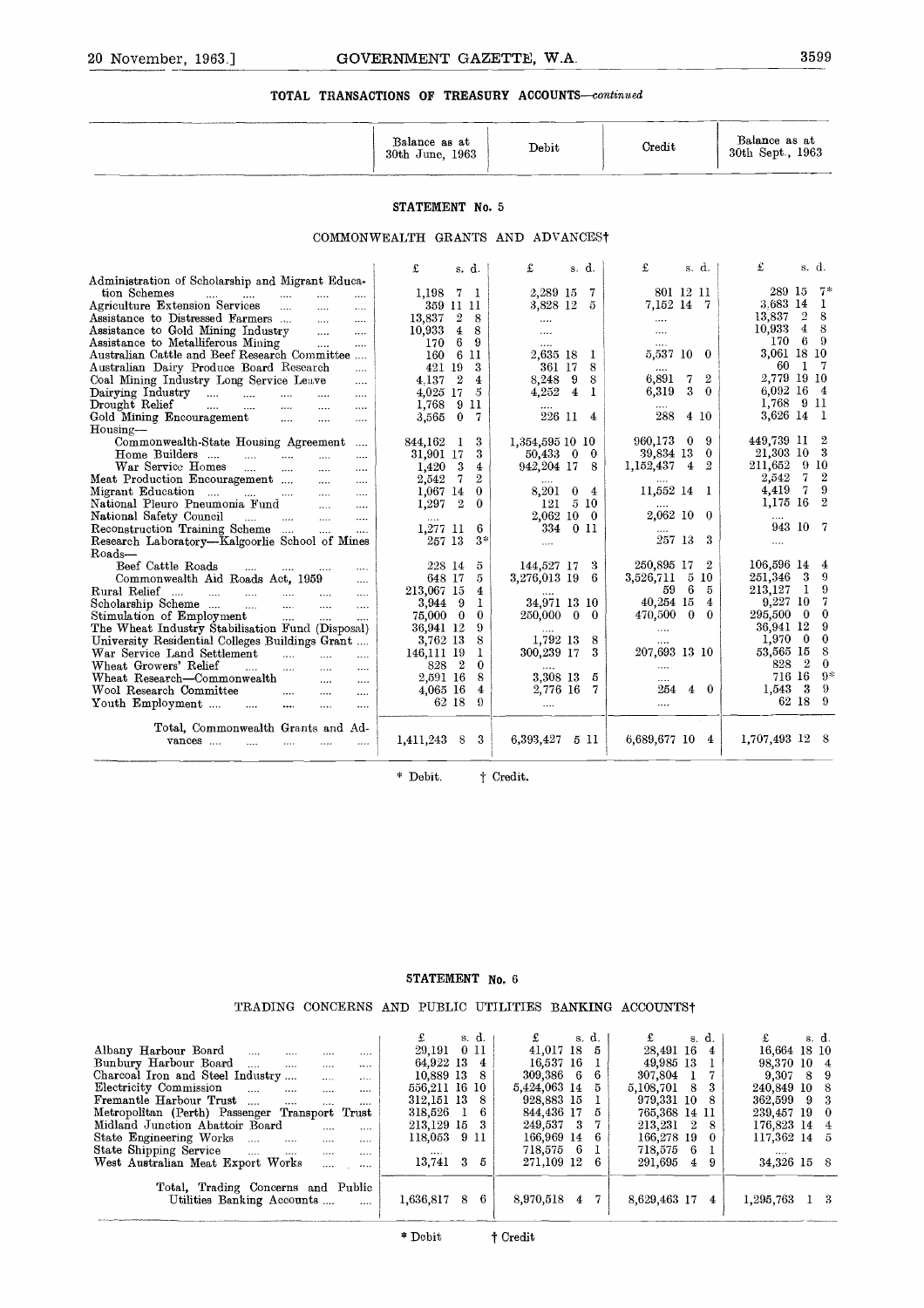|                                                                                                                                                                                                                                                                                                                                                                                                                                                                                                                                                                                                | Datation as an<br>30th June, 1963                                 |                                                             | Debit                                          | Credit                                                        | Balance as at<br>30th Sept., 1963                              |
|------------------------------------------------------------------------------------------------------------------------------------------------------------------------------------------------------------------------------------------------------------------------------------------------------------------------------------------------------------------------------------------------------------------------------------------------------------------------------------------------------------------------------------------------------------------------------------------------|-------------------------------------------------------------------|-------------------------------------------------------------|------------------------------------------------|---------------------------------------------------------------|----------------------------------------------------------------|
|                                                                                                                                                                                                                                                                                                                                                                                                                                                                                                                                                                                                | STATEMENT No. 7                                                   |                                                             | GOVERNMENTAL TRUST FUND INVESTMENTS *          |                                                               |                                                                |
| Agriculture Protection Board                                                                                                                                                                                                                                                                                                                                                                                                                                                                                                                                                                   | $\mathbf f$<br>$5{,}000$                                          | s. d.<br>$\bf{0}$<br>$\bf{0}$                               | £<br>s. d.                                     | £<br>s. d.                                                    | £<br>s. d.<br>5,000<br>$0\quad 0$                              |
| Agriculture Protection Board Plant Replacement                                                                                                                                                                                                                                                                                                                                                                                                                                                                                                                                                 |                                                                   |                                                             | $\cdots$                                       | $\ldots$                                                      |                                                                |
| <b>Reserve</b> <sup>-</sup><br>Beekeepers Industry Compensation                                                                                                                                                                                                                                                                                                                                                                                                                                                                                                                                | 5,453<br>700                                                      | $\bf{0}$<br>$\bf{0}$<br>$\bf{0}$<br>$\bf{0}$                | 6,147 19 4<br>$\ldots$ .                       | 3.311<br>$\mathbf{0}$<br>$\bf{0}$<br>700<br>$\mathbf{0}$<br>0 | 8,289 19<br>4                                                  |
| Dairy Cattle Compensation<br>Dairy Cattle Industry (Butter Fat) Compensation                                                                                                                                                                                                                                                                                                                                                                                                                                                                                                                   | 57,700<br>20,000                                                  | $\bf{0}$<br>$\Omega$<br>$\bf{0}$<br>$\overline{\mathbf{0}}$ | $\cdots$<br>75 0 0                             | $0\quad 0$<br>75                                              | 57,700<br>$\bf{0}$<br>0<br>$20,\!000$<br>$\mathbf{0}$<br>0     |
| Fremantle Harbour Trust Replacement<br>Fremantle Harbour Trust-External Loan No. 1                                                                                                                                                                                                                                                                                                                                                                                                                                                                                                             | 75,158                                                            | 8<br>$\overline{4}$                                         | 1,136 11 7                                     | $\cdots$                                                      | 76,294 16 3                                                    |
| Sinking Fund<br>المتوارد المتوارد المتوارد المتوارد المتوارد<br>Fremantle Harbour Trust-External Loan No. 2                                                                                                                                                                                                                                                                                                                                                                                                                                                                                    | 920                                                               | $\bf{0}$<br>$\theta$                                        | 492 19<br>-1                                   | $\ldots$                                                      | 1,412 19 1                                                     |
| Sinking Fund<br>المتوارث المتناء المتناء المتناء المتعارف<br>Fremantle Harbour Trust. External Loan No. 3                                                                                                                                                                                                                                                                                                                                                                                                                                                                                      | 920                                                               | $\bf{0}$<br>$\bf{0}$                                        | 492 19<br>-1                                   | $\ldots$                                                      | 1,412 19 1                                                     |
| Sinking Fund<br>المنور المنتقل المنتقل المتنور المحتفرات                                                                                                                                                                                                                                                                                                                                                                                                                                                                                                                                       | 690                                                               | 0<br>$\theta$                                               | 3<br>6<br>5                                    | 5<br>3<br>- 6                                                 | 690<br>$0\quad 0$                                              |
| Fremantle Harbour Trust-External Loan No. 4<br>Sinking Fund<br>المتوارث التقويات المتقربات المتعارف المتعارف                                                                                                                                                                                                                                                                                                                                                                                                                                                                                   | $\cdots$                                                          |                                                             | $120\quad 0$<br>$\bf{0}$                       |                                                               | 120<br>$\Omega$<br>0                                           |
| Fruit Growing Industry<br>Health Education Council Special Purposes                                                                                                                                                                                                                                                                                                                                                                                                                                                                                                                            | 42,582<br>620                                                     | $\boldsymbol{2}$<br>1<br>$\bf{0}$<br>$\bf{0}$               | 43 10 9<br>$\cdots$                            | 43 10 9<br>$\cdots$                                           | $\overline{2}$<br>42,582<br>1<br>620<br>$0\quad 0$             |
| $H_0$ ousing —<br>McNess Housing                                                                                                                                                                                                                                                                                                                                                                                                                                                                                                                                                               | 10,460                                                            | 0<br>0                                                      |                                                | $\cdots$                                                      | 10,460<br>$0\quad 0$                                           |
| State Housing Commission Private Loan Sink-<br>$\text{ing Fund}$<br>$\sim 100$                                                                                                                                                                                                                                                                                                                                                                                                                                                                                                                 | 710                                                               | $0\quad 0$                                                  | <br>5<br>66                                    | 5<br>66                                                       | 710<br>$0\quad 0$                                              |
| Insurance-<br>Government Fire and Marine Insurance                                                                                                                                                                                                                                                                                                                                                                                                                                                                                                                                             |                                                                   |                                                             |                                                |                                                               |                                                                |
| $\cdots$<br>Railway Accident and Fire Insurance<br>$\sim$                                                                                                                                                                                                                                                                                                                                                                                                                                                                                                                                      | 370,950 0 0<br>129,536 16 5                                       |                                                             | <br>.                                          | $\cdots$<br>                                                  | 370,950<br>$0\quad 0$<br>129,536 16 5                          |
| Sheriffs' Assurance<br>$\sim$<br>Titles Office Assurance<br>Metropolitan Markets Trust<br>$\ldots$                                                                                                                                                                                                                                                                                                                                                                                                                                                                                             | 13,126 11<br>80,614, 11                                           | 6<br>$\overline{2}$                                         | 6<br>694<br>3<br>972<br>1<br>-1                | 600 10 0<br>7<br>465<br>- 7                                   | 13,220<br>$5\quad 0$<br>81,121<br>4 8                          |
| Metropolitan Region Improvement Sinking Fund                                                                                                                                                                                                                                                                                                                                                                                                                                                                                                                                                   | $25,000 \quad 0$<br>$1,660 \quad 0 \quad 0$                       | $\bf{0}$                                                    | $\ldots$<br>-9<br>$\theta$<br>12               | $25,000 \quad 0$<br>0<br>$12 \quad 9$<br>$\bf{0}$             | $\dots$ .<br>$1,660 \quad 0 \quad 0$                           |
| Milk Board<br>Mothercraft Improvement                                                                                                                                                                                                                                                                                                                                                                                                                                                                                                                                                          | 15,896 12 6<br>$1,166$ 8 10                                       |                                                             | .<br>-7<br>41 15                               | $\cdots$<br>$\cdots$                                          | 15,896 12 6<br>1,208<br>$4\quad 5$                             |
| National Science Foundation Astrometric Grant<br>Perth Technical School Trustees Self Supporting                                                                                                                                                                                                                                                                                                                                                                                                                                                                                               | 5.000                                                             | $\overline{0}$<br>$\bf{0}$                                  | 40 12 6                                        | 40126                                                         | 5,000<br>$0\quad 0$                                            |
| Classes<br>التبيان التبين المتناورة التميز المتناورة المناو<br>Pig Industry Compensation                                                                                                                                                                                                                                                                                                                                                                                                                                                                                                       | $10,000 \quad 0 \quad 0$<br>$100.000 \quad 0 \quad 0$             |                                                             | $\dots$                                        | $\cdots$                                                      | 10,000<br>$0\quad 0$<br>100,000<br>$0\quad 0$                  |
| Potato Growing Industry<br>$\sim 100$                                                                                                                                                                                                                                                                                                                                                                                                                                                                                                                                                          | 34,786 3 4                                                        |                                                             | .<br>323 11<br>- 6                             | 323 11 6                                                      | 34,786<br>$3\quad 4$                                           |
| Poultry Industry<br>$\sim 100$<br>Public Debt Sinking Fund                                                                                                                                                                                                                                                                                                                                                                                                                                                                                                                                     | 22,942 15 10<br>242,642                                           | $\overline{2}$<br>- 6                                       | $2,000 \quad 0$<br>$\bf{0}$<br>$\cdots$        | 1,942 15 10<br>$\cdots$                                       | 23,000<br>$\mathbf{0}$<br>$\bf{0}$<br>$2\quad 6$<br>242,642    |
| State Electricity Commission Private Loans Sink-<br>ing Fund                                                                                                                                                                                                                                                                                                                                                                                                                                                                                                                                   | 635 8 10                                                          |                                                             | $4.922$ 10 5                                   | $\cdots$                                                      | 5,557 19 3                                                     |
| State Electricity Commission Public Loans Sinking<br>Fund<br>$\langle \ldots \rangle^{\otimes n}$<br>المتناد المتناد الممار<br>$\sim$                                                                                                                                                                                                                                                                                                                                                                                                                                                          | 379,941                                                           | 9 10                                                        | $6,783 \quad 5 \quad 0$                        | 35,994 9<br>- 6                                               | 350,730 5 4                                                    |
| Workers' Compensation Board<br>Wyndham Meatworks Superannuation Reserve                                                                                                                                                                                                                                                                                                                                                                                                                                                                                                                        | 10,958<br>21,403                                                  | $5\quad 0$<br>$6\quad 2$                                    | 251 13 9<br>1,330 18 11                        | $\ldots$<br>$1,140 \quad 0 \quad 0$                           | $11,209$ 18 9<br>21,594 5 1                                    |
| Total, Governmental Trust Fund Invest-                                                                                                                                                                                                                                                                                                                                                                                                                                                                                                                                                         |                                                                   |                                                             |                                                |                                                               |                                                                |
| ments<br>المسامي السباب المتبادي المسامر                                                                                                                                                                                                                                                                                                                                                                                                                                                                                                                                                       | $1,687,173$ 17 9<br>STATEMENT No. 8                               |                                                             | $25,892$ 11 1                                  | $69,659$ 16 8                                                 | $1,643,406$ 12 2                                               |
|                                                                                                                                                                                                                                                                                                                                                                                                                                                                                                                                                                                                | £                                                                 | s. d.                                                       | PRIVATE TRUST FUND INVESTMENTS *<br>£<br>s. d. | £<br>s. d.                                                    | £<br>s. d.                                                     |
| Benefit and Provident Funds-<br>Public Service Provident Fund<br>$\cdots$<br>$\cdots$                                                                                                                                                                                                                                                                                                                                                                                                                                                                                                          | $6,085$ 18 8                                                      |                                                             | 179 8 10                                       | 342196                                                        | 5,922<br>$8\quad0$                                             |
| Railway Servants' Benefit Fund<br>$\cdots$<br>$\cdots$                                                                                                                                                                                                                                                                                                                                                                                                                                                                                                                                         | $9,935 \quad 4$                                                   | 5                                                           | 480 16 11                                      |                                                               |                                                                |
|                                                                                                                                                                                                                                                                                                                                                                                                                                                                                                                                                                                                |                                                                   |                                                             |                                                | $\cdots$                                                      | $1 \quad 4$<br>10,416                                          |
| Water Supply Provident Fund<br>$\sim$<br>$\cdots$                                                                                                                                                                                                                                                                                                                                                                                                                                                                                                                                              | $1,790 \quad 0$                                                   | $\bf{0}$                                                    | 1 15 10                                        | 1 15 10                                                       | 1,790<br>$0\quad 0$                                            |
| التبيات المتفاد المبيدات المتداد المتداد<br>Bussell<br>$\cdots$<br>$\ldots$ .                                                                                                                                                                                                                                                                                                                                                                                                                                                                                                                  | $215$ 0 1<br>63,802 10 0                                          |                                                             | 7141<br>25,489 6 4                             | 7 14 I<br>25,276 16 4                                         | 215<br>$\mathbf{0}$<br>- 1<br>$0 \quad 0$<br>64,015            |
| Child Welfare Benevolent Fund<br><b>College</b><br>$\ldots$<br>Clarence Eakins Gift Fund<br>$\sim 10^{-1}$<br>$\ldots$                                                                                                                                                                                                                                                                                                                                                                                                                                                                         | 440 3<br>81 12                                                    | 6<br>3                                                      | 23 15<br>-1<br>2 18<br>$\bf{0}$                | 73 14 10<br>$\cdots$                                          | $3 \quad 9$<br>390<br>84 10 3                                  |
| G. C. W. Robinson (Kalgoorlie Hospital)<br>$\ldots$ .<br>McKellar Estate (Geraldton Hospital)<br>$\cdots$                                                                                                                                                                                                                                                                                                                                                                                                                                                                                      | $4,290\quad 5$<br>$920 \quad 0$                                   | 6<br>$\bf{0}$                                               | 130 3<br>7<br>$\cdots$                         | 130<br>3<br>- 7<br>$\cdots$                                   | 4,290<br>$5\quad 6$<br>920<br>$\bf{0}$<br>$\mathbf{0}$         |
| Rush (Geraldton Hospital)<br><b>Contractor</b><br>$\cdots$                                                                                                                                                                                                                                                                                                                                                                                                                                                                                                                                     | 3.988 2                                                           | 4<br>4                                                      | $8\quad 2$<br>-9<br>$\overline{2}$             | - 9<br>$8\quad 2$<br>$2\,15\,2$                               | 3,988 2<br>$\overline{4}$<br>24<br>77                          |
| Sargent (Three Springs Hospital)<br>$\sim$ $\sim$ $\sim$<br>William Samuel (White Gum Valley School)                                                                                                                                                                                                                                                                                                                                                                                                                                                                                           | $77\quad 2$<br>$400 \quad 0$                                      | $\Omega$                                                    | $2\,$ $15$<br>$\sim 100$ km s $^{-1}$          | $\cdots$                                                      | $0\quad 0$<br>400                                              |
| <b>Contractor</b><br>$\sim$<br>and the state of the state of<br>$\sim$ $\sim$                                                                                                                                                                                                                                                                                                                                                                                                                                                                                                                  | $42,405$ 12 0<br>756 18                                           | - 1                                                         | $14,064$ 3 9<br>6 6 1                          | 711 9<br>- 5<br>6<br>-6<br>-1                                 | 55,758 6 4<br>756 18 1                                         |
| <b>Contractor</b><br>$\sim$<br>التقليل المتعادلات                                                                                                                                                                                                                                                                                                                                                                                                                                                                                                                                              | 824,781<br>$\mathbf{1}$<br>$\theta$<br>500                        | 1<br>$\bf{0}$                                               | $\cdots$<br>$\cdots$                           | 5,099 6 0<br>$\dots$ .                                        | 819,681 15 1<br>500<br>$\bf{0}$<br>$\mathbf{0}$                |
| Fund<br>المستورد المساري المقربات المساري المقررات<br>$\sim 100$                                                                                                                                                                                                                                                                                                                                                                                                                                                                                                                               | 2,910<br>$\theta$                                                 | $\bf{0}$                                                    | 5,804 1 0                                      | $3,603$ 16 0                                                  | 5,110<br>5<br>$\mathbf{0}$                                     |
| Betting Board<br>$\cdots$                                                                                                                                                                                                                                                                                                                                                                                                                                                                                                                                                                      | 2,729 8                                                           | -5                                                          | 9<br>$\bf{0}$<br>44                            |                                                               | 2,773<br>9<br>$^{\circ}$                                       |
| Contractors<br>$\ldots$<br>$\cdots$                                                                                                                                                                                                                                                                                                                                                                                                                                                                                                                                                            | 181,092 19<br>$\mathbf{I}$                                        | - 5<br>1                                                    | 39,879 3<br>6<br>274 15<br>4                   | 54,710 17<br>7<br>500 0<br>$\bf{0}$                           | 166,261<br>$\overline{5}$<br>$\overline{4}$<br>8,281 16<br>- 5 |
| Railway Traffic<br>Workers' Compensation Act, 1924 (Employers'                                                                                                                                                                                                                                                                                                                                                                                                                                                                                                                                 | 8,507                                                             |                                                             |                                                |                                                               | $\bf{0}$<br>- 0                                                |
| Deposits)<br>وأدار أورود والمتنفس والمستعمل والمتناوب<br>$\cdots$<br>$\cdots$<br>$\ddotsc$                                                                                                                                                                                                                                                                                                                                                                                                                                                                                                     | $90,000 \quad 0$<br>2,170<br>$\bf{0}$                             | - 0<br>$\bf{0}$                                             | $5,000 \quad 0 \quad 0$<br>$\ldots$            | $\cdots$<br>$\ldots$                                          | 95,000<br>2,170<br>$\bf{0}$<br>$\bf{0}$                        |
| Shire Council Sinking Funds<br>$\sim 1000$ km $^{-1}$<br>$\cdots$                                                                                                                                                                                                                                                                                                                                                                                                                                                                                                                              | 57,871 9                                                          | $\bf{0}$                                                    | $13,172 \quad 1 \quad 0$                       | 10,846<br>- 8<br>5                                            | 60,197 1 7                                                     |
| Water Board Sinking Funds<br><b>Contractor</b><br>$\cdots$                                                                                                                                                                                                                                                                                                                                                                                                                                                                                                                                     | 2,303 9 9<br>840 11 10                                            |                                                             | 737 19 4<br>30 1 11                            | 597 15 0                                                      | 2,443 14 1<br>870 13<br>- 9                                    |
| $\cdots$<br>التقليل والمتنب والمتقارب التقليل والمراد<br>$\cdots$                                                                                                                                                                                                                                                                                                                                                                                                                                                                                                                              | 126,237 13<br>$20,000 \quad 0$                                    | -9<br>$\mathbf{0}$                                          | $5,000 \quad 0 \quad 0$<br>$\ldots$            | $\cdots$<br>$\ldots$                                          | 131,237 13<br>- 9<br>20,000<br>$\bf{0}$<br>$\bf{0}$            |
| Dowson (School of Mines, Kalgoorlie)                                                                                                                                                                                                                                                                                                                                                                                                                                                                                                                                                           | 883<br>- 5                                                        | $\bf{0}$                                                    | 14 15 7                                        | $0\quad 0$<br>5                                               | 893<br>$\bf{0}$<br>-7                                          |
| Falconer Research (School of Mines, Kalgoorlie)                                                                                                                                                                                                                                                                                                                                                                                                                                                                                                                                                | 255 0 10                                                          |                                                             | 5 2 11                                         | $\ldots$                                                      | -3<br>-9<br>260<br>798 4 0                                     |
| James A. Heron Memorial<br>$\sim 10^{-1}$<br>John Forrest High School<br>$\sim$                                                                                                                                                                                                                                                                                                                                                                                                                                                                                                                | 795 7 9<br>908 1 6                                                |                                                             | $2\,16$<br>3<br>807 13<br>$\overline{4}$       | $0\quad 0$<br>800                                             | 915 14 10                                                      |
| Keynes Forestry Prize<br>N. F. Poynton (Muresk College)<br>$\sim 100$<br>$\ldots$ .                                                                                                                                                                                                                                                                                                                                                                                                                                                                                                            | 100000<br>$1,000 \quad 0 \quad 0$                                 |                                                             | $\cdots$<br>$\cdots$                           | $\cdots$                                                      | $0\quad 0$<br>100<br>1,000<br>$0\quad 0$                       |
| Perth Boys' High School Memorial<br>$\cdots$<br>Perth Girls' High School Memorial<br>$\cdots$                                                                                                                                                                                                                                                                                                                                                                                                                                                                                                  | 4,123 16 8<br>5,862 19                                            | -1                                                          | 40<br>-6<br>5<br>228<br>9<br>-9                | 26 13 4<br>$\dots$                                            | 4,137 8 10<br>6,091<br>-8-10                                   |
| Thomas Coombe<br>المتراث المتركب للمراكب<br>$\cdots$<br>$\cdots$                                                                                                                                                                                                                                                                                                                                                                                                                                                                                                                               | $5,000 \quad 0$<br>8,836,462 19 10                                | $\mathbf{0}$                                                | 118,322 15 7                                   | 21,253<br>011                                                 | 5,000<br>$0\quad 0$<br>8,933,532 14 6                          |
|                                                                                                                                                                                                                                                                                                                                                                                                                                                                                                                                                                                                |                                                                   |                                                             |                                                |                                                               | $5,000 \quad 0 \quad 0$                                        |
| Bequests and Donations-<br>Cancer Council of Western Australia<br>Charitable Collections Act<br>Coal Mine Workers' Pensions<br>Companies Act Stockbrokers' Bonds<br>Country High Schools Hostels Authority Sinking<br>Deposits-<br>Escheat Procedure Act<br>Local Authorities-<br>Mortgage Moneys under Transfer of Land Act<br>Parliamentary Superannuation Fund<br>Public Trustee<br>Scholarships-<br>Superannuation Fund<br>${\rm Trustees}$ —<br>Perpetual Trustees Executors and Agency Co.<br>Testamentary and Trust Deposits<br>$\sim 100$<br>W.A. Trustee Executor and Agency Co. Ltd. | $5,000 \quad 0 \quad 0$<br>5,828 15 11<br>$5,000 \quad 0 \quad 0$ |                                                             | 772<br>3<br>7<br>$\ldots$                      | 627<br>9<br>$\bf{0}$<br>$\cdots$                              | 5,973 10<br>- 6<br>$\bf{0}$<br>$5{,}000$<br>$\bf{0}$           |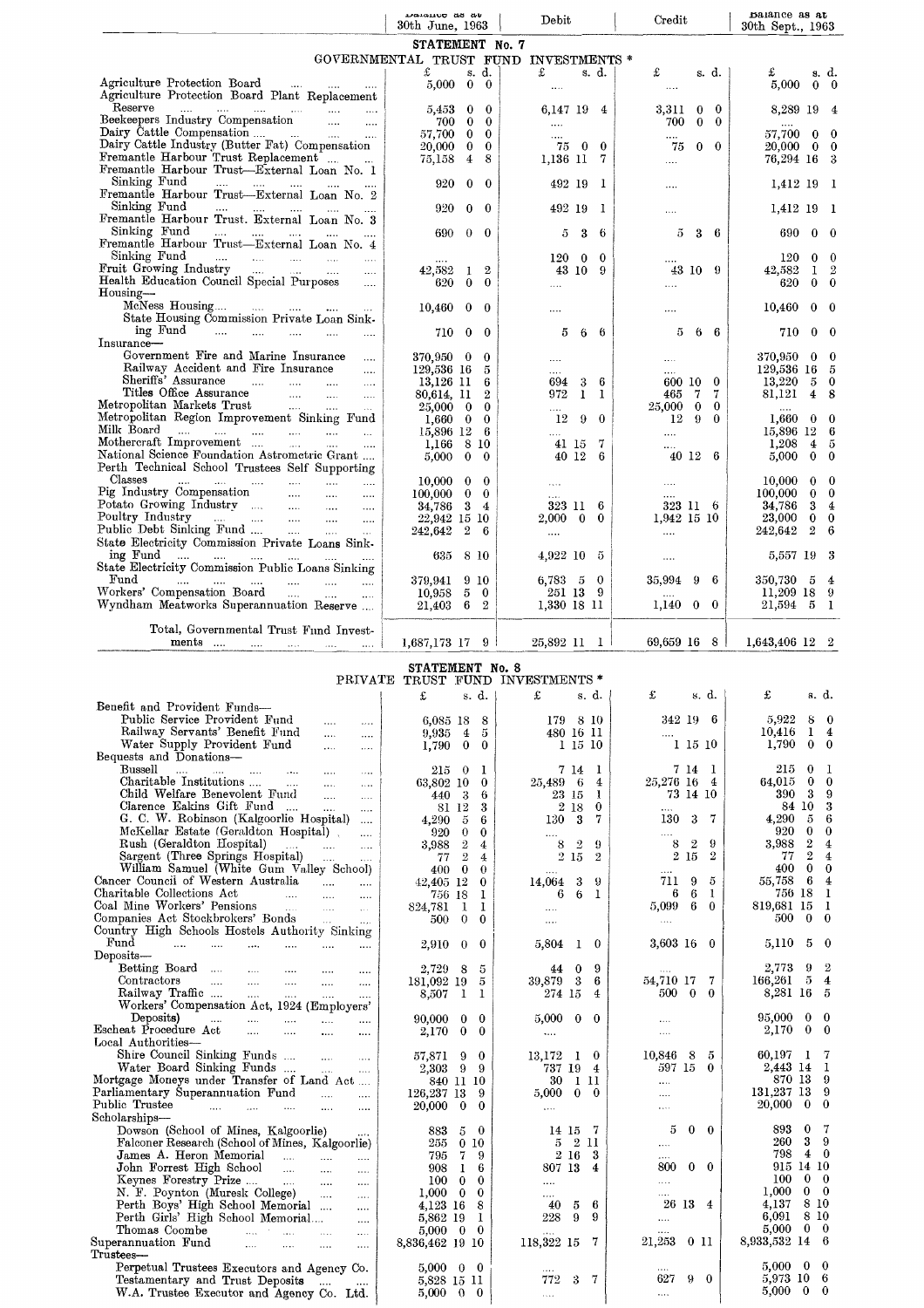### THE GENERAL LOAN FUND

### RECEIPTS AND EXPENDITURE

FOR THE THREE MONTHS ENDED **30th SEPTEMBER, 1963**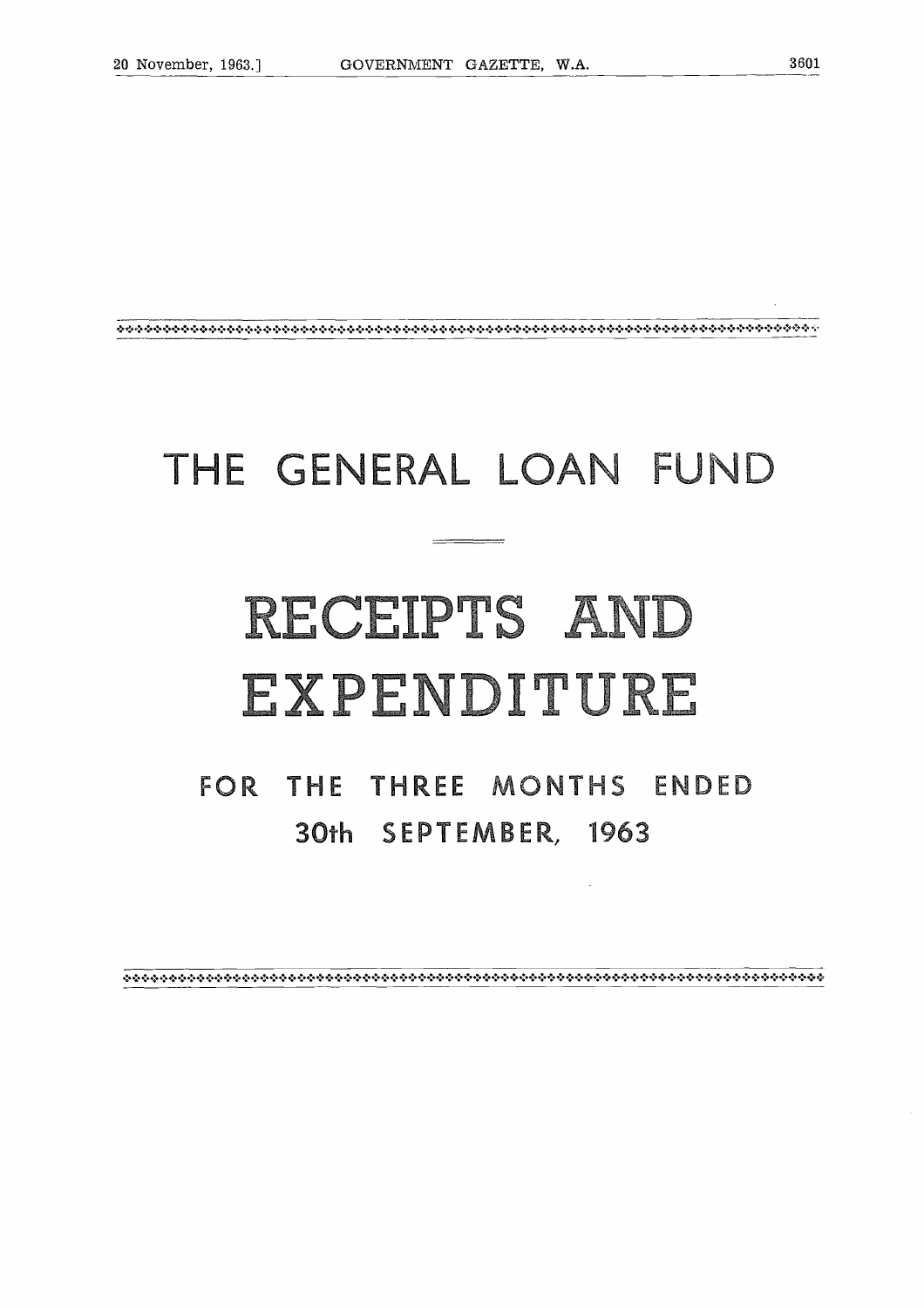| $\mathbf{Q}$        |                                                                    |
|---------------------|--------------------------------------------------------------------|
| <b>STATEMENT No</b> | O hardward and a margazinal e i i in a mine a hardwardwardwardward |
|                     |                                                                    |
|                     |                                                                    |

General Loan Fund-DETAILS OF RECEIPTS and EXPENDITURE for the Three Months ended 30th SEPTEMBER, 1963

|                    |             | Total                                                                | ಕ<br>တ်<br>43                                          |                                                                                                                                                                                                                                                                                                                           |                                                                                                                                                                      | $\Xi$<br>465,869                                                                                                                                                                                                                         | 4                                                                                                                                                                                                                                                                                                           |                                                                                                                                                                                                                   |                                                                                                                                                                                                                                                                                                     |                                                                                                                                 | $\subset$<br>0,<br>ග<br>$\frac{4}{3}$<br>1,749,308<br>2.215.177 |
|--------------------|-------------|----------------------------------------------------------------------|--------------------------------------------------------|---------------------------------------------------------------------------------------------------------------------------------------------------------------------------------------------------------------------------------------------------------------------------------------------------------------------------|----------------------------------------------------------------------------------------------------------------------------------------------------------------------|------------------------------------------------------------------------------------------------------------------------------------------------------------------------------------------------------------------------------------------|-------------------------------------------------------------------------------------------------------------------------------------------------------------------------------------------------------------------------------------------------------------------------------------------------------------|-------------------------------------------------------------------------------------------------------------------------------------------------------------------------------------------------------------------|-----------------------------------------------------------------------------------------------------------------------------------------------------------------------------------------------------------------------------------------------------------------------------------------------------|---------------------------------------------------------------------------------------------------------------------------------|-----------------------------------------------------------------|
|                    |             | Amount                                                               | $\vec{d}$ r $\vec{d}$<br>∞⊣<br>پ                       | CJ.<br>ං<br>ᅱ<br>4,750<br>154,529<br>130,914                                                                                                                                                                                                                                                                              | ĩ.<br>₹<br>46,871 16<br>$\mathbf{z}$<br>6,189                                                                                                                        | $\overline{a}$<br>r<br>r<br>$\mathbf{r}$<br>$\overline{10}$<br>118,845 17<br>2,154<br>1,613                                                                                                                                              | gourwo<br>$\frac{a}{10}r$<br>14<br>$^{28}$<br>Ģ<br>130,470<br>56,036<br>112<br>19,742<br>68,187                                                                                                                                                                                                             | <b>O 4 61 10 07</b><br>$\mathbf{E}$<br>$\frac{1}{2}$<br>ïО<br>$\circ$<br>191,521<br>$\begin{array}{c} 42,965 \\ 67,755 \\ 8,719 \\ 8,348 \end{array}$                                                             | $^{\circ}$<br>$\Omega$<br>$\rightarrow$<br>$\overline{a}$<br>$\mathbf{r}_2$<br>10<br>28,304<br>342,279<br>352,828                                                                                                                                                                                   | $\infty$<br>Ļ<br>223,241 16<br>139,420 13<br>$\overline{11}$<br>59,372                                                          |                                                                 |
| <b>Expenditure</b> |             | Department and Undertaking                                           | to Opened<br>Improvements<br>Raulways<br>Additions and | ing Railways, including Land Resumption<br>Fremantle-North Fremantle-New River<br>Associated<br>$\vdots$<br>ţ<br>Railways                                                                                                                                                                                                 | Cockburn Cement Coy. Railway, including<br>Kwinana-Deviation for Alunina Works<br>Bridge Construction, and Associative and Association<br>Land Resumption and Survey | ŧ<br>and<br>to Land-backed<br>way, including Land Resumption and<br>Rail.<br>Duplication<br>Ì<br>Kwinana-Mundijong-Jarrahdale<br>$\vdots$<br>Access<br>East Perth-Rivervale,<br>$\vdots$<br>Regrading<br>Bunbury—Rail<br>Wharf<br>Survey | ŧ,<br>ŧ<br>ŧ<br>$\vdots$<br>ŧ<br>İ<br>Country Areas and Towns Water Supply,<br>Improvements to Harbours and Rivers<br>ŧ<br>$\vdots$<br>ŧ<br>$\vdots$<br>Î<br>Bunbury Harbour Works<br>Public Works<br>Esperance Harbour Works<br>Geraldton Harbour Works<br>Busselton Harbour Works<br>Albany Harbour Works | j<br>İ<br>and<br>and<br>and Loans to Local Authorities<br>ł<br>$\vdots$<br>Local Authority Loan Repayments<br>Sewerage for Country Towns<br>÷<br>Drainage and Irrigation<br>Services for Industry<br>Water Boards | Equipment, New Buildings<br>Institutional Buildings, including Furniture and Equipment, New Buildings<br>School Buildings, including Furniture and Equipment, New Buildings<br>Hospital Buildings, including Furniture and<br>Equipment, New Buildings<br>Police Buildings, including Furniture and | $\frac{1}{4}$<br>Other Buildings, including Furniture and Equipment, New Buildings<br>$\vdots$<br>Í<br>Salaries and Incidentals | Punied Rorward                                                  |
|                    |             | Available for<br>Works and<br>Services                               | ಕ<br>á<br>42                                           | $\circ \circ \circ$<br>$\circ \circ \circ$<br>$2,697,845$<br>$2,016,135$<br>1,274,370<br>Ì                                                                                                                                                                                                                                |                                                                                                                                                                      |                                                                                                                                                                                                                                          |                                                                                                                                                                                                                                                                                                             |                                                                                                                                                                                                                   |                                                                                                                                                                                                                                                                                                     |                                                                                                                                 |                                                                 |
|                    | New Debt    | Discounts<br>Deducted                                                | ಸ<br>øί<br>47                                          | 0000<br>$\circ \circ \circ$<br>$\overline{10}$<br>$\begin{array}{c} 10,155 \\ 20,365 \\ 9,630 \\ 1,063 \end{array}$                                                                                                                                                                                                       |                                                                                                                                                                      |                                                                                                                                                                                                                                          |                                                                                                                                                                                                                                                                                                             |                                                                                                                                                                                                                   |                                                                                                                                                                                                                                                                                                     |                                                                                                                                 |                                                                 |
|                    |             | Amount<br>Nominal                                                    | ਚ<br>$\boldsymbol{v}$<br>વનર                           | 0000<br>$\overline{15}$<br>$\circ \circ \circ$<br>1,063<br>$\frac{2,708,000}{2,036,500}$<br>1,284,000                                                                                                                                                                                                                     |                                                                                                                                                                      |                                                                                                                                                                                                                                          |                                                                                                                                                                                                                                                                                                             |                                                                                                                                                                                                                   |                                                                                                                                                                                                                                                                                                     |                                                                                                                                 |                                                                 |
| Receipts           |             | Details of Loan Flotations                                           | Commonwealth Loans                                     | $\frac{1}{2}$<br>$\frac{1}{2}$<br>$\mathcal{A}$<br>Ť.<br>$3\frac{32}{3}$ 15th July, 1966, at £99 12s. 6d.<br>$4\frac{1}{2}$ % 15th October, 1973, at £99<br>$4\frac{1}{2}$ % 15th July, 1986, at £99 5s.<br>$4\frac{1}{2}$ % 15th August, 1972, at £98 15s. 0d.<br>$\frac{1}{2}$ for conversion $4\frac{1}{2$<br>Loan 142 | 1st July, 1963.                                                                                                                                                      |                                                                                                                                                                                                                                          |                                                                                                                                                                                                                                                                                                             |                                                                                                                                                                                                                   |                                                                                                                                                                                                                                                                                                     |                                                                                                                                 |                                                                 |
|                    | Σμο         | Redemptions and<br>Conversions                                       | ರ<br>w.<br>વર                                          | 0<br>10<br>ŧ<br>÷<br>84,036                                                                                                                                                                                                                                                                                               |                                                                                                                                                                      |                                                                                                                                                                                                                                          |                                                                                                                                                                                                                                                                                                             |                                                                                                                                                                                                                   |                                                                                                                                                                                                                                                                                                     |                                                                                                                                 |                                                                 |
|                    | Informative | <b>Expenses</b> and<br><b>Expenditure</b><br>Charged to<br>Discounts | ರ<br>ä<br>વન                                           | ŧ<br>$\vdots$<br>ŧ                                                                                                                                                                                                                                                                                                        |                                                                                                                                                                      |                                                                                                                                                                                                                                          |                                                                                                                                                                                                                                                                                                             |                                                                                                                                                                                                                   |                                                                                                                                                                                                                                                                                                     |                                                                                                                                 |                                                                 |